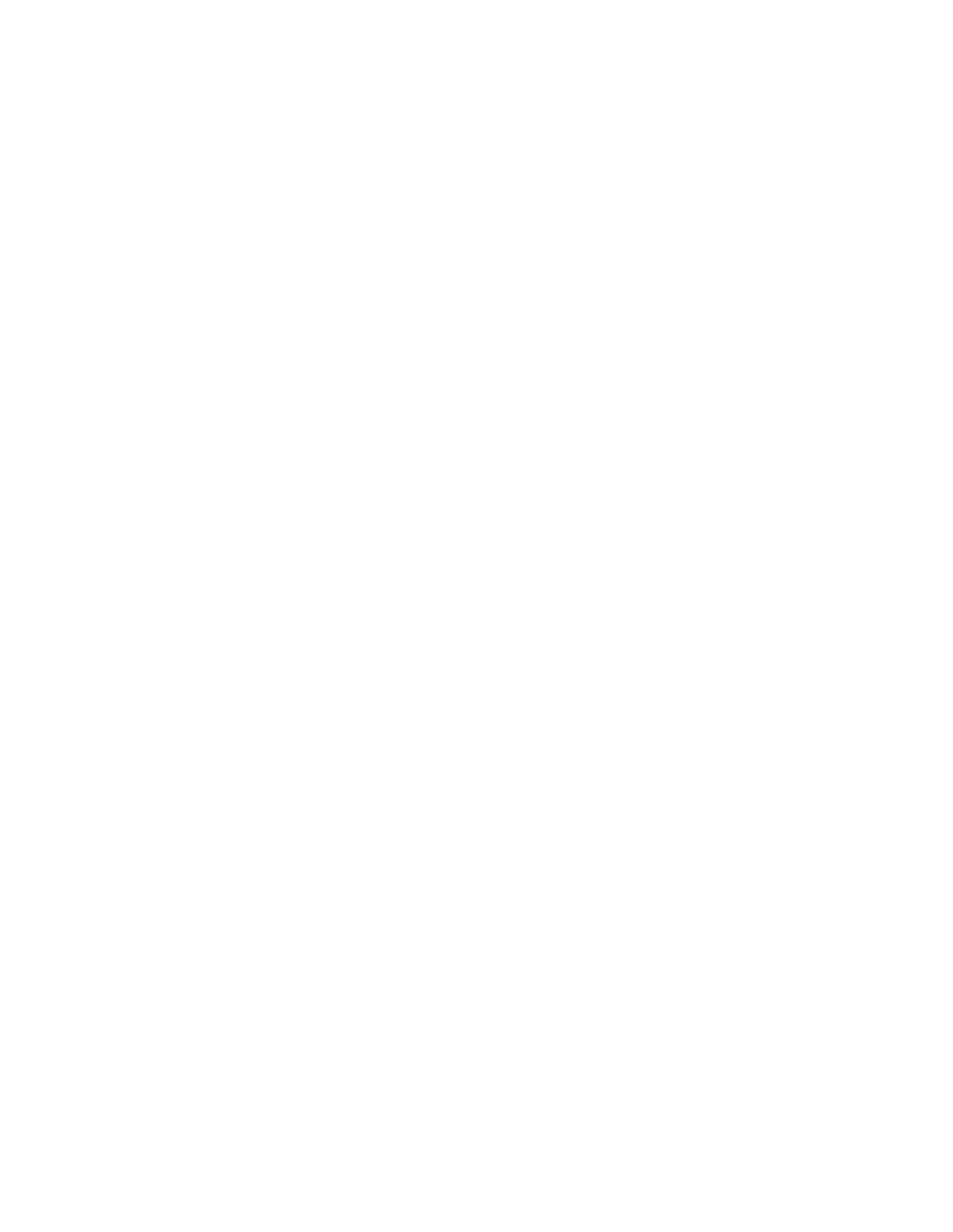### *From the Editor*

### **Stephen Spitalny**

How are we to keep alive children's sense of wonder in the face of the onslaught of the consumerist/ materialistic world culture they are born into? It is as though forces are at work attempting to rob young human beings of something that is their birthright. This question lives in me each day as I watch the kindergarten children play, as I watch them interact with each other and their parents, and as I observe and think about our cultural environment. How can I nurture and support their joy in what they experience, and their interest in the amazing world around them? Where is the wonder and how is it developed?

For me, one answer is to regularly immerse myself in nature, whether a short walk around the block, or a long hike in a state park, and pay attention to what my senses are experiencing. What do I see, what does it feel like, smell like, how warm or cool, what is the wind like. . . all my senses are receiving information. When I can be awake to those sense impressions, I feel nourished and rejuvenated, and I am refilled with my own sense of wonder toward the world. Simply watching a snail move slowly along, or a hummingbird so still yet with its wings going so fast they become a blur, can be a reminder of the wonder of life. How better could I help the children maintain a sense of wonder than by cultivating my own?

Rudolf Steiner gave various exercises that can help, as does the alchemical thinking Dennis Klocek offers in his talks and books, particularly *The Seer's Handbook*. These profound resources can help to make observing nature, both its being and its becoming, a daily practice to nurture your own sense of wonder, and then too, that of the children. The basis of Waldorf education for the young child is the understanding that imitation is the primary learning method, imitation on many levels, and that the primary teaching tool, if you will, is the teacher or caregiver herself. So we must continually develop our understanding of our own self, and work at providing renewal and balance, and more and more awareness in all that we do. In a nutshell, we must develop our will through engaging it on all levels, so the children can educate their own wills out of

imitation of our will development. Rudolf Steiner (in *The Child's Changing Consciousness*) said:

*Essentially, there is no education other than selfeducation, whatever the level may be. This is recognized in its full depth within Anthroposophy, which has conscious knowledge through spiritual investigation of repeated Earth lives. Every education is self-education, and as teachers we can only provide the environment for children's self-education. We have to provide the most favorable conditions where, through our agency, children can educate themselves according to their own destinies. This is the attitude that teachers should have toward children, and such an attitude can be developed only through an ever-growing awareness of this fact.*

This past November, I was at a talk in San Francisco by John Trudell, a Native American musician and political activist. I was struck by what he said about finding a daily connection to wonder, a daily practice, and about the necessity of becoming more conscious of our own responsibility in all that we do in life. I offer here a few excerpts from my transcription of his talk:

*We strengthen what we are up to when we acknowledge the creator every day, when we give the creator thanks for life. Every day, to the creator say "Thank you for giving me life" . . . Nothing else helps us to remember to live. . . We should [also] thank the creator every day for the gift of intelligence, because we were given intelligence to go with this life. If we make those acknowledgments every day we are starting to activate something. . .*

*Remember what we have in common as human beings . . . It is important that we think like human beings so we can start to remember who we are, and remember what it means to be a human being. . .What we have in common is that each human being [is] born with living consciousness, the consciousness of life. . .* 

*The power of our living consciousness, the power we*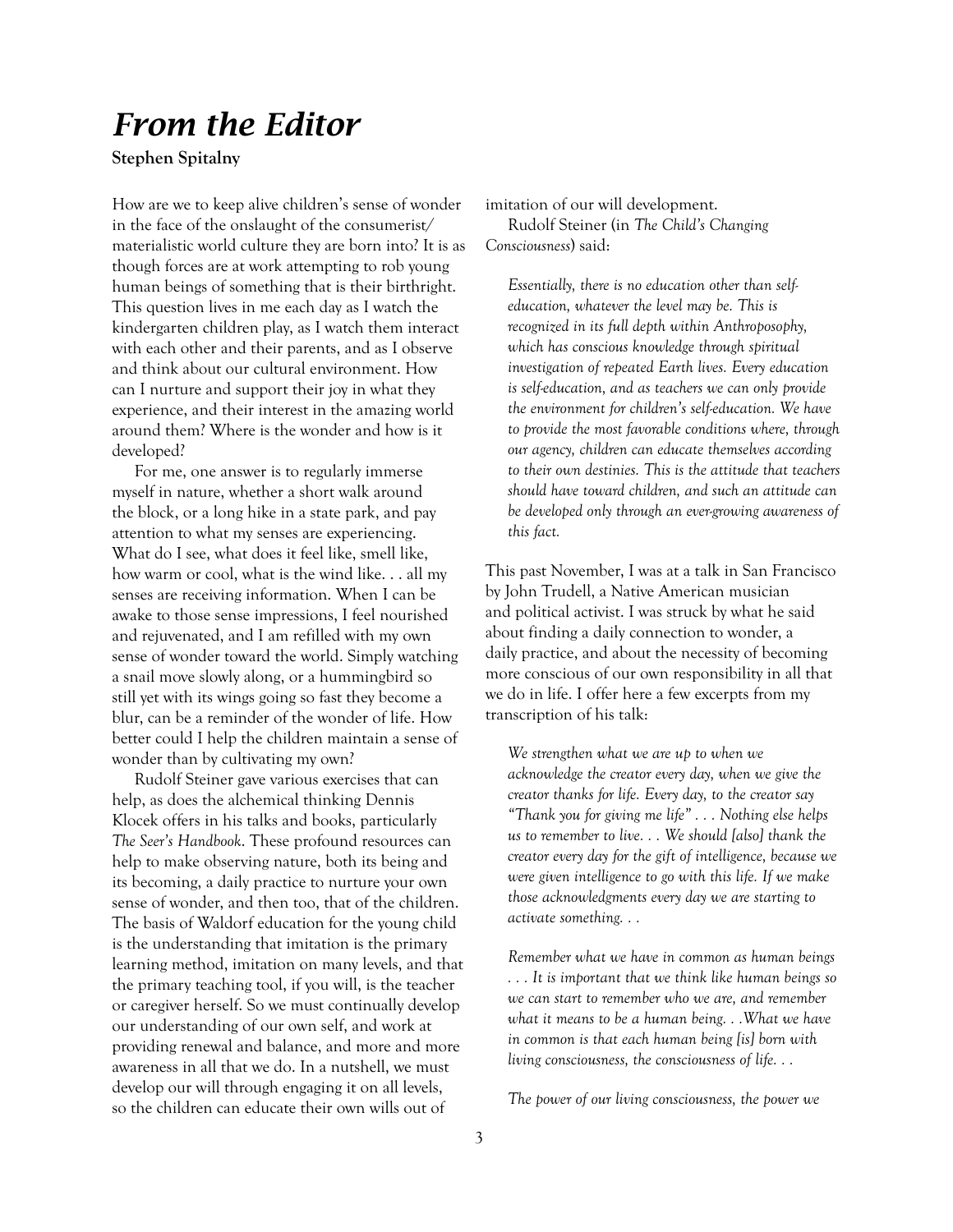*have because of our relationship to reality, is that we can activate it by free will. We can activate it when we make the decision that we are going to activate it. And we all individually have to figure out how to be more and more clear and coherent. . .*

In this issue we are bringing to the table many wonderful articles for your own journey of selfeducation. Many thanks to all the authors, some of whom have become regular contributors to *Gateways*. In this issue, we look further into the world of play of the young child, and the world of the will. We offer a quick peek into the work songs that can be so useful, and some thoughts on reenlivening a story about a little duck. Thoughts on the self-education of inner life, and various aspects of working with parents are also included. There are reports from conferences that you may not have been able to attend. I hope you find the contents as inspiring for you as I have found them to be.

As we go to press, a new WECAN book has just been published: *Mentoring in Waldorf Early Childhood Education*, the fourth in the Gateways Series. We don't have a review to include in these pages, but it IS a wonderful book with nine articles on various aspects of mentoring, and will be an important resource for early childhood mentors, schools and also for individuals working on self-education, which is the theme of the first section of the book. We have included the chapter entitled "The Art of Fruitful Conversations" in this issue to give you a sample of what's inside. Last issue we included an article from the same book entitled "The Essentials of Waldorf Early Childhood Education."

Two other forthcoming WECAN publications are also previewed in this issue. We offer a short excerpt from Dr. Heinz Zimmerman's lecture, "Meeting Each Other," at the 2005 World Early Childhood Conference. The full proceedings will be published this spring as *Playing, Learning, Meeting the Other*. And Louise DeForest's article "Meetings with Parents on the Topic of Discipline" is from *You're Not the Boss of Me*, a comprehensive resource for those working with older children in the kindergarten, available from WECAN this summer.

I also want to bring to your attention two story resources. The first is a book called *Tales Our Abuelitas Told: A Hispanic Folktale Collection* by F. Isabel Campoy and Alma Flor Ada. There are a

dozen stories and some of them will surely become part of my own storytelling repertoire. The book is also available in Spanish. The other is a book called *Rhinos and Raspberries: Tolerance Tales for the Early Grades*. It is published by the folks at Teaching Tolerance and they have provided many other wonderful resources free of charge to educators. This book includes another dozen stories that can help encourage compassion and community. (The book offers many suggestions for teaching various things to the children via the story, which I choose to leave out, letting the story speak for itself.) The book is available at this web address: www.tolerance. org/teach/resources/rhinos.jsp.

For many years, Lydia Roberson has been the Managing Editor for *Gateways*. She has done wonderful and valiant work, and as of our last issue has stepped back from the job. Many thanks to Lydia, and best wishes on your new adventures. With this issue we welcome a new Managing Editor, Lory Widmer Hess. I bid you welcome and wish you well as we embark on this *Gateways* journey together!

May you "always have plenty of fish to eat, no matter how hard the great wind of Winter Maker blows" (from *Shingebiss*, by Nancy Van Laan). (Vegetarians, please note this is meant as a metaphor.)

Stephen Spitalny, Editor Santa Cruz, California

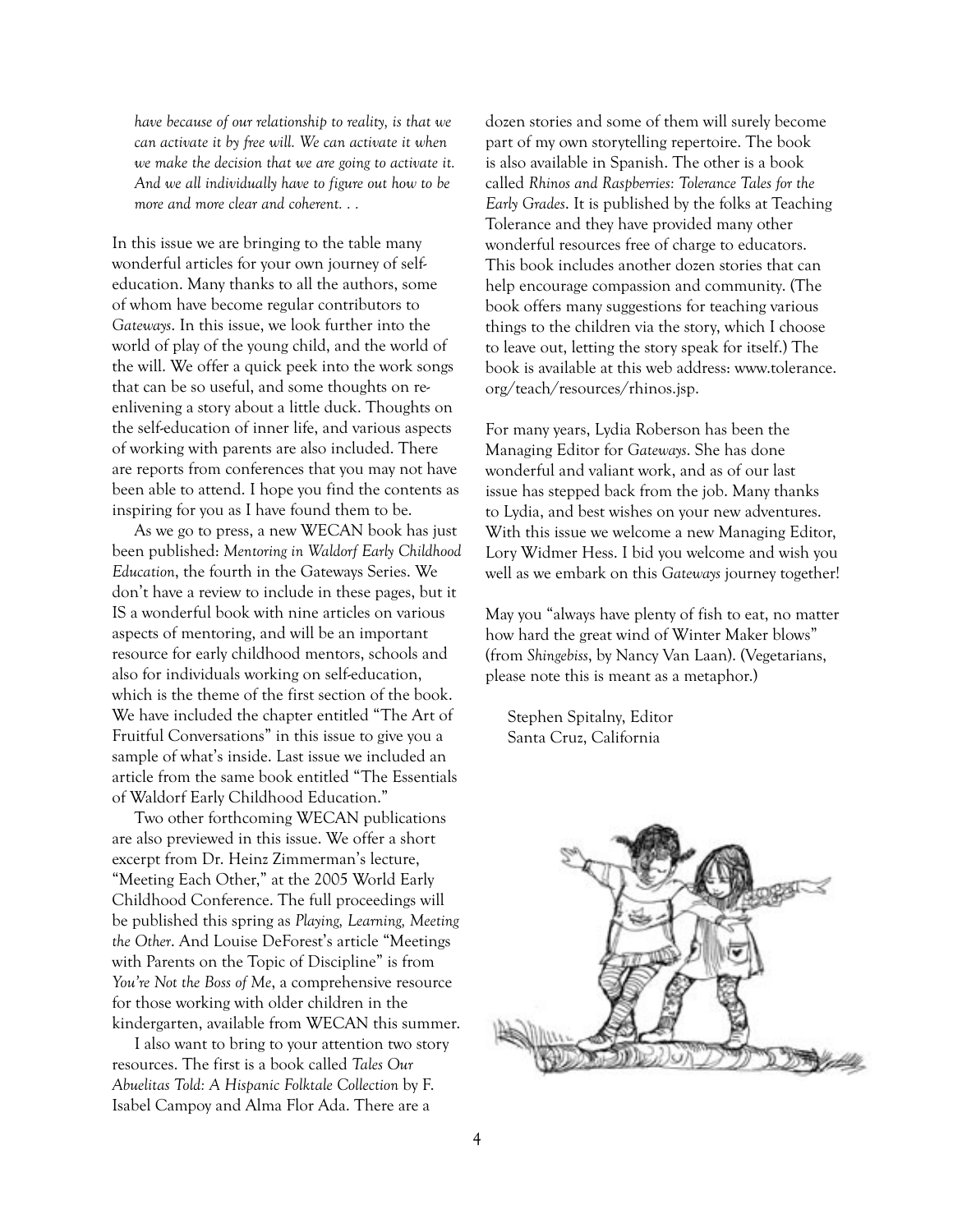### *THE WORLD OF THE YOUNG CHILD*

## *On the Seashore of Worlds*

### **Sally Jenkinson**

*Previously published in our sister publication in the UK,*  KINDLING: the Journal for Steiner Waldorf Early Childhood Care and Education. *Extracts from this article first appeared in* EYE *magazine, February 2005.*

### **The seashore of endless worlds. . .**

*Shell*

*Dinky car Saturday sixpence Bull's eye (sweet)/lolly — 3d superior to 1d Catapult Water pistol Dead butterfly Snakeskin Interesting stone — obviously Penknife — succession of (you'd lose them) Rubber band – you fiddled with it mostly but it was a great projectile Matchbox with something in it — an ant or spider Magnifying glass Collecting cards Conker — in season Metal and glass marbles — I liked the feel and the look of them*

The boy, one-time owner of the above and now a man, paused thoughtfully as he metaphorically turned out the contents of his boyhood pockets. The hand of his memory reached back into longforgotten spaces to draw out the treasures lying hidden there still. Held lightly now, in the palm of his imagination, he described the familiar objects with an immediacy and sense of intimacy connected only to the known and loved. A dead butterfly; an interesting stone — "obviously," he had said, it being unthinkable that a child wouldn't have had one of these; a conker — in season; glass and metal marbles — he liked the feel and look of them. It was clear that many of the individual items, while significant in themselves, also held a totemic value for him; each was a signifier for a set of other important feelings and associations. His rubber band; the papery snakeskin, which hadn't lasted long in those crowded cloth pouches, but what a

find; the magnifying glass; the fluff-covered sweets; the penknives, which kept getting lost — everything spoke of his personal odyssey through childhood, of his journey to find himself. Each object symbolized at least one play adventure in the world: one selfsought, unique learning experience. Taken together, the contents were a tribute to the "raging originality of childhood" and to the diversity and eclectic nature of the growing human mind.

*The child would know all the properties of things, their innermost nature. For this reason he examines the object on all sides; for this reason he puts it in his mouth and bites it. We reprove the child for his naughtiness and foolishness; and yet he is wiser than we who reprove him.* (Friedrich Froebel)

The boy's pockets were filled with what he chose to gather together to meet his own idiosyncratic needs. Some items helped him explore the world — the magnifying glass, the penknife; some were accidental but wonderful discoveries — the discarded snakeskin, the butterfly – which, even then, he knew connected him to beauty and death although he was unable to verbalize that thought at the time. All of them — his play tools, his treasures — the random accumulations of his childhood, were an affirmation of his individual self.

*The child's toys and the old man's reasons are the fruits of the two seasons. (*William Blake)

Inside our adult heads, the collector's items that are our thoughts, feelings, and memories, jostle together like the contents of that small boy's pocket. In *The Renewal of Education* Rudolf Steiner suggests that the way we gather things together to create our playworlds as children is a necessary process that pre-empts and indeed informs the way we later collect the necessary concepts from our repository of experience to make good individual judgments in real situations as adults. To make good personal decisions we need to dig deep into the pockets of our experience.

The linear, perfunctory journey through the early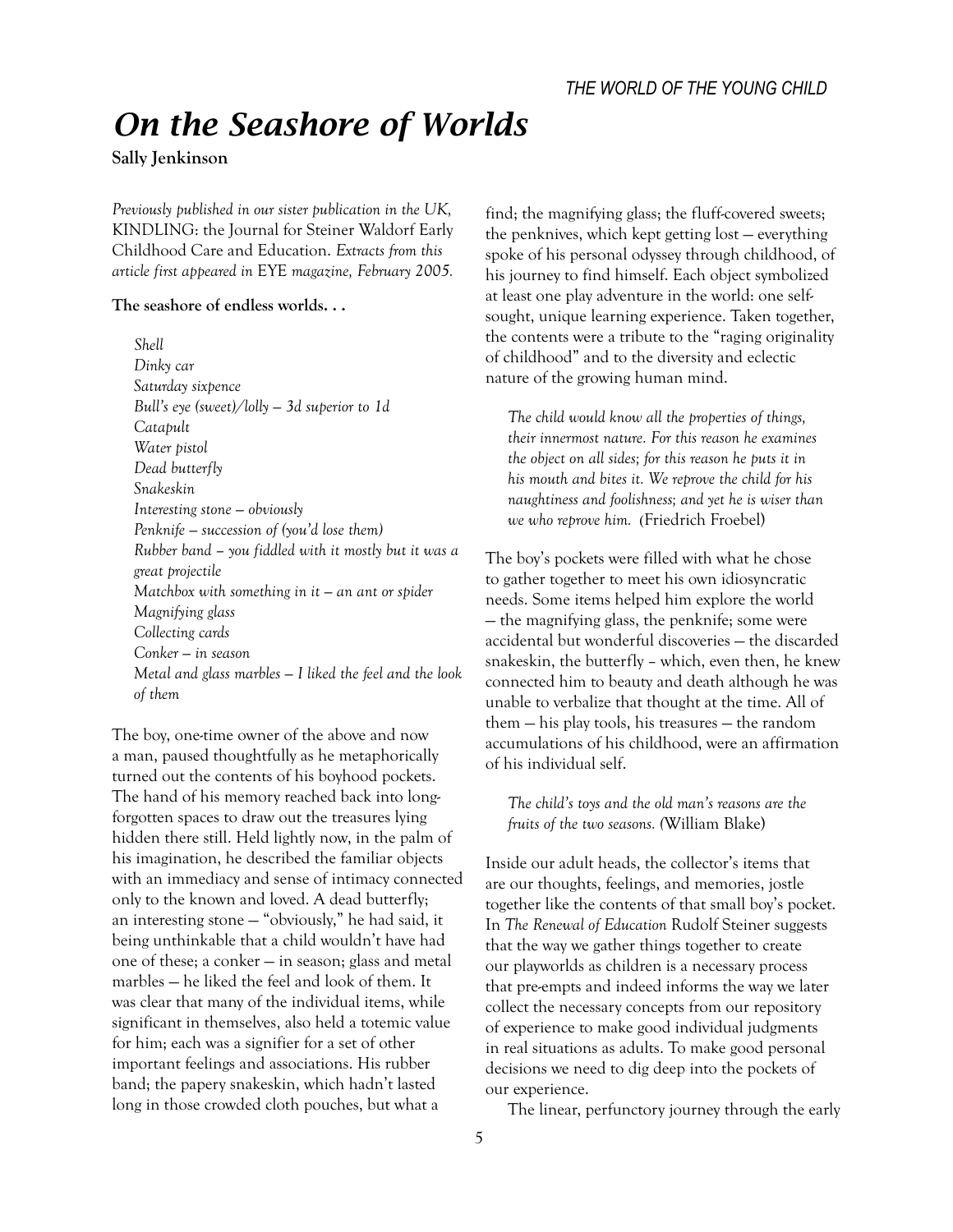years by the fastest route possible, in which we arrive at our adult station out of breath and with a suitcase full of ticked test papers, is not necessarily the best way to achieve this. What makes us rounded, satisfied, and personally creative human beings who are able to make sound decisions is rather the long trawl, the lingering look, the collection of oddities, the storing of experiences, good and sometimes bad, which originate in childhood and populate our inner worlds from then forward. Children need places to play in safety in their own society — to meander, to look away from the business of learning for a while, and in so doing find themselves.

They also need to find each other! When questioned, children say that what they like doing most is playing with their friends, yet certain games appear to be in decline. A survey carried out in 2004 of 3,500 parents and head-teachers in the UK reported that parents were worried that traditional playground games were disappearing from primary schools. Only one in five children played chase or tag games, one in ten enjoyed skipping, one in twenty played conkers and less than one in a hundred played marbles. Cat's cradle had vanished altogether. Some games have been superseded by contemporary versions. Skipping rhymes are filled with modern cultural references: "Poor Jenny" now gets married, divorced and re-married within a few hectic minutes. This is a dynamic and inevitable evolution, but seasonal games, those which cost very little and have always given children great pleasure because everyone has the same access to them, have been elbowed out of the way by the sophisticated toys and gadgets that have muscled their way in to the playground. Delight in simple things, it seems, is increasingly short-lived.

Children are also losing their play spaces. There is less physical space, fewer places for adventure and healthy risk in relative safety, and also, in some quarters, less tolerance and understanding of why children need their "space to play," why they need time out from the busy schedules in their lives, and why play is such an important part of their learning process.

The natural world, alive in both urban and rural settings, has much to teach us whatever our age, and there is a clear need to encourage and plan for children's playful engagement with nature. Early childhood colleagues are working hard to

provide opportunities for children to experience the great outdoors, for example by introducing garden areas into early years settings, and in the Forest Kindergarten Movement. Many years ago, the educator Margaret McMillan made the discerning observation that "The best classroom and richest cupboard is roofed only by the sky."

Simon Barnes, the author and naturalist, would agree with her. Writing about the discovery of a couple of newts lying "like drowned dinosaurs" at the bottom of a pond by his son, who breathed: "Wow!" in delight, Barnes argues:

*It all depends on what you mean by education. Do we want to educate people to become a viable part of the economy? Or should the priority be to make them a viable part of the human race? It's a question of what we value. Your money or your life, if you like.*

*And how can anyone value what he has never seen? Getting children's boots muddy is not about recruiting tomorrow's conservation workers. Perhaps the test of being human is the extent to which we value things beyond our own immediate circle of concern: to value life beyond family, beyond nation, beyond race, beyond religion, beyond species.* 

*But you can't make the first step to understanding the non-human world if you can't say 'wow' to a newt. It has become a political issue: every child has a right to say 'wow' to a newt[!]*

He's right, and I believe we should lobby for children to have these kinds of life-affirming experiences. Children watching hours of TV instead of being outside in streets and fields suffer from the twin ills of experience deficiency and information overload.

Ignoring the life curriculum, in favour of the work project has also been shown to place children under undue stress. In a survey commissioned by Phil Willis (Liberal Democrat party education spokesman) in 2002, 147 representative schools, teachers, and parents reported that 55% of children aged 7 were showing stress. Their stress manifested in various ways including the following:

- excessive anxiety
- loss of appetite
- insomnia
- bed-wetting
- forgetfulness and depression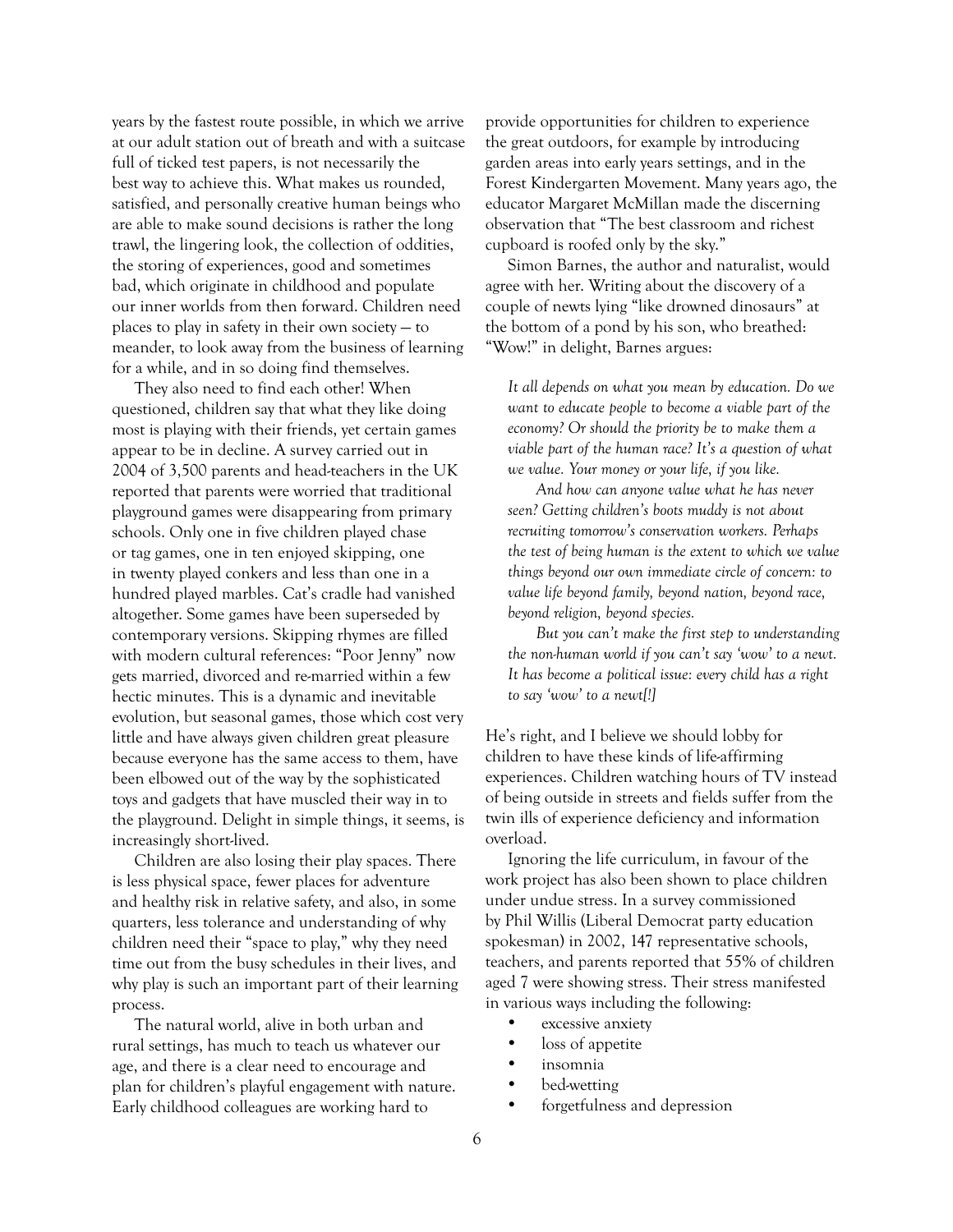Teachers were reported to be concerned that children were no longer allowed to be children and the case of girl who unexpectedly started bedwetting again was used as an example. This girl had been taken to the doctor to get to the root of her problem, where it transpired she was preparing for tests and had been told that her teacher's job depended on the results. How sad for her; the burden of responsibility was simply too much to bear. We are putting weighty sacks on our children's backs again; in the industrial past they deformed the body, now they weigh down the soul.

A piece of older — but I believe still valid research directs our gaze to a very different paradigm for childhood.

 *After finding that about one child in 30 is brilliant and happy. . . a great deal of research [was done] to determine what demographic or psychological characteristics distinguished those children. But the children came from a wide variety of backgrounds — rich and poor, small families and large, broken and stable homes, poorly and well-educated parents — and from all parts of the U.S. Finally, through extensive questioning, [Burton White of Harvard Univ.] determined that the bright and happy children had only one thing in common: All of them spent noticeable amounts of time staring peacefully and wordlessly into space. (*from *Creativity in Business* by Ray and Myers*)*

### **Staking a claim for the Imagination**

I recently visited a kindergarten where children do have time to stand and stare. On this occasion, however, they had chosen not to stare peacefully, but rather to engage energetically in their free play (child-initiated play, without specific, external learning objectives). As they developed their themes — unravelling individual ideas and tying them together in new combinations with others — I was conscious that play is very often about *place*: about "determining the ground." Two boys were guarding an area of "land," hallowed ground, with a pair of entwined sweeping brushes. Children wanting to enter the protected area were required to say a password, whereupon the brushes slowly rose, like the drawbridge to a mediaeval fortress, or more prosaically, the barrier to a modern car park

(a beautifully observed detail perhaps). The point about the barrier and what lay behind it was that the children were transforming the designated space into what they wanted it to be. On this occasion, the determined land ranged from being a house, where hidden inside, a cook was flipping pancakes and setting the table for her friend the chicken-cat (a self-determined role negotiated because the "cat" didn't just want to be a cat); a palace for a princess, who slept "over there," a horse's stable with a hobby horse who had stew cooked for him; and a yard for a kennel with a dog.

This idea of determining land in childhood may be more significant in later life than we realise. Melvyn Bragg interviewed the playwright Michael Frayn to discover what lay behind this man's remarkably inventive mind. Frayn spoke about his childhood, where he had played freely with friends on bomb-sites and other unclaimed areas: "undetermined land" he called it. "It became whatever you wanted it to be." This quality  $-$  of being able to overlay a place or a situation with an imagination (often accompanied by a physical construction) and thus determine it — proved central in Frayn's later literary work. In the interview, the seventy-one year old was shown reacting with obvious delight to the rediscovery of some rusty nails still anchored to a tree that had once supported the prow of an imagined ship he and his boyhood friends had built and sailed in so many years before. He spoke of the imagination as a vast tract of undetermined land waiting for us to claim and determine it for ourselves.

*Know you what it is to be a child? . . . It is to believe in love, To believe in loveliness, To believe in belief. . . it is to turn pumpkins into coaches, And mice into horses, Lowliness into loftiness, and nothing into everything.* (Francis Thompson)

Despite the importance of make-believe in childhood, research funded by the Economic and Social Research Council (ESRC) suggests that young children may be missing out on "pretend" games like pirates and spacemen due to the demands of the school curriculum.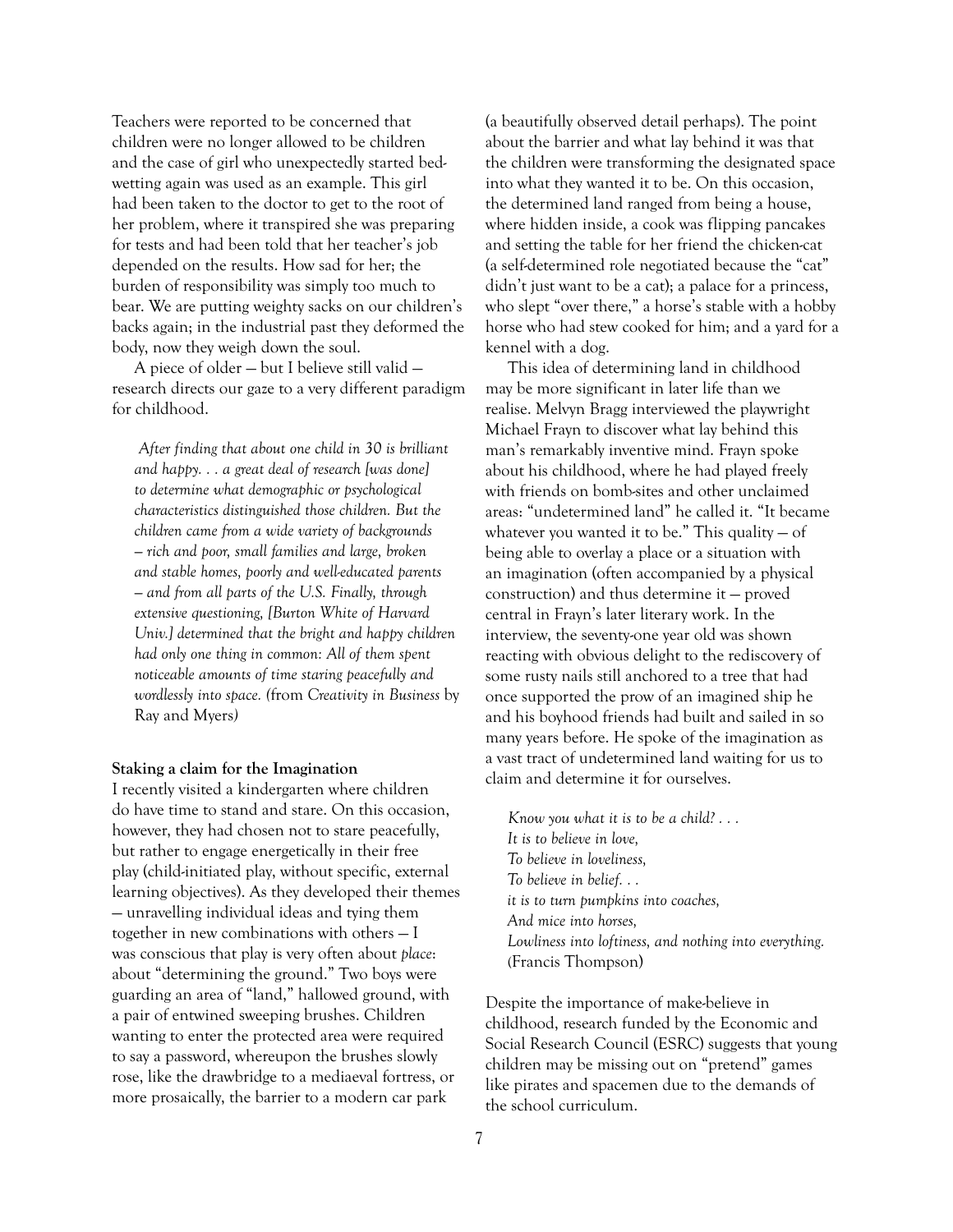The project, led by Dr. Sue Rogers at the University of Plymouth, found that reception classes were not always designed to meet the needs of fourto-five-year-olds. "Children of this age learn to make friends as well as to use their imagination through role play," says Dr. Rogers. "We know that they are capable of sustained and complex imaginative play and that capturing and engaging their interest is essential. Unfortunately, pressures on time and space, as well as the need to teach literacy, means that playing at shops, pirates, and hospitals is difficult to fit into the timetable."

The researchers made a total of 71 visits to groups of four-year-olds in schools from three contrasting areas in the southwest of England. A total of 144 children and six teachers and six classroom assistants took part in the project. As well as observing how indoor and outdoor play was organized in the three schools, the researchers asked the children about their favourite games and used drawings, stories, role-play scenarios, and photographs to build a picture of their perspective on role play. "Listening to children's views on use of space and layout could raise the value of play in the curriculum and reduce potential tensions between children and adults," explains Dr. Rogers.

#### **Making Assumptions**

The potential tensions between adults and children mentioned above often come about because of misunderstandings, or mistaken assumptions, and sometimes because of a lack of imagination on our part, as the following anecdote illustrates.

Did you hear about the teacher who was helping one of her kindergarten students put his boots on?

He asked for help and she could see why. With her pulling and him pushing, the boots still didn't want to go on. When the second boot was on, she had worked up a sweat. She almost whimpered when the little boy said, "Teacher, they're on the wrong feet."

She looked, and sure enough, they were. It wasn't any easier pulling the boots off than it was putting them on. She managed to keep her cool as together they worked to get the boots back on — this time on the right feet.

He then announced, "These aren't my boots." She bit her tongue rather than get right in his face and scream, "Why didn't you say so?" as she wanted to. Once again she struggled to help him pull the ill-fitting boots off.

He then said, "They're my brother's boots. My Mum made me wear them."

She didn't know if she should laugh or cry. She mustered up the grace to wrestle the boots on his feet again. She said, "Now, where are your mittens?" He said, "I stuffed them in the toes of my boots. . ."

The point about this joke, perhaps, is that we don't always know what's going on with children. They don't always tell us because they can't. We make assumptions about them, which are sometimes wrong, or our knowledge about them is inadequate. Sometimes the shoes, or the experiences we try to push them into, don't fit, and that feels very uncomfortable, and sometimes there are hidden things, things we have no knowledge of, which also exert their influence.

I once watched a girl playing alone. First, she wrapped herself in a cloak, then numerous cloths of different sizes and colours. A skirt from the dressing-up box came next, then a hat, followed by a veil and crown and finally, a pair of gloves. I knew she wasn't wrapping up against the cold because this was Hong Kong, so her play was serving other, hidden purposes. Cocooned in layer upon layer of cloth and cloak, and speaking softly to herself she fluttered about the room absorbed in her ownworld play. Thinking and being are not separated in young children, and I could see the flood of inner imaginings flowing directly into her outer movements. Although creating an imaginary other "being," paradoxically, she was also exploring the possibilities of an expanded self. I had no idea who or what she was in this metamorphosis, and would not presume to guess, but I felt that the time and space away from the noise and clamour of the world, the few moments she had been given for her imagination to blossom, had not been wasted. Play gives intimations about the future. When we play, we dream our way into the future selves we will one day become.

Susan Linn, EdD, associate director of the Media Center at Harvard University, and active and outspoken critic of the media assault on childhood, writes about the value of a quiet space for the imagination to grow:

*Harry Potter did not evolve from a lifetime of exposure*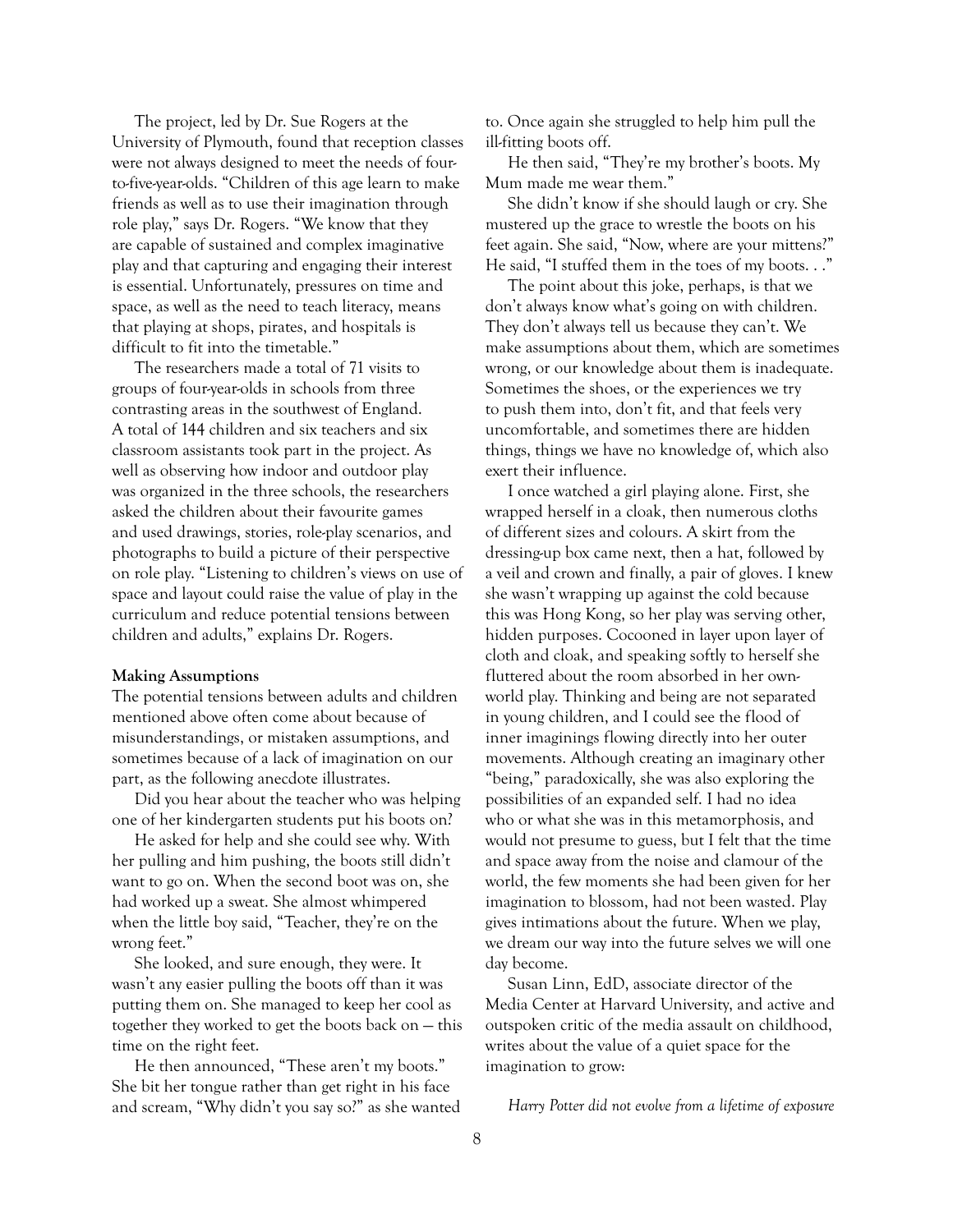*to television, movies and the products they sell. His roots are in the silence J.K. Rowling found in the Forest of Dean. He grew in the space she was allowed to fill with her own vision. He grew in the glorious experience — endangered now more than ever — of listening to voices no one else had heard.*

Many children also have imaginary companions. Far from being a cause for concern, these companions have been shown to have positive benefits. Anna Roby, a psychologist at Manchester University, has spent the past year studying 20 children between the ages of four and eight who had created extra mummies, imaginary dogs, and even a dragon to play with. Roby found that "children who have imaginary companions have more advanced communication skills." Dr. Evan Kidd, her colleague, says that the findings will help to reverse common misconceptions about children with imaginary friends: "They will come to be seen as having an advantage rather than a problem that needs to be worried about." Invisible companions can help children explore aspects of life that are puzzling or worrying, as well as being fun.

We cannot assume we know what a child may choose to bring into play for the needs of the inner world. For one child, it may be such a friend. "In the tale of myself, 'I' may need another me to be braver, stronger, more disruptive than the me I am; an ally, someone I can have a dialogue with. Someone who is me - and not me; in the real world and yet not." In this quotation from his book *Playing and Reality*, the eminent psychologist D. W. Winnicott claims that play lives between the real and the not real, between the inner and the outer worlds we inhabit. It is taking place and so is real, but it is also imaginary. He quotes from a translation of Tagore's *Gitanjali*: "On the seashore of endless worlds, children play." We can only imagine those worlds.

Play fulfills many functions for a child. Like life, its themes can be serious, scary, and violent as well as delightful, and tact and understanding in the face of difficult play when it occurs are always needed. In far more eloquent words than mine, Walt Whitman observed that the child becomes what he sees each day. We know this to be true: the forces of imitation are at their strongest in the early years, and while imitation is in the ascendant, discrimination has yet to appear. Experiences flood in unchecked, and

for the most part what children see is what they then do. Life is their subject matter. Children play explosions after an earthquake; they played out the dreadful events witnessed in the concentration camps of the Second World War; they play suicide bombers on the streets of Palestine — in fact one of the most popular games the children play there is "Being a Martyr," which involves digging yourself a shallow grave in the sand in the street. In Sri Lanka they slowly began to play games of loss following the recent tsunami.

Though disturbing to witness, these tableaux need to be sanctioned and met with our compassion and understanding. It is vital that we don't assume children are necessarily being "naughty" when their play becomes challenging or makes us feel uneasy. "Playing out" can be as essential to the child as is thinking to an adult; indeed, in one sense play *is* the child's thinking. It is a reflection on life enacted with the whole body and not just the head. When play becomes too scary or dangerous, we may need to intervene with some gentle redirecting: perhaps into ways where people might help each other with rescue vehicles, or bring medical equipment and so on. Being conscious that it is quite normal for children to bring what worries, confuses, or frightens them into their play, however, will help us to respond with sensitivity. This kind of play is needed to help restore inner equilibrium. Play is the medium in which children mix the really big issues with the more quotidian ones. The big players, life, and death, love and loss, rub shoulders with the fools, the acrobats and dancers, and all that lies between, as they share the stage together in the wonderful theatre of play.

Play has a role as a healer: it is also universal. It crosses generations and gender and reaches across cultural divides to arise spontaneously and unexpectedly between those willing to enter its magical world. It takes intelligence and sometimes quick thinking to partner someone in *the game —* to meet another with the right response, as Eduardo Galeano writes in a celebration of fantasy from *The Book of Embraces*. He describes a visit he made to the town of Ollantaytambo near Cuzo, Uruguay. A small boy, skinny and ragged, approached him and asked whether he would give him his pen. Galeano wasn't able to do this because he was using his pen to "write all sorts of boring notes," but he offered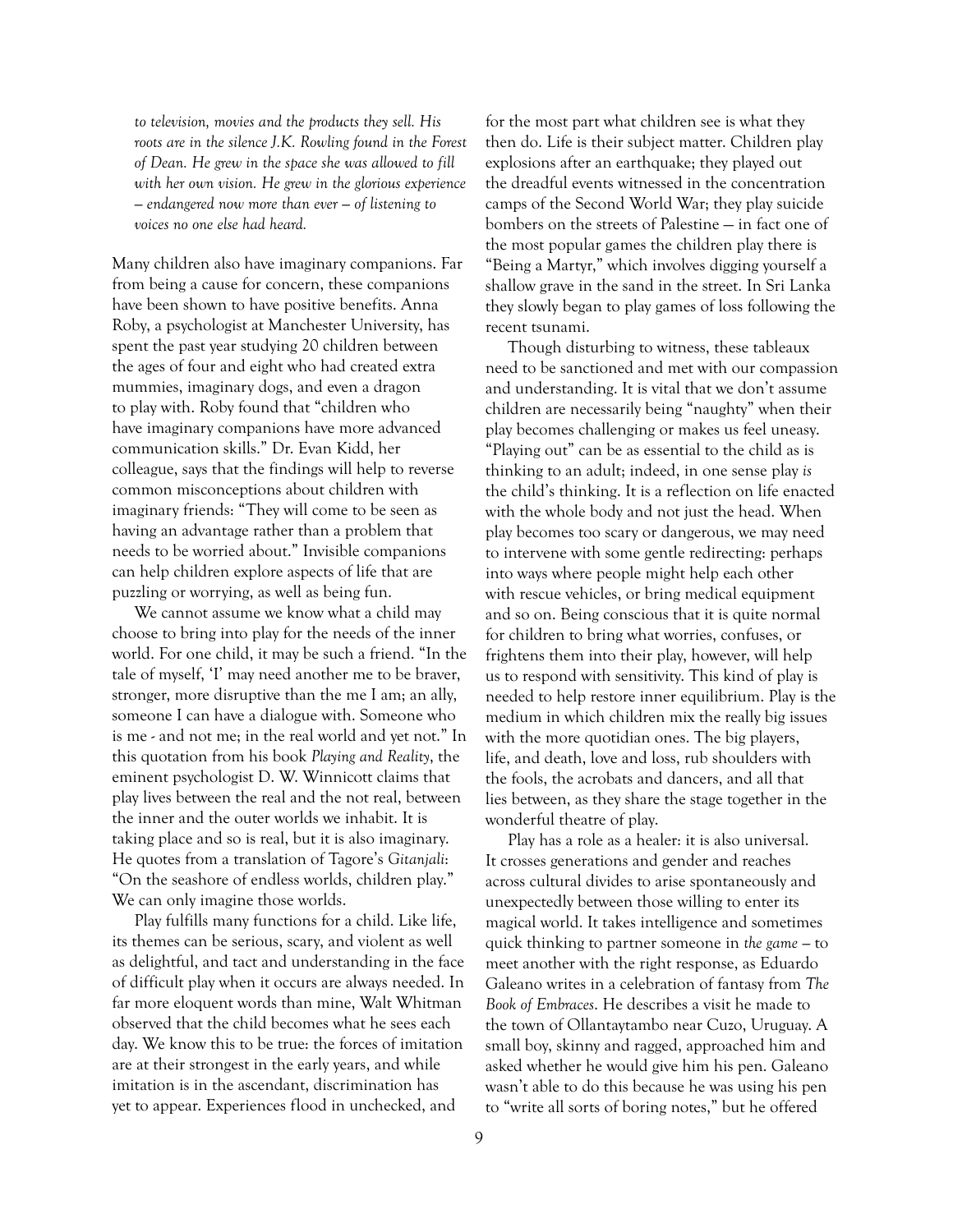to draw a little pig on the boy's hand. Soon after, a throng of little boys surrounded him, all demanding the same thing for themselves. He drew a snake for one, a little dragon for another, a parrot for someone else.

Galeano continues:

*Then, in the middle of this racket, a little waif, who barely cleared a yard off the ground showed me a watch [already] drawn in black ink on his wrist.*

*"An uncle of mine who lives in Lima sent it to me," he said.*

*"And does it keep good time?" I asked him. "It's a bit slow," he admitted.*

*This boy had no pocket for his watch, nor did it ever need winding; it was keeping rather excellent time (if a touch slow), by the power of his imagination alone. In this shared enchantment between adult and child — and in so many other ways — given space and time, play's unfailing genius will extend and enrich our lives. Our task is to determine and secure its place in childhood.* 

*Sally Jenkinson taught in a Steiner Kindergarten for many years. She worked as the early childhood representative for the Steiner Waldorf Schools Fellowship, and is a founder member of The Alliance for Childhood. She writes and lectures on early childhood issues in the UK and internationally, and is the author of* The Genius of Play*, published by Hawthorn Press and reviewed in* Gateways *several issues ago.*

## *"This Is the Way We Bake Our Bread. . ." – A Note about Work Songs*

### **Nancy Foster**

Work songs can be a lovely way to draw children to an activity, to create a mood of enjoyment and purposeful focus, or to discourage excessive chitchat by parents or older children in a group. Baking songs, grinding songs, sawing songs, cleaning songs: all may have a place in a group of children or parents and children.

On the other hand, if over-used, such songs can become a sort of "Waldorf muzak," going on throughout the time of the activity and becoming an unwelcome and invasive background music. This may seem a strong statement indeed, but it is worth considering the possibility that constant singing may prevent children from experiencing their own internal music or rhythm or imaginations as they participate in an activity or play elsewhere in the room.

There has been some study of the spontaneous songs and chants of children at work and play. What may arise naturally from children as an accompaniment to their activity is something at once personal and universal, which surely deserves an opportunity for expression. Aside from such spontaneous music or word play, the concentrated

silence which can occasionally occur during activity is special in itself and should be permitted its place. Further, the art of conversation — "more refreshing than light," to quote Goethe — has its humble beginnings in early childhood. Teachers sometimes hear wondrous exchanges among children hard at work on their watercolor painting or kneading their dough. Wouldn't it be a pity if such conversational forays were frustrated by constant singing?

It is also good to avoid using songs as a sort of "disguised instruction" to tell children how to do an activity. We strive to teach through imitation. Occasionally a few words of direction will be needed, but these can be offered in a by-the-way, matter-of-fact, brief, and tactful manner to an individual child, perhaps accompanied by physical guidance, in a way that is less consciousness-raising than a song which is sung in a "teaching" manner and almost compels all the children involved to follow its instructions.

Finally, there is a fine line between having a familiar song that becomes associated with a particular activity — which is a healthy thing, such as always having the same song when lighting the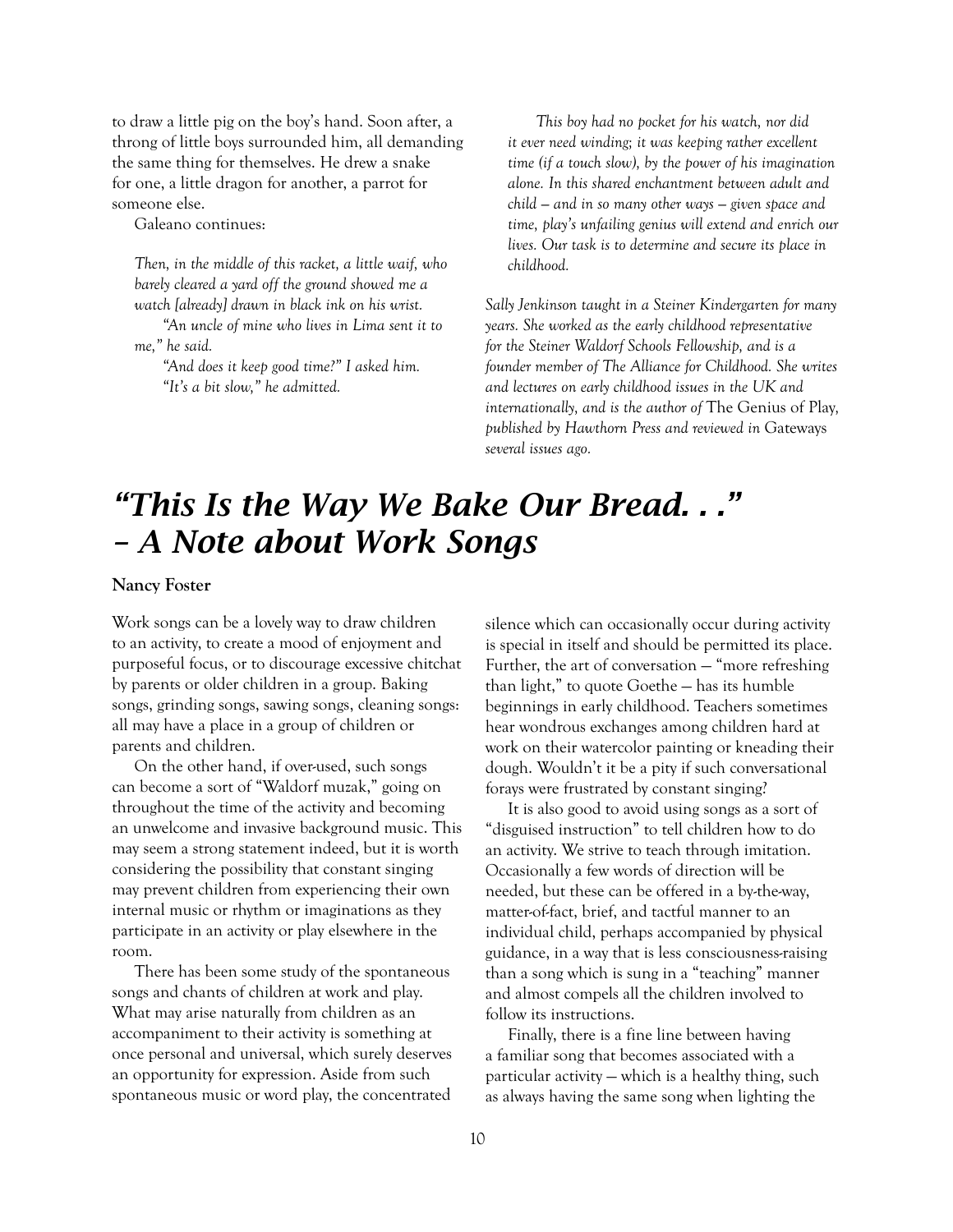candle at circle time — and using a song as a *signal* for something. At clean-up time, for example, it would be fine to have a song to sing now and then during the process, like a happy accompaniment to the activity; but if the teacher starts singing a song as a signal that it's time to stop playing and clean up, this creates an abrupt waking-up moment and prevents a more flowing transition in the morning's rhythm.

In summary, work songs can be wonderful for "priming the pump" as an activity begins, and for

drawing the mood together if needed along the way, but it is good to leave the children inwardly and outwardly free to find their own rhythm and mood as they work. Many teachers have experienced the magical hum that can arise in a room full of busy children; this hum may be the most beautiful music of all!

*Nancy Foster taught children and parents at Acorn Hill Waldorf Kindergarten and Nursery for over thirty years. Now retired, she is active in mentoring, speaking, and serving as a Regional Representative for WECAN.*

### *SUPPORTING THE ADULTS Meetings With Parents on the Topic of Discipline* **Louise DeForest**

*Here is a sample of one of the excellent articles that will be available this summer in a new WECAN publication. Entitled* You're Not the Boss of Me*, this publication will enrich the work of kindergarten teachers who are striving to understand the many challenging and joyful shifts that occur in young children when they go through the change of teeth.*

Among the challenges facing parents today, none is more difficult than setting and enforcing limits, creating and holding boundaries, and guiding children with loving discipline. Many parents, feeling that their own parents were too strict, give their children free rein. Others, knowing their children to be creative, bright beings, follow their child's lead, feeling that to do otherwise would infringe on the child's freedom and creativity. Still other parents, spending little time with their children during the day, don't want any unpleasantness in the little time they do spend together and therefore avoid any kind of conflict with their children. All of these situations are unhealthy ones for the child and the parent.

The young child instinctively expects guidance and when it is not forthcoming, the child tends to feel insecure and frightened. Growing up without guidance, without boundaries, often translates into being left alone to flounder in a world that the child is not experienced enough to understand. Constantly being consulted by adults about what the

child wants is not only bewildering, but can create an egotist, unprepared for the world awaiting him or her. Many parents believe that choices strengthen their child but, on the contrary, too many choices can undermine the child.

Because parents are so close to their children they have many valuable observations to offer teachers. Parents can also benefit from the teacher's objectivity. I always hasten to reassure parents that being a teacher is ever so much easier than being a parent. Guiding a class with clarity, firmness, and consistency is what we do every day and there is much we can share with parents, either in our parent-teacher conferences, phone conversations, or class meetings.

Our class meetings are a wonderful opportunity to build community among the parents in the class and can serve as a forum to share ideas, questions, and thoughts. It is also an opportunity for us to share our expertise, giving parents the support and guidance that we often wish we had experienced ourselves when we were parenting young children. But how can we bring a topic as complex and as personal as discipline? Can we offer our thoughts in such a way that we empower others with deeper understandings? Can we inspire understandings that can guide parents under a myriad of situations with their children? The following are a few of the ways I have worked with this topic in my class meetings. These are, of course, not menus to be followed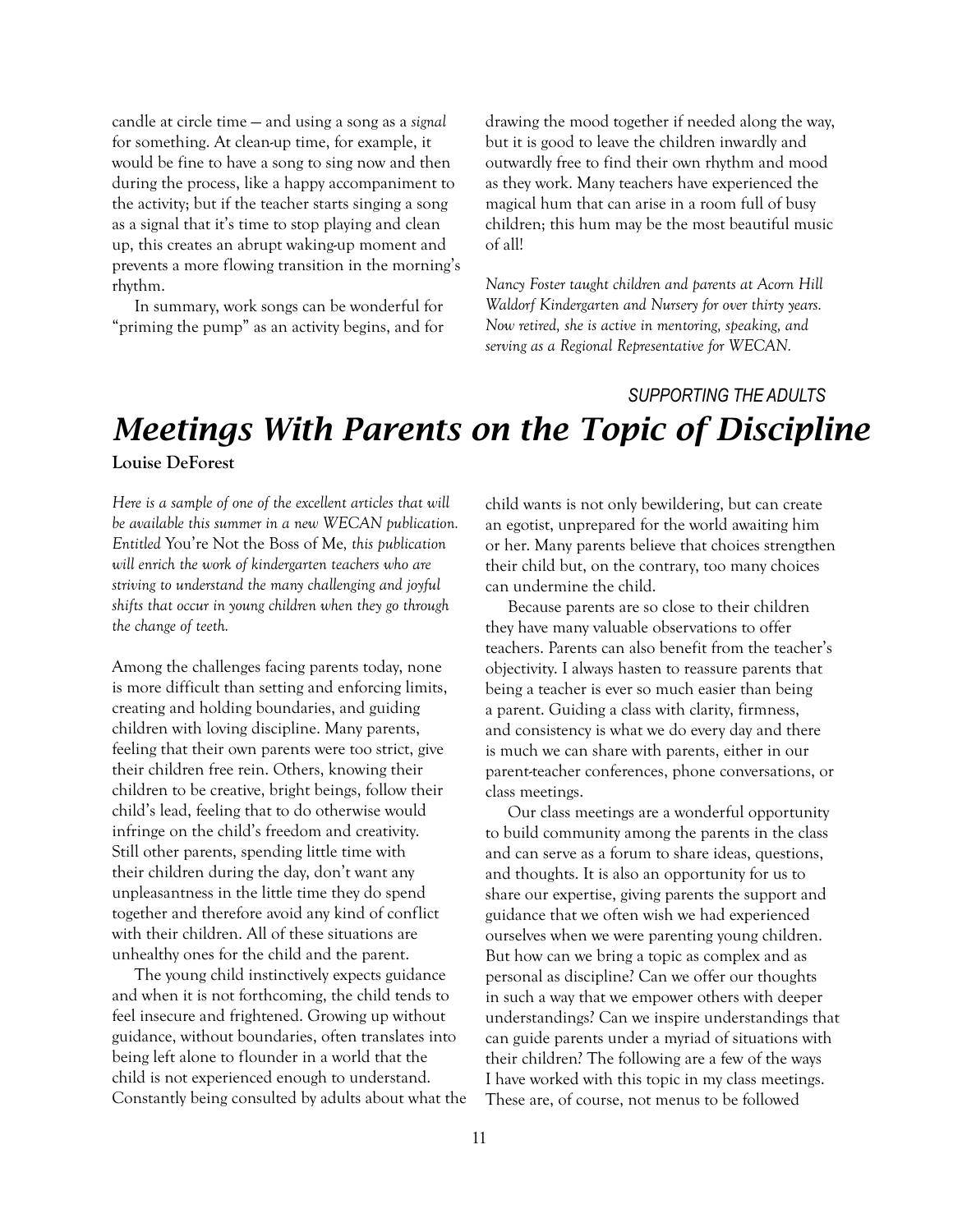exactly, but rather some ideas that may inspire you to create endless possibilities of experiences and conversations with the parents in your class.

One meeting, for example, may start out with me asking the parents to divide up into pairs, separating couples (it is best to do this part way through the school year when the parents already know and feel comfortable with each other). Choosing a partner myself, I then show the parents how to do a form of wrestling. Yes, that's right, wrestling! Facing each other, my partner and I put our right feet together in front of us, sides touching, and we touch our four hands in front of us, palm to palm. The purpose of the game is to move in such a way that the other person is forced off balance and must move their right foot. The left foot can move but the hands and the right foot of each one must always be in contact. It is not the type of wrestling that is aggressive or fast; on the contrary, each one slowly follows the subtle pressure of the hands of the other. First one person takes the lead, applying pressure with both hands and bending forward or backward, up or down, to force the other off balance. As soon as you feel yourself losing balance, you then take the lead and, exerting pressure with both hands, try to force the other to lose balance, using the same type of movements. And so it goes, listening with the hands and taking turns leading or following as your sense of balance calls for it. You can squat down and swivel from side to side, just so long as the right feet are always immobile. Try it at home with your family to get a sense of how this exercise works. Once they have been shown how to do it, the pairs wrestle for 5-10 minutes, then change partners and do it again for another 5 minutes or so. Much laughing and many strange positions follow, and it is usually a very fun exercise. When we have finished, we sit in a circle and I ask what the experience was like for them. Believing as I do that a large part of discipline consists of careful, wakeful listening, I ask them about whether they were able to "hear" the other's intentions and to communicate, physically, who was leading. What was the experience like, I ask them, when it was unclear who was leading? What was it like to have no resistance meet your hands? What if the touch of the other was overbearing? Could you make yourself heard? Can you identify, I wonder, what made you lose your balance? As you can imagine, the conversation and the discoveries

parents make are most interesting; quickly they come to the conclusion that without meeting resistance, they lose their balance and that too much resistance makes them feel helpless. Getting mixed messages from your partner leads to feeling very insecure and frustrated. We then speak about these experiences in the context of discipline, and it is through their discoveries that they themselves come to the conclusion that meeting resistance helps them discover where they are; that clear communication and consistency gives security, etc. They can also get a sense of what their own style is as they find themselves overpowering or shrinking from their partner. Getting in touch with our own styles is another interesting conversation.

One of my goals in my parent evenings is to lead the parents to discover what they already know and allow them to uncover their own common sense and wisdom. This is in keeping with the age in which we all live: the consciousness soul age. In this time, no longer are we, as individuals, willing to take someone else's word for it. It is only through individual questioning and the striving of our own efforts that we truly know something. I try to make my class meetings experiential in nature, setting up certain possibilities and then guiding the parents in a conversation that may uncover the knowledge that lives within them. I always feel that a really successful class meeting is one in which, part way through, I could quietly walk out the door and never be missed. The experience to be avoided in our class meetings is when parents leave feeling that they have done everything wrong with their children. My goal in my meetings is to have parents leave feeling more confident in themselves as parents and proud of all the good things they have done for their children. For those of us who host evening meetings, we welcome parents at a time of day when we are all tired. So let's make our class meetings dynamic, artistic and fun so that we can all leave feeling enlivened by our time together. As a parent in a Waldorf school for 14 years, I have experienced some wonderful, thought-provoking meetings, and I have sat through my share of dull, boring ones, too.

Another way of working with the question of discipline is to ask parents what the first word that comes to mind is when they hear the word "discipline." I write down what they say without commenting on it (often even they are surprised by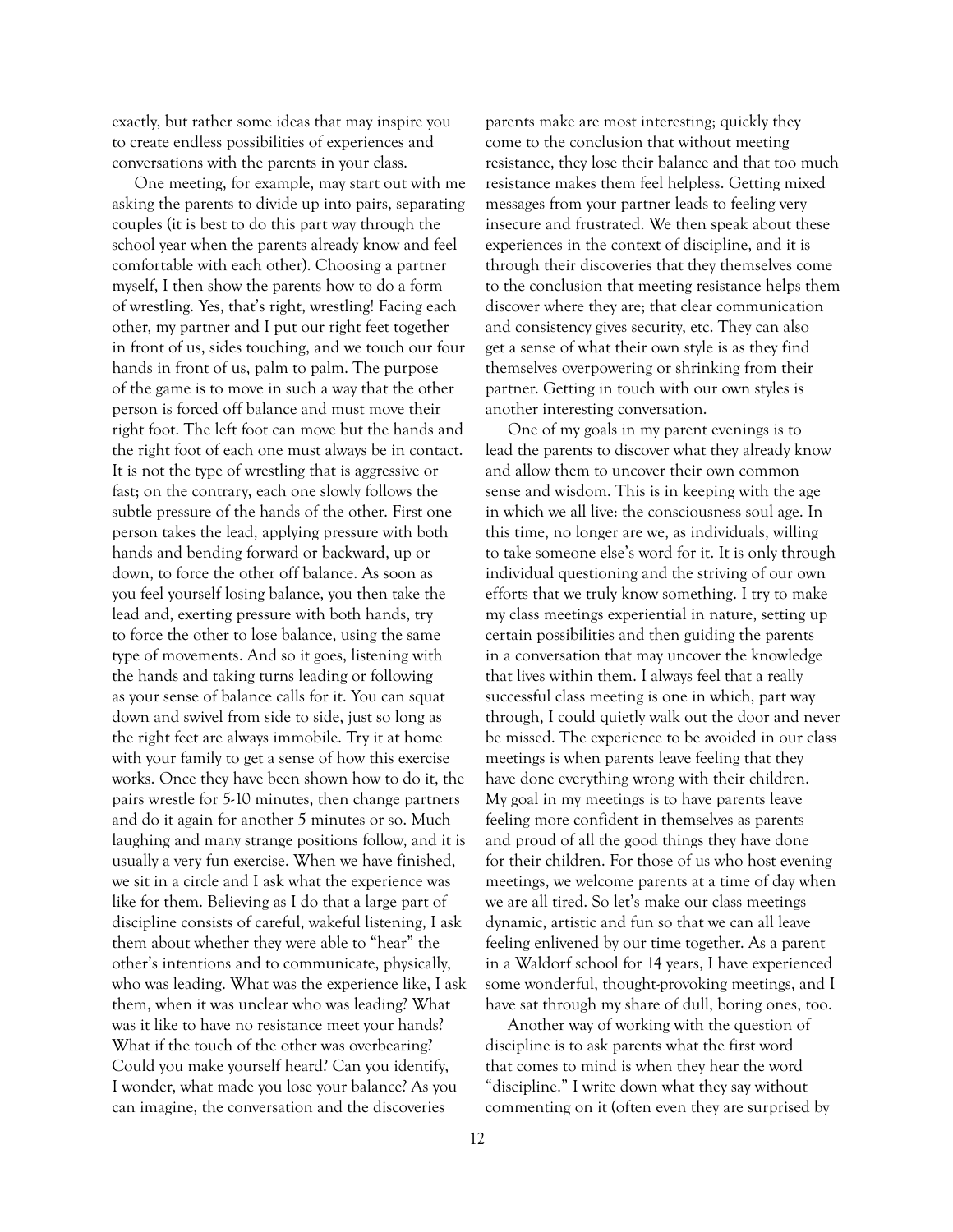what comes out of their mouths!) I then ask them to break into groups of three or four people (again trying to keep couples in different groups) and ask them to think of a person they knew when they were quite young, before seven. I ask them not to choose their parents — though it could be another family member, such as an uncle or a grandparent — and it should be someone with whom they felt completely at ease and true to themselves. I ask them to describe this person to each other, focusing more on the attributes of that person and less on the relationship they had with them. Each person has about five minutes to speak. I am not part of these groups but stay in the room going from group to group helping them to stick to the topic. Again, this is a wonderful way for parents to get to know each other and to build a community within the class. When each person has had the opportunity to speak, we all join the circle again and I ask everyone to speak about the common threads in the descriptions of these people from our past. Every time I have done this, the comments have been the same: someone who has time for the child, who is generally quiet and never lecturing or moralizing, who loves them with no ulterior motives, and who accepts them just as they are. Very often it is a grandparent or an older neighbor, and often people mention that, as children, they would *do* things with this person: bake cookies, go fishing, walk in the woods, thread their sewing needles, etc. After everyone has had time to contribute to the picture of this type of person, I then ask them if these attributes they have all mentioned are still important to them now that they are adults. Taking it further, I then ask how do these attributes live in them as parents? This always leads to an interesting discussion, especially when I read back to them their words associated with the word "discipline." We can then go on to talk about the root of the word "discipline" — disciple — and how that can fit into a rightful understanding of discipline. Slowly we begin to uncover an understanding of discipline as an inner attitude as well as a manifestation of outer deeds. We can also go on to speak about our own relationship to discipline. I often share with the parents my own struggles with self-discipline, citing the wonderful lesson taught to me by my youngest son.

At the time when my son was a young teen,

and a very rebellious one, we had an experience together that was a teaching moment for me. I can't remember what it was that set me off with him. I do, however, remember working up a real head of steam and saying things that I knew I shouldn't say to him, but was unable to stop myself. At first he was contrite and a bit abashed, but as the harangue continued, with me yelling at him and wagging my finger in his face, his body posture changed. He relaxed and sat back with a rather smug, superior look on his face. He was no longer listening; instead he was watching me, in awe with just how out of control I was. I do remember uttering the words, at the top of my lungs, that it was about time, young man, he learn some responsibility and some discipline. His sudden laugh stopped me short. "If you could only see yourself now, Mom," he quietly said, and walked away shaking his head, disappointed with yet another adult who cannot practice what she preaches.

When I tell the parents this story we all have a good laugh at the image of our children sitting back and watching the show. But then we can go on to have a discussion about the inner work we as parents and teachers must do as our children grow and change, adapting our boundaries as our children's ages change. I share with them the image that serves me so well, both at home and in the classroom, of being the rock for my children, always there, always available to provide resistance, always solid and still and grounded. Or of the farmer who periodically walks his or her fields, kicking the fence posts to see if they can still be counted on. We are those fence posts and our children push at them to find out if they can still be trusted. Are they solid? Can I lean on this one and be secure? Often we can then speak about our willingness to sometimes be disliked by our children and what that means for them and for us. We struggle to clarify the boundaries between who we are and the experiences that have formed us, and who our children are. "What are your children asking you to develop?" I often ask, and we go on to talk about parenting as a schooling for us in mindfulness, observation, flexibility, and deepening understanding. We talk about our task of not just embracing the act of parenting but transforming it into the art of parenting.

Gudrun Davy, in her wonderful articles in the first *Lifeways* book (which I recommend all parents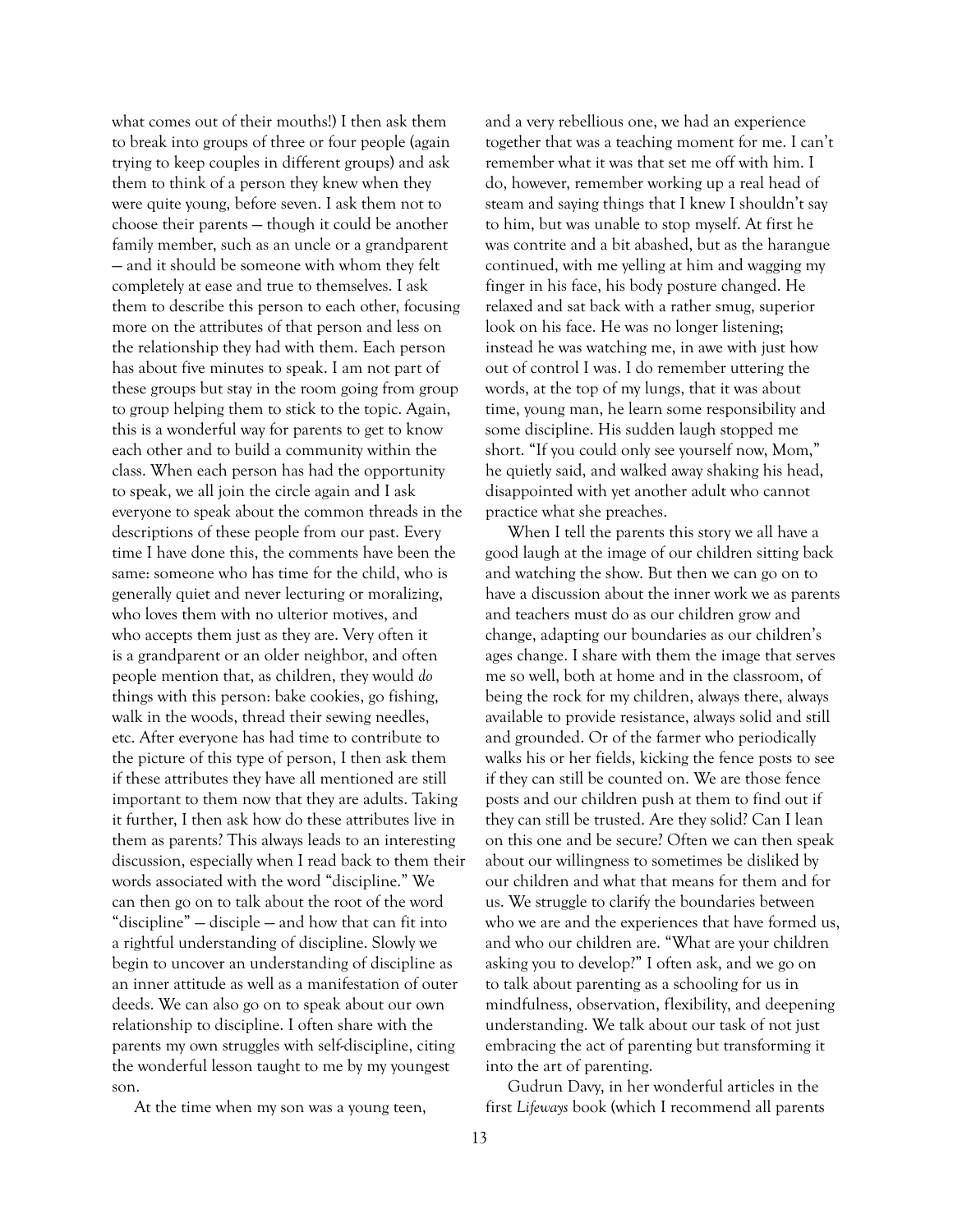read), likens the journey through parenting to three stages: for the first seven years it is like being in a small boat, taking a long journey. Sometimes the waters are calm, but often they are choppy and we are alone, guiding ourselves and our small children with no land in sight and no signposts along the way. The second stage (from 7 to 14) she compares to a journey through a rich countryside of trees, rivers, forest, villages, and cities. We are once again on dry land but now, through our children, we move into a broader social landscape. Suddenly we find ourselves centrally responsible for directing a large and complex drama with, as Gudrun points out, an extensive and varied cast and an elaborate plot unfolding from day to day. And the last stage of parenting is compared to climbing into the high mountains, a journey fraught with dangers and challenges but also full of excitement as our horizons broaden and the world spreads before our feet. Here the going is steeper and when we have finally conquered one peak, a still higher one looms in the distance. The joys arise when we look up and get glimpses of a high, ideal world, raying down on us with sudden moments of bright sunshine.

It is important to share these impressions from those wise elders who have gone before us in their parenting. When our children are small it

is hard for us to realize that we are preparing the foundation for their future life. We can feel as if it will always be sleepless nights, battles over food and brushing teeth, and constant surveillance to ensure physical and emotional safety. But if we can look at our efforts to discipline our little children as the laying down of the framework of their future self-discipline during the teenage years, it can give us the perspective we need to strengthen our resolve to hold those boundaries as an act of love for our children.

I wish you great joy and fulfillment in your preparations for meeting parents. Teachers have much to gain by sharing the wisdom that our work with early childhood bestows. Joining wholeheartedly with parents as colleagues in this ever challenging, ever wondrous journey towards becoming truly human benefits parent, child, and teacher.

*Active as a kindergarten teacher for many years, Louise is now the Pedagogical Director of the Early Childhood Programs at the Rudolf Steiner School in Manhattan. Louise is a WECAN board member, one of the North American representatives to the International Early Childhood Association and is actively engaged in mentoring and teacher education in the United States and in Spanish speaking countries.*

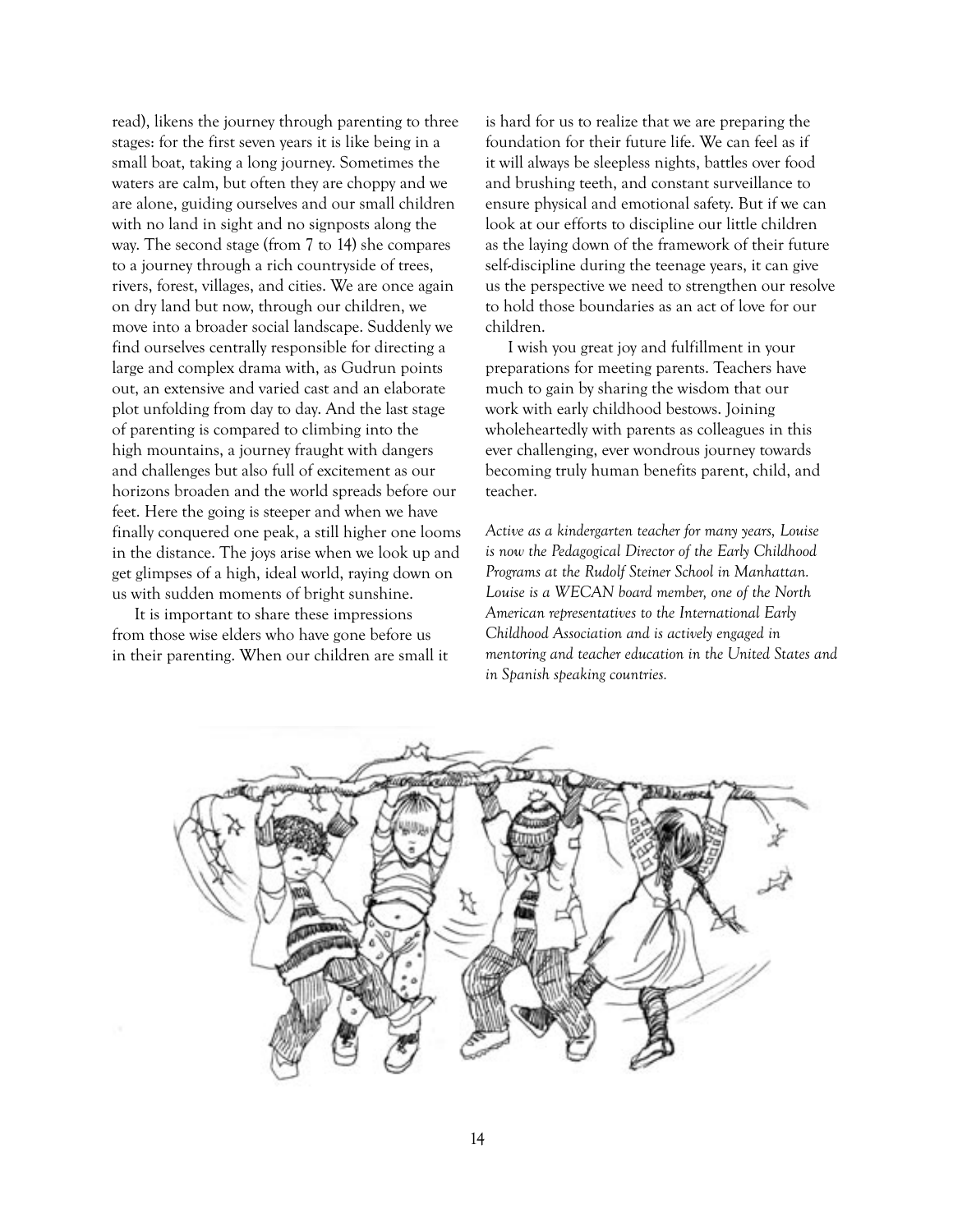### *A Summer Festival in the Parent-child Class*

### **Nancy Foster**

*Author's Note: In teaching parent-child classes, I discovered that one of the special joys and challenges of festival celebrations is the need to create a simple and meaningful observance for very young children, while being mindful of seeking the essential meaning of the festival. In addition, I felt it was important to address the adult need for a cognitive deepening of the festival experience. This seemed especially important since at Acorn Hill, which includes Christian, Jewish, Muslim, and other families, we observe the Christian seasonal festivals in a way which seeks to address the universal in the human being.* 

*For me, Whitsun had always been a somewhat elusive festival, even though our faculty studied one of Rudolf Steiner's Whitsun lectures each year in preparation for our own observance. Last year — my last before retiring — our faculty's study for Easter was "Spiritual Bells of Easter II," found in* The Festivals and Their Meaning*, and this helped things fall into place for me, giving me the picture I needed for a meaningful Whitsun festival in our parentchild groups. At a parent evening we made felted wool balls of oranges and yellows, and during class attached streamers in those fiery colors. The actual festival took place at an outdoor circle time on the last day of school, as described in the following article.* 

*I offer this article, which was given out the week before the festival, as one example of how the thoughts behind a festival celebration can be shared with parents in a way that encourages them to experience the festival at whatever level is most meaningful to them, while offering them the opportunity to look beyond the activity itself.*

As our parent-child class comes to a close, we will celebrate a Summer Festival. Although it is really still late spring, we feel the growing strength of the sunlight drawing us outward. We know that at Midsummer — the summer solstice — we will experience the longest day of the year, when the sun is at its height. That is truly the time to "dance with the flowers" and "sing with the sun," as our song goes! Then, along with the world of nature, we will begin the journey toward late summer and autumn, bringing us full circle to the point at which our school year began.

Looking back, we can recall our observances of

the role of light in the passing seasons. We honored the strength and light of courage on Michael's Day and were grateful for the gifts of the sun as we celebrated the harvest. As the autumn days grew shorter and the outer light decreased, we felt the need to kindle our own light within by creating lanterns to shelter one of the sun's sparks. The lanterns' light led us through the darkness, toward the time of our Midwinter Garden. In this quiet and beautiful space, we experienced the turning point when our inner light could begin to shine, bringing warmth and light into the world. Soon after Midwinter the days began to lengthen noticeably, and in spite of the cold, we could look ahead to spring as the sun's path crept further above the horizon and the sap began to rise in the trees.

Children feel this stirring much sooner than adults, but as spring arrives we too can feel, if we are attuned to such things, a loosening of our invisible protective winter cloaks. We feel drawn outward to the light. It is as if we no longer need to protect the sun's spark in our lantern, but can release it to meet the sun's growing light and reunite with it. Our own light begins to stream outward, like a flower opening to the sun. The sun, in return, sends its warmth and light down to us, bringing us joyful and healing messages from the heavenly worlds and inviting us to share this light through our words and deeds.

When we throw aloft our fiery balls with their streamers of flame, we can enjoy the sight, and the pleasure of catching them once again. This in itself can be a joyful experience for us, and for the watching children. But it can also take on a deeper meaning if we choose to imagine the balls' upward path as a picture of our inner light streaming outward, and their downward path as the gift of the sun's rays coming towards us.

It is interesting to consider that both the Christian and the Jewish faiths celebrate their festivals of Pentecost at this time of year (fifty days after Easter and after Passover, respectively). The Jewish Pentecost, more commonly known as Shavuot, commemorates the giving of the Ten Commandments to Moses on Mt. Sinai. In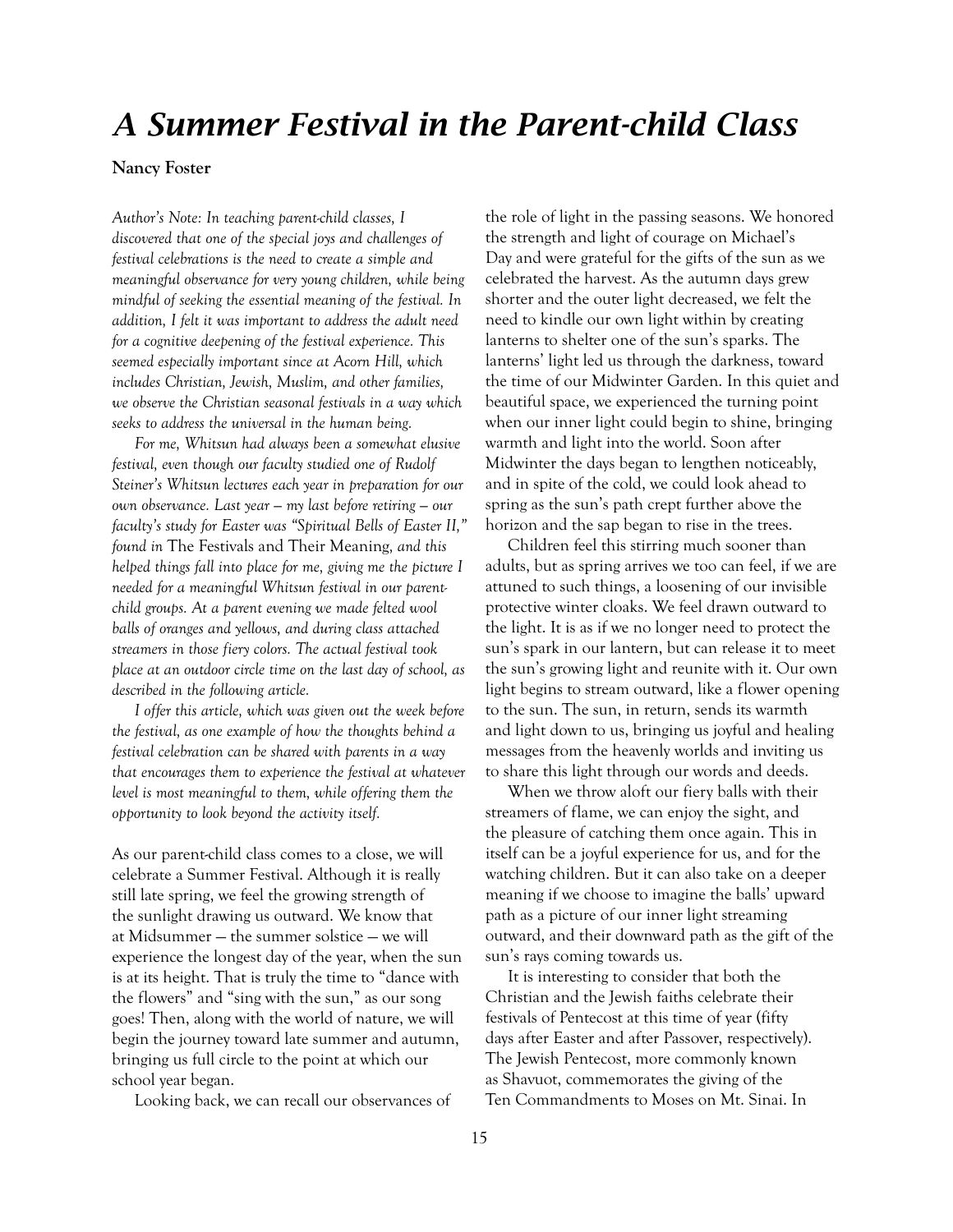the Book of Exodus, we read of that event that "Mount Sinai was wrapped in smoke, because the Lord descended upon it in fire." At the Christian Pentecost (often called Whitsun after the old tradition of wearing white on that Sunday) the disciples were together when, as we are told in the Book of Acts, "there appeared to them tongues as of fire, distributed and resting on each one of them. And they were all filled with the Holy Spirit. . ." Whether or not we observe either of these festivals

ourselves, we may appreciate that the image of the flaming light of spirit belongs to human experience at this season.

And so, we join in our Summer Festival and say together:

*Flaming light, shine so bright; Flaming light, give your might; Make us strong and make us bold, Turn our word to living gold.* (M. Meyerkort)

## *The Inner Life and Work of the Teacher*

### **Margaret Duberley**

*Previously published in our sister publication in the UK,*  KINDLING: the Journal for Steiner Waldorf Early Childhood Care and Education.

Again and again, the question came: "What is the difference between State education and Steiner education?" How often, as I have been working in Steiner education, I had, usually in a conversation on a bus, or during a walk, or in a new group of people, a new group of students, to try to find an essence, to create a nutshell picture, to make sense of something vast in a few moments.

Now, through 25 years of struggling with this, and finding in these years that gateways have been opening in the souls of many, I have found personally that I can speak, at such times, as also with students, and new teachers, of the truly holistic nature of Steiner education: that we are working with every aspect of the child, which can be termed body, soul, and Spirit. So we try consciously to work with many levels, from the most physical to the most mysterious. A conversation can often lead to the question of the inner work of the teacher. Sensing what is appropriate for each occasion is vitally important.

What follows is, then, a brief resume of some aspects of that work, as applied particularly to those who work with the young child under seven years of age. Most of it is very basic but, hopefully, not to be undervalued in its repercussions. In *The Education of the Child* Rudolf Steiner writes:

*What the adult does, feels and thinks are all imitated by the child under seven years, so complete attention to the task in hand, with a care, love, and joy in the doing actually helps in the formation of the child's physical body.* 

Arrive well before the children. (Very easy to say. More and more this becomes a problem area.) When we take off our coat outside the door, we leave it, with outdoor shoes, and any excess baggage there. It is essential to leave at that point, consciously, those worries, grievances, tensions, which would sap the life energy that is needed for all our work with young children. It is healing for us consciously to free ourselves so that we can give to each task in the day the devotion that gives the young child a worthy role model for imitation. (I have found it a blessing to come out of the kindergarten room at the end of a day's work with children, and realize I have been totally free of all those worries for hours. How healing to have to be in the moment!)

Create a quiet space in the room. If there are colleagues, assistants, students, or visitors, ensure that you have arranged a regular time to meet, say "good morning," along with a verse, song, or some short exercise to focus attention, calm down, bring a morality into the room, and set the tone for the day. It really does alter the space for the children, and the adults. For example, there is a verse for each week of the year, collected in *The Calendar of the Soul* by Rudolf Steiner, which can link our inner soul life with the seasonal round.

Teachers often use the following verse, also by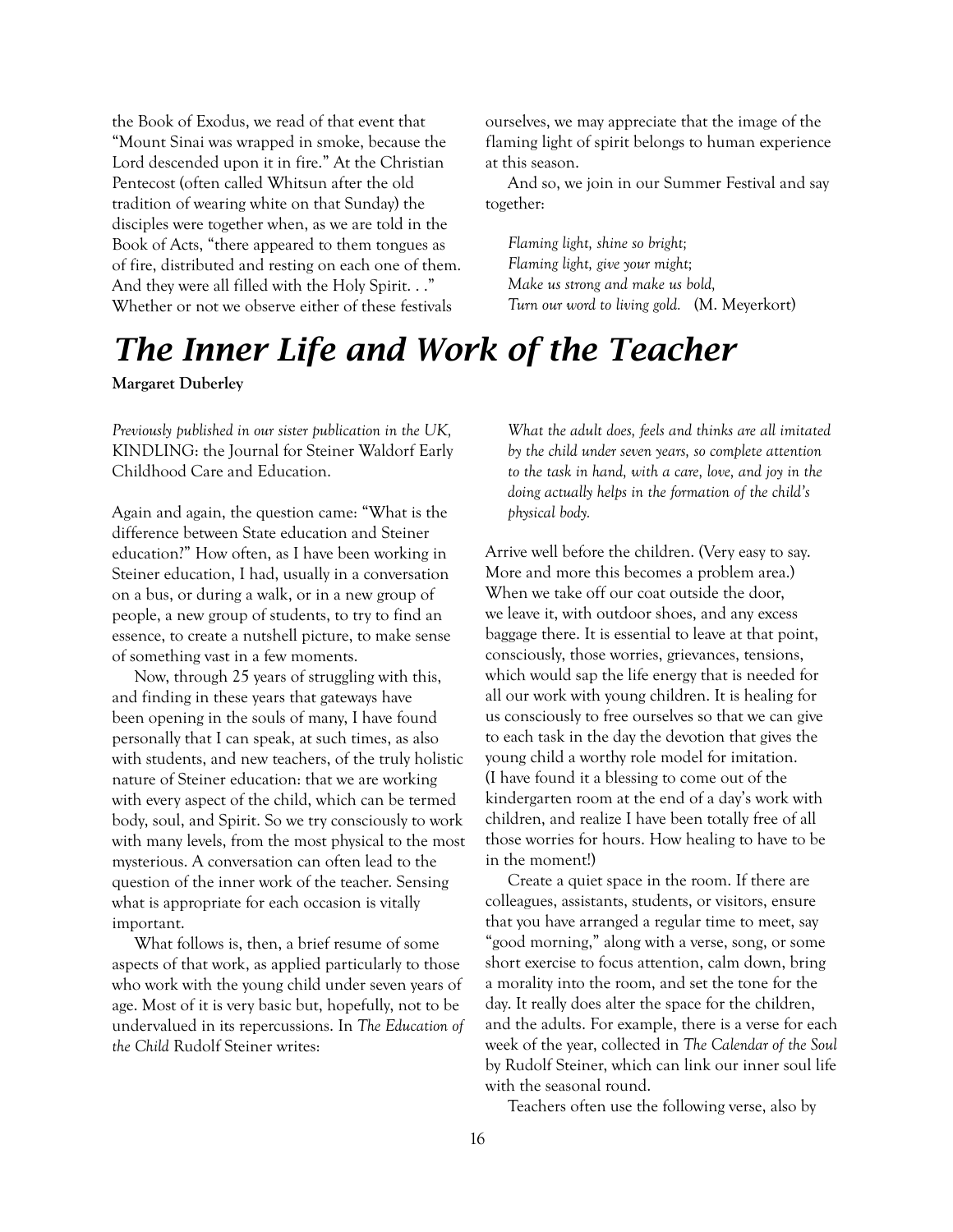Rudolf Steiner, either to begin the day, or to begin a meeting:

*We have the will to work That into this our work may flow, That which, from out of the Spiritual Worlds, Working in Soul and Spirit, In Life and Body, Strives to become the human being within us.*

A verse given at the end of the basic lecture course for teachers is also to be recommended. In the original translation of Steiner's *Study of Man*, it reads:

*Imbue thyself with the power of imagination, Have courage for the truth, Sharpen thy feeling for responsibility of soul.*

In the more recent translation, *The Foundations of Human Experience*:

*Enliven imagination, Stand for truth, Feel responsibility.*

The Christian Community priest Adam Bittleston has written many prayers and verses, including one for each day of the week, collected in a little book called *Meditative Prayers for Today*:

*Dwelling in silence on the beauties of life Gives the soul strength of feeling. Thinking clearly on the truths of existence Gives the spirit the light of Will.*

There are many other possibilities. I have worked with the eurythmy *Hallelujah* and also with *I, A, O*, as also with a song. What really matters is that you can feel connected to whatever you choose.

Be conscious that the way the adults work together, or not, will become an example for the children to imitate. Try to set an example of cooperation amongst the community of adults, which includes teachers, assistants and parents. (I shall not forget an occasion when an advisor, visiting a kindergarten, remarked that it was no surprise that the children were quarrelsome, as the adults were setting a fine example of that in that group!)

Having worked through the day in the kindergarten, and prepared the next day, time is set aside before sleep to take all that work, along with the preparation for the following day, and a loving inner picture of each child in the group, into the night, into one's sleep.

The first part of that is the review, when one travels in one's mind and memory backwards through the day, taking a maximum of 15 minutes. I tried to picture the child, with his angel behind him, and the parent(s) with their angels also. Then ask those beings for help and guidance on the following day. This means that I am not trying to work alone, or out of my smaller self, but with my higher self, consciously working with the Spirit Being of each of the children. I have all the support, and loving help, of my own angel, the angel of each child, and many other higher beings.

At that stage, a meditation will support the process of connecting my individual self with Universal Wisdom or Light: microcosm within the macrocosm. I, and others, have used:

*I carry my sufferings Into the setting sun; I lay down all my worries In its light-radiating lap. Purified through love, Transformed through Light, They return as helpful Thoughts, as strength For deeds of sacrifice done In full joy.*

One then takes a few moments to picture the day ahead inwardly, along with the true being of each child. One can perhaps picture from the day a joyful moment for that child. To feel a restfulness is then a prelude towards giving all that up to all the invisible beings, to continue what has been begun, through the night, when in sleep; and I am then at one with all those we have experienced as separate individuals through the day. The mysterious world of sleep then takes over the work.

On awakening, it is advisable to give some moments of attention to any new thought, insight, feeling, which has "come out of the night" (for example, a realization about a child, especially one that has been a puzzle, a way forward towards a new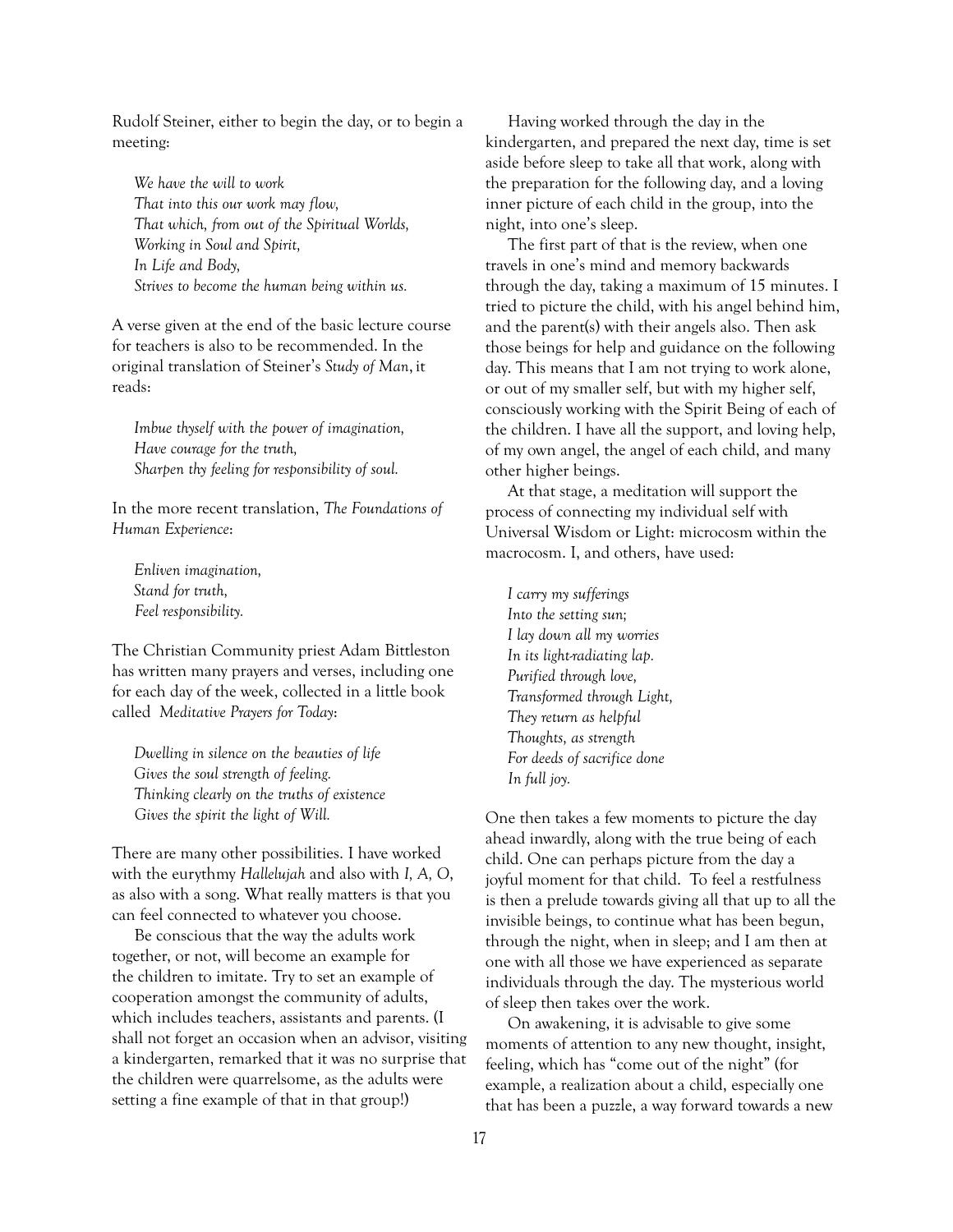step for one who has a difficulty). Then, picture each child, followed by a review of the day to come.

The verse, or meditation, uniting the teacher with the divine then leads into a feeling of being supported by the Angels, Archangels, Archai.

I used this verse for many years:

*O God, grant that in regard to my personal ambitions I may entirely obliterate myself, And Christ make true within me The words of Paul: "Not I, but the Christ in me" That the Holy Spirit hold sway in the teacher. This is the true Trinity.*

As the day unfolds, perhaps the most important quality is to have an openness towards what each child is expressing, in his skin colour, his demeanour, his play: for example, how he joins in, or not. As my experience of teaching grew, I knew and saw clearly that I was not the teacher. The teachers were there before me. All I needed to learn was to be open to the messages they were giving me. Thus, to learn to observe objectively, and then to be open to letting go of what might have been prepared, if the behaviour of the children is showing a mismatch.

One great gift my teacher Margret Meyerkort gave me, as I began my kindergarten work at Wynstones Steiner School, was the following verse by a Dutch anthroposophist named Ledebur:

| Inner labour   | Outer experience | Peace within       |
|----------------|------------------|--------------------|
| Works outward. | Works inward     | Love to the world. |
| Do not judge   | Do not turn away | Say nought         |
| But listen;    | But seek:        | But suffer;        |
| Do not wonder  | Do not resist    | Do not ask         |
| But look –     | But endure –     | But wait $-$       |
| Love them all. | To the end       | Until you receive. |

This apparently simple verse has, over my years of teaching, proved so helpful and affirmative as a way of being within the early years work, and, then with Advisory work.

In the course of visiting those newer in the work, I so often see teachers who have laid on themselves false expectations of a "kindergarten morning,"

so that, for example, they feel obliged to have a 20-minute ring-time. No matter that not one child is still with them after one song! The children are not naughty. There is no point in blaming child, or parent. But if one were to live with these words:

> *Do not judge, but listen. Do not wonder, but look — Love them all,*

a changed response would begin to emerge in the teacher, who would learn to listen, look, observe the children, but then be prepared to admit that their message is that "I, as the teacher, must change."

Perhaps, to go back to the above example, just try an opening song, a poem, and then, a song to lead out, if the children are not captivated, not engaged. Then one must ask: "What must I change so that the children can enter joyfully into this?" It could be too slow, and to work more with such polarities as slow/fast; large/small; sitting still/moving briskly, contraction/expansion might be what is needed. So, above all, learn to observe the children, and be prepared to take on what that says to me. The children's behaviour is my best teacher.

Ring-time for me became an increasingly special time. The children began to spontaneously, and joyfully, create in the centre of the ring exquisite small "gardens," with candle, veils, flowers, and so on. I used the time around the morning verse and song specially to connect with the angel being of each child.

One day I cannot forget, when I had two older boys, polar opposites in character: one who would love nothing better than to scale up an apple tree and look down on us from high above; the other who had spent two years sitting on the periphery, not joining in any play outwardly, and seemed to find it painful to dirty his hands in sand, water, etc. At that precise moment when I was quietly connecting with the one who seemed more inwardly active, the outwardly active one said gently to me: "Margaret, sometimes the flower comes out before the leaf."

I needed no other sign that here was a word from the angels, and all those steps outlined above needed, for me, no other "proof of the pudding." Put another way: "Inner labour works outward." The child had in those words concisely expressed a new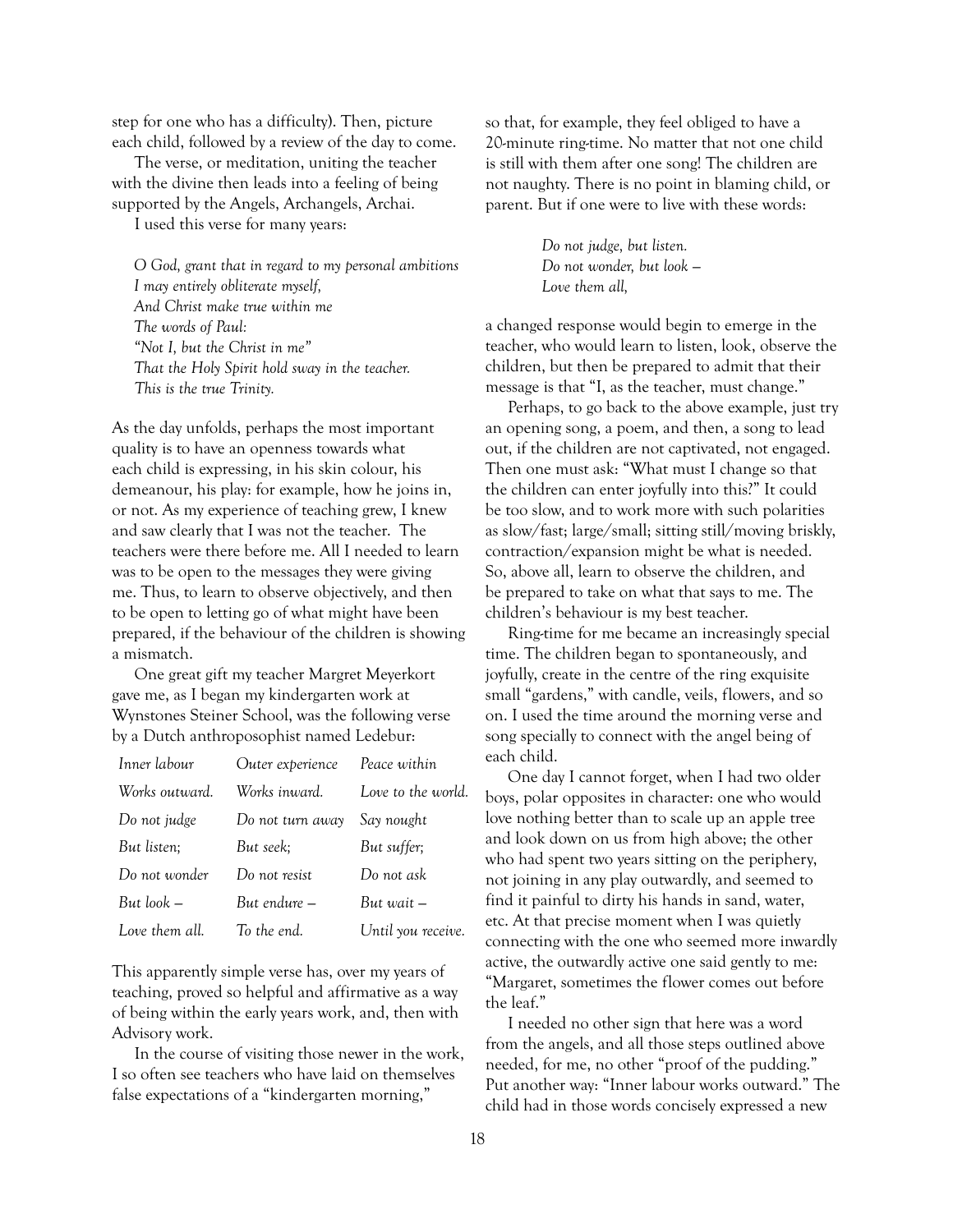helpful way to look at the riddle of the child who had puzzled me for nearly three years. That "riddle" has now become a successful artist.

The work with the small children indeed led me to the realization that I am not the teacher, but the facilitator, and my job is not so much to speak, as to listen.

Then, the awe, the marvel, the privilege, the joy, and the healing of this work can grow.

*Note by Janni Steiner: We note with sadness that a dear friend and colleague Margaret Duberley crossed the threshold suddenly in February 2007.* 

*Margaret had a joyful, warm, and caring approach to everything she touched, and worked tirelessly for Waldorf early childhood since gaining her diploma with Margaret Meyerkort in 1982 (she was a qualified teacher before this). She worked at Wynstones school from 1980 to 1988 where, after qualifying, she became involved in teacher mentoring. She also completed the class teacher training course, which helped in her project with the Snowdonia Steiner school in Wales. There she taught children from six to ten years old in a variety of subjects until 1994, when she moved to the Dublin Rudolf Steiner school as kindergarten leader and trainer, and also class teacher.* 

*In 1996, Margaret became an educational consultant in Steiner Waldorf education, helping to establish and run the early childhood training programme in Ireland as well as working as a Fellowship advisor for kindergartens throughout Ireland. In 2001, Margaret became the coordinator of advisors in Ireland for ISWECA, the Irish Steiner Waldorf early childhood association, organising and leading workshops, including visiting all the kindergartens and initiatives, where she was welcomed and loved for her unstinting support, helpful observations, and advice.*

*Margaret will always be remembered for the sparkle in her eye, her boundless energy, her love of nature, her joy for the work, her commitment to furthering and enriching Steiner early childhood education, and her deep love of Anthroposophy. She had just retired from Ireland, settling happily in her new home in Stroud, and had applied to become a kindergarten advisor in the UK, when we heard of her passing. I was looking forward to working with her more frequently, instead of occasional visits to each other's homes across the sea. Margaret's contributions to* Kindling *have been donated to the international association. She will be sorely missed by me, and those who knew her.* 

## *The Art of Fruitful Conversation*

**Carol Nasr Griset and Kim Raymond**

*From Chapter Six of* Mentoring in Waldorf Early Childhood Education*, WECAN Publications, 2007.*

*"What is more splendid than gold?" "Light." "What is more refreshing than light?" "Conversation."* (Goethe, "The Green Snake and the Beautiful Lily")

When we think of conversation, we tend to focus on what is said. On further reflection, however, we realize that listening is just as essential a part of conversation as speaking. A true conversation is a meeting of two individuals who together have the possibility of seeing something new arise from their understanding of one another.

### **The Role of Listening**

*When I am listened to, it creates me.* (Brenda Ueland, "Tell Me More")

At the center of the mentoring relationship is the encounter we might call the mentoring conversation. At the heart of the mentoring conversation is the art of listening. Why is listening the mentor's primary responsibility? How does listening contribute to an individual's creative process? What do I have to do in order to truly listen to another?

*The way we listen enables others to speak. In other words, to actively listen means giving others the possibility of saying things that they could not otherwise have said – or could not have said in the same way.* (Heinz Zimmermann, *Listening, Speaking, Understanding*)

Active listening to another is an act of love. It is a spiritual deed and requires courage, self-discipline and practice. Through listening, a mentor makes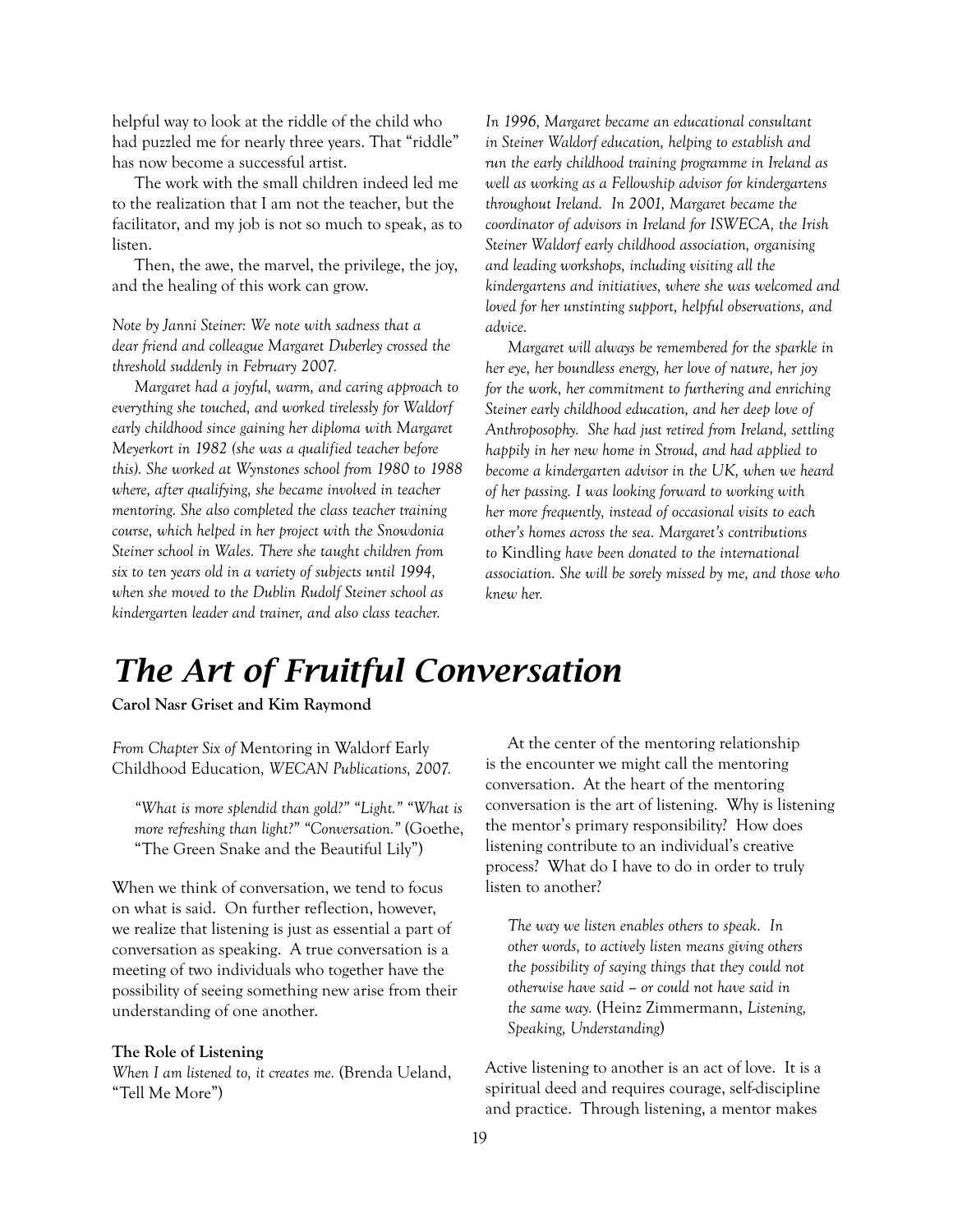herself available as a guide in the self-development process of the other. As listening mentors, we strive to create a fertile space within ourselves where the other's words may take root and grow. We open ourselves to them so that their unique way of being in the world and of caring for young children may flourish. We create a space for them to feel whole, valued and understood.

*Listen to the new teacher. Listening is perhaps the most important thing you can do. Let the new teacher tell her story and encourage her in the telling. This is the story of preparation, questions, new ideas, struggles, concerns, worries. Be genuinely interested and try to resist the urge to tell her how you handled those problems or the temptation to sort it all out for her. And when you listen, listen; don't take notes.* (Trevor Mepham, *Teachers Helping Teachers*)

Trust in the mentor will make it safe for the mentee to speak honestly. According to one experienced mentor, it is crucial that the mentor not have a "hidden agenda" in the conversation such as wanting to bring attention to a specific defect or issue that she thinks is causing difficulties. The mentor's attitude needs to be one of interest, and of not knowing what the other wants, feels or thinks. The mentor cannot assume or presume what the other will bring. This atmosphere of openness allows the mentee to be vulnerable in her feelings and creative in her thinking as she speaks. In turn, the mentor may hear something profound that she needed to hear at that moment, coming from the person being mentored.

*If we concentrate our hearing until we are filled with the sound of another's voice, then an intimate encounter with the essence of the speaker can come about.* (Zimmermann)

Attentive listening means we consciously work to withhold judgment and comparison. We withhold our responses, our thoughts and our expectations. In this process of holding back, we make space for the other and thus become truly available to them. We become aware that another's approach, though different from our own, does not necessarily need to be corrected or changed.

When asked what would be helpful from a

mentor, a new teacher said, "Before you make a judgment, ask us 'why did you do it that way?' Even though you may be more experienced, please remain open to our new ideas."

*In committing ourselves to listen, we have a chance to dissolve old forms and prejudgments, to loosen ourselves from our thinking and acquire a different kind of knowing – that which comes through our feeling and willing – our impressionable receptivity.* (Georg Kühlewind, *Star Children*)

. . .The mentor listens with all her senses. With her ears, she hears the words and tone of voice. With her eyes, she perceives the other person's eyes, facial expressions, body language and gesture. If we listen to another person as though to a piece of music we will get to know their "composing style" and give them space to express this style freely. Through deep, empathic listening the mentor becomes aware of the mentee's vision and how she is striving. The quality of the mentor's listening will draw out and confirm what the mentee already knows. The mentor observes and listens to ascertain the purposefulness in the mentee's decisions and actions. She may be able to encourage a gift the mentee may not fully appreciate in herself. For example, in listening to the mentee tell a story to the children, the mentor may see through an awkward presentation of the story to experience the mentee's enthusiasm and real gift for creating imaginative pictures in her storytelling.

Keen listening will allow the mentor to ascertain if the mentee is speaking out of her own understanding, or is borrowing from someone else. Perhaps the mentee is expressing what she thinks the mentor wants to hear; perhaps she is saying what she thinks she "should" be saying as a new teacher, or what she has heard other teachers say. With sensitive questions and empathy the mentor can guide the mentee toward authenticity, selfconfidence, and true creativity.

#### **The Role of Speaking**

*Improving our ability to converse means improving our ability to interact socially. We can give our partnersin-conversation opportunities to develop themselves, arrive at insights, find solutions and feel supported, or*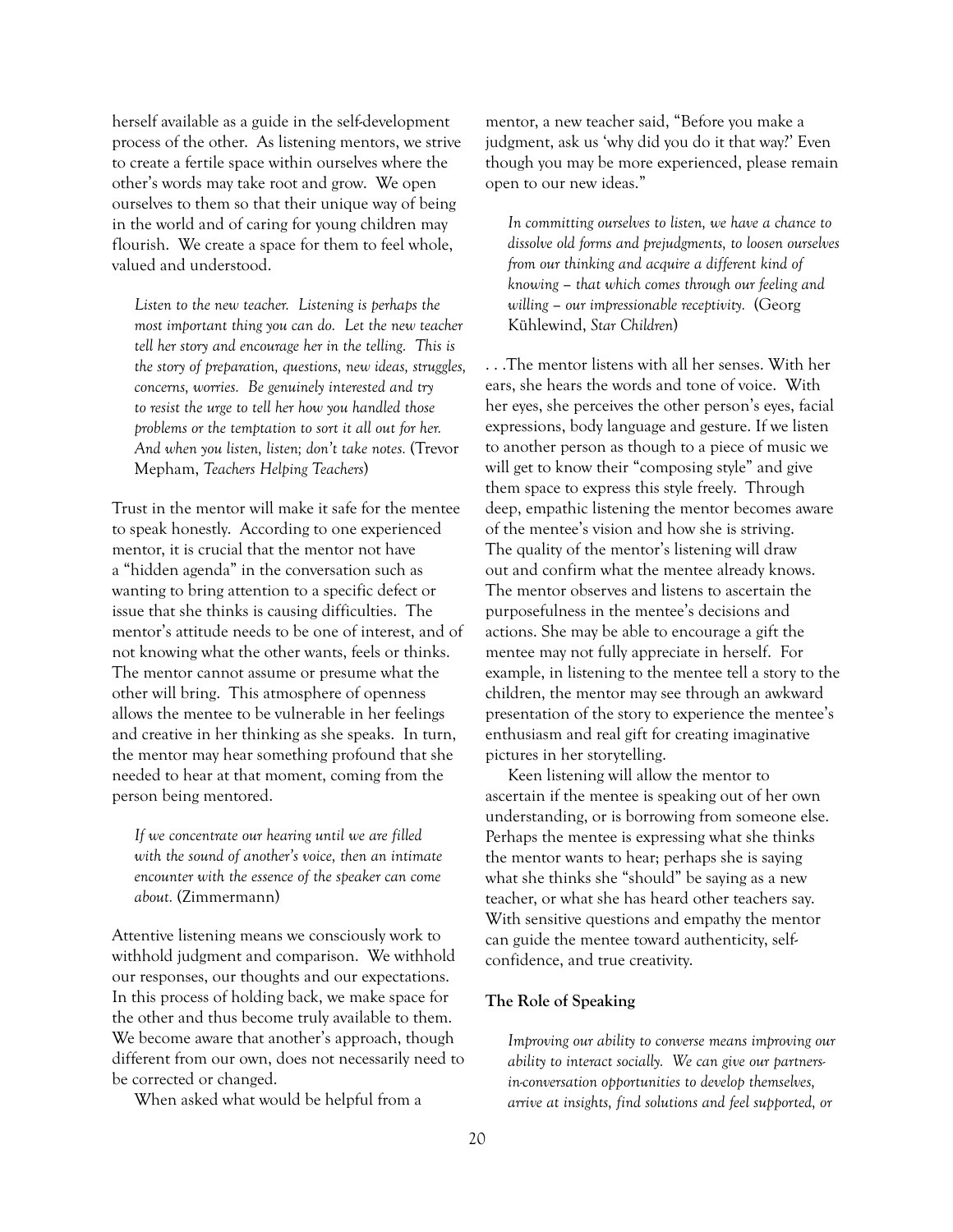*we can use conversation solely to develop and validate ourselves.* (Zimmermann)

With this in mind, a mentor's listening will inform her speaking. Through open and fully-attentive listening, our speaking will arise naturally as we seek to clarify what the mentee is saying. Our thoughtful questions will support the mentee in discovering her capacities and developing herself as a teacher.

In moving from listening to speaking, asking questions is most helpful when the questions serve to develop the themes brought forth by the mentee. Bringing an attitude of warmth and empathy to her questions, the mentor seeks to hear more about the mentee's ideas. We may be able to remember how difficult it can be for a new teacher to express intentions and impressions to a seasoned teacher.

*Remember not to patronize. The new teacher is intelligent, skilled, inventive, sensitive, and she may have something to teach you. Draw ideas and possibilities out of her through questions and observations and don't give easy answers. Have the tact to let her discover her own answers.* (Mepham)

As mentors, we may need to remind ourselves that in order to understand another, we "stand under" them with a respectful and learning attitude, remembering that it takes years of teaching to discover one's own style and learn to be comfortably oneself with the children. Else Gottgens, a longtime mentor, says, "Before I go into a teacher's classroom, I first remind myself to look for something which that teacher can do better than I. What can I find to truly admire in the other adult?"

### **Establishing a Relationship and Asking Helpful Questions**

Building a relationship with the mentee is a prerequisite for having a fruitful conversation. Early in the mentoring process, the mentor will need to ask the mentee, "What do you want, hope for, and expect from the mentoring relationship?" We can then clarify, if necessary, how we see our role as a mentor.

Both mentor and mentee will find it helpful for the mentee to complete a self-assessment before the visit. This should include self-perceived areas

of strength and weakness, and any concerns the mentee has in her work. When asking the mentee to prepare such a self-assessment prior to the visit, the mentor may help the process by asking the mentee to consider the following:

"What part of your work gives you the most joy and satisfaction?"

"What do you find especially difficult?"

"What are your priorities for this year?"

An experienced mentor suggested that if something is hard for the mentee, the mentor can encourage her to narrow down the area of difficulty. For example, if the mentee is challenged by circle time, the mentor may help her pinpoint the challenge. The mentor can begin by asking what parts of the circle go smoothly. From an awareness of the mentee's strengths, the mentor can better help her approach the problem.

It is important to ask open questions that encourage the mentee to become more conscious of what she already knows. A mentee is likely to appreciate questions that focus her awareness. During the mentoring visit, such open questions might include: "What do you think are your strengths?" and "In what ways have you grown since you started working with young children?" In helping a mentee to clarify her communication with us, we may offer a comment such as, "Let me see if I understand what you are saying." Then the mentor may reflect back as clearly as possible what she has heard. Clarity will enable the mentor to validate and support what the mentee is expressing.

In helping the mentee to reflect on the day, the mentor may find questions such as the following useful: "How was the morning for you? What parts of it do you think went well? What parts of the morning were most challenging?" In supporting and respecting the growth of the mentee, a mentor might need to guide her away from labeling or blaming a child or parent in a difficult situation A mentor may be able to offer a new approach that focuses the mentee on what positive actions she might initiate to help resolve a difficulty. The mentor can help the mentee to expand on her selfobservation by asking questions such as: "Can you tell me more about that? Can you think of any way you might be contributing to the problem? Have you thought about a possible plan of action?"

By asking the mentee to describe the areas where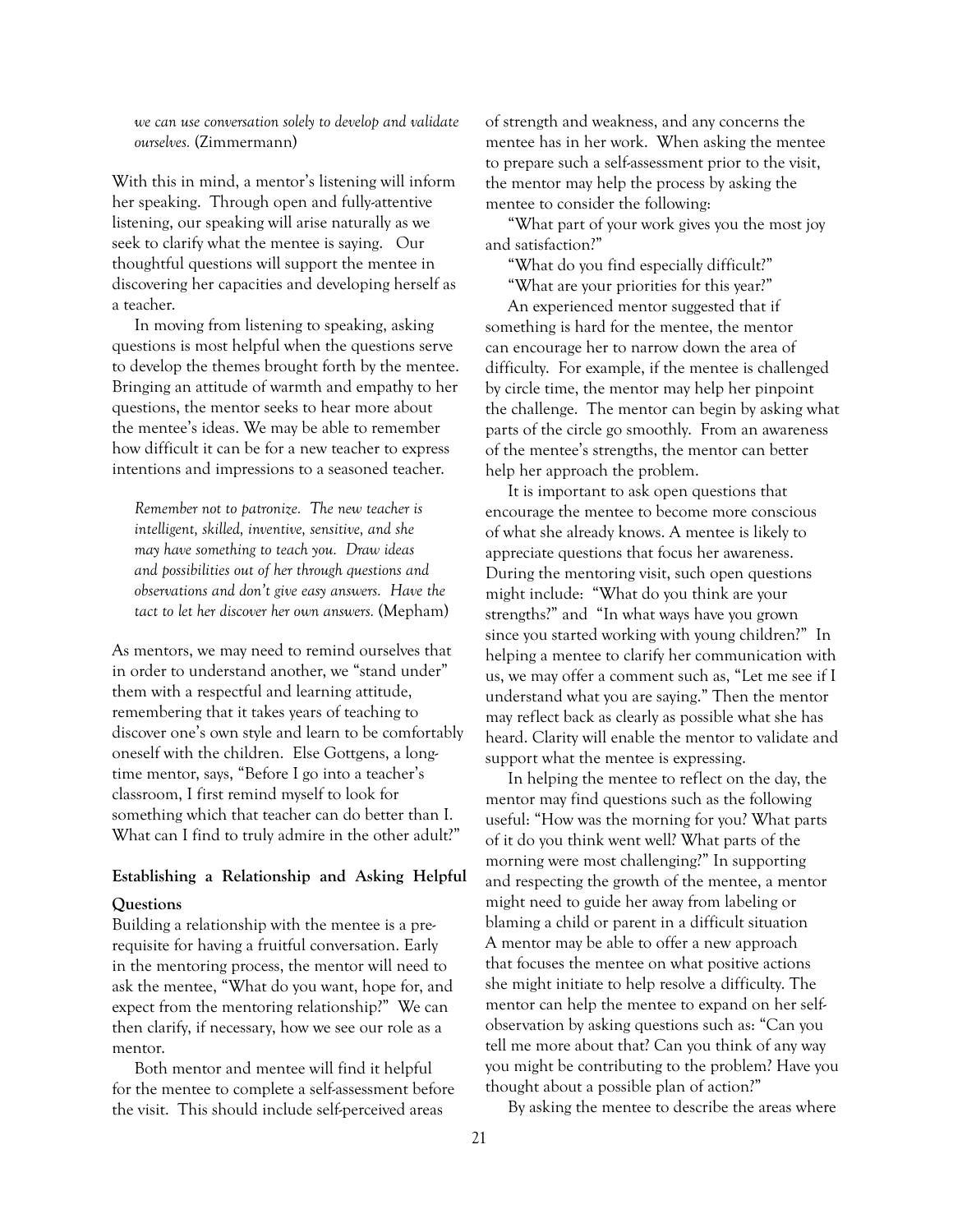she feels most competent, the mentor acknowledges her abilities and reminds her of why she has chosen this work as her vocation. In addition, by allowing her to talk about her challenges, the mentor creates the opportunity for the mentee to place her pride, vulnerability or embarrassment into the chalice of conversation.

### **Additional Aspects of Conversation**

There is another kind of conversation to pay attention to during the mentoring visit: the daily exchanges the mentee has while she is working. How is the conversation between teacher and children; the conversation/relationship between teacher and assistant; and the conversation/relationship between the teacher and the parents? Are the children being heard and are the children hearing the teacher? The mentor will be looking for the quality of these "conversations" even though they may sometimes be non-verbal. Is it a fruitful exchange, and is there understanding? Does the assistant feel acknowledged; do the parents feel appreciated? What is the quality of the exchanges between the mentee and the people she relates to every day?

A mentor may be asked for help with the mentee's relationship with the parents of the children in her class. She may suggest that the mentee approach the teacher-parent relationship as one would approach a conversation: that is, by setting aside pre-judgments and expectations and offering an open and empathic atmosphere for an exchange to take place. The mentor may remind the mentee of the importance of fully-attentive listening when interacting with parents, so that she may experience with them, as she does with the children, the love that grows out of interest. The mentee may need to be encouraged in embracing and respecting the parents' central role in their child's life. It can come as a surprise to a beginning teacher how much of her work will be with parents. Mentors can have an important role to play in helping new teachers find ways to include parents in the life of the class. Occasionally, the mentor may be asked to help the mentee plan a parent evening. By active listening and reflective feedback, a mentor can encourage the mentee's enthusiasm and help her focus her plans for sharing her ideas and observations with the parents. The mentor's experienced perspective is valuable in this area and can serve as a reminder to

the mentee about how much she can learn from the parents.

Sometimes a mentor may enter into a mentoring relationship with an experienced teacher who is resistant to feedback or deeply entrenched in particular patterns or habits of relating to young children. The mentor may then approach more deeply the intention behind the teacher's actions, asking, "What is the thought behind the action?" She may pose the question to the teacher, "What are your reasons for doing it this way?" "Is it having the effect you hoped for?" "Have you ever considered trying. . . ?"

Occasionally a mentor will encounter a mentee who is wondering if she should be pursuing teaching as her career; or the mentor might have this question. It might be helpful to inquire about the mentee's biography and why she chose to enter the field of teaching. The mentor may help the mentee perceive if she is experiencing a temporary difficulty or if a bigger question exists for her. This situation calls for honesty and tact from the mentor. A question such as, "Does teaching nourish you as a life's work?" may be helpful.

#### **Some Practical Considerations**

Just as the children's activity is nourished by a healthy environment, the mentoring conversation is affected by surrounding circumstances. Is the setting private? Is it quiet enough to allow for focus and concentration? What time of day is it? Are the participants hungry, tired, or needing a break? In some teacher education programs, it is the mentee's responsibility to ensure that the conversation is given the necessary respect within the framework of the day so that a fruitful exchange can take place. In this case, the mentee will be expected to attend to the practical details of arranging an appropriate setting as well as allowing for adequate time. For example, the mentee might need to schedule a substitute to cover for her if she has afternoon faculty duties. One mentor noted the difficulty of conducting a mentoring conversation while sitting at a picnic table on a windy winter afternoon during the mentee's playground duty.

Sometimes the planning may be the responsibility of the mentor. The mentor will be prepared to ask the mentee to "make time" for the conversation during the school day. Eating lunch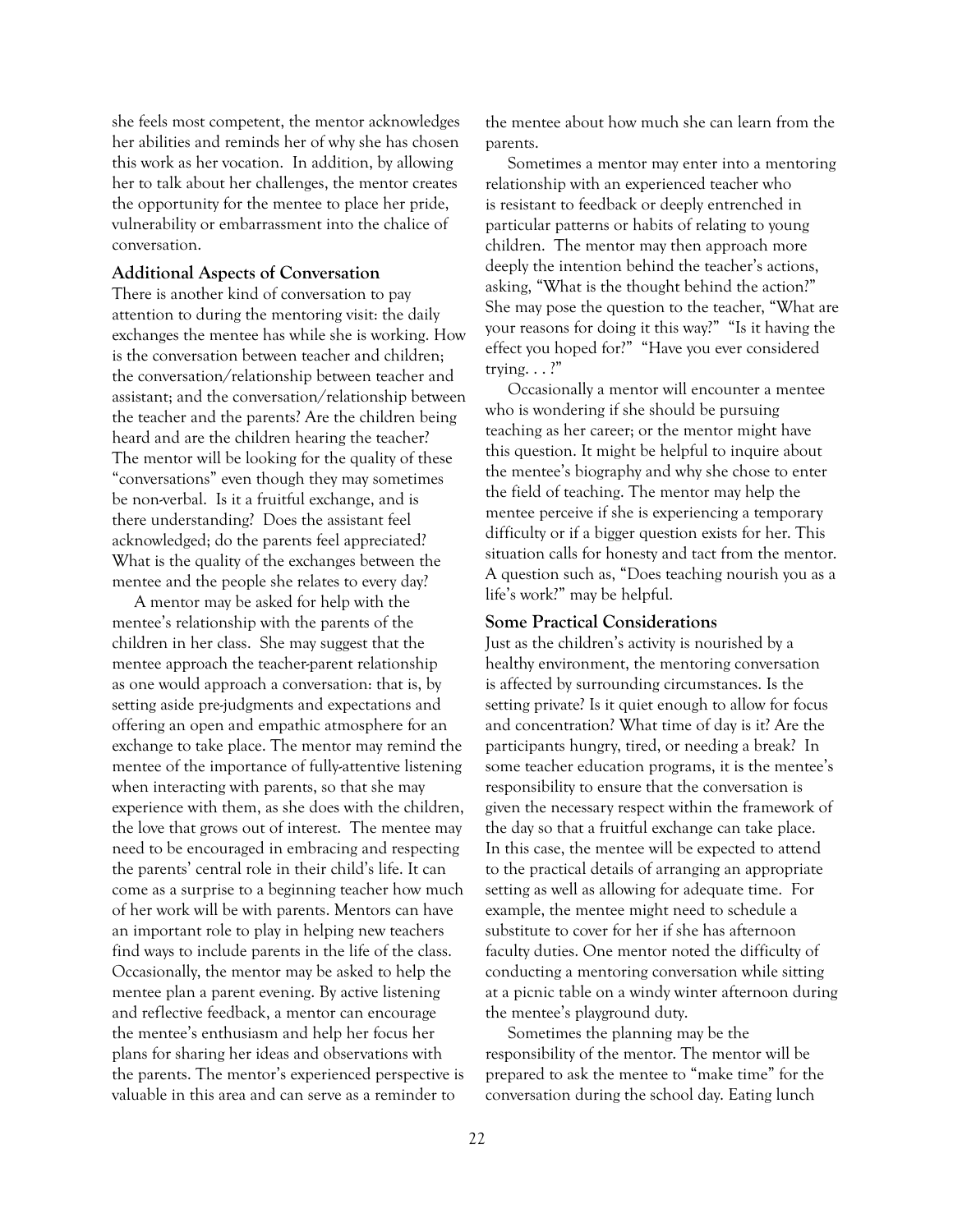together after a morning observation may help the transition into a more relaxed conversation. Ideally, there would be some time between the observation and the conversation to allow both to collect their thoughts and digest the morning's experiences.

If the mentee has an assistant, or is an assistant, meeting for half an hour with both individuals before meeting alone with the mentee, can be helpful. In this way, the mentor has an opportunity to ask how the morning went for each of them, separately and as a team. By creating an atmosphere of trust and empathy, the mentor gives each a chance to speak openly about working together. If there are struggles between the two, the mentor can normalize or provide neutral ground to the struggles between teacher and assistant, likening them to the struggles in any close relationship. She may need to affirm how important it is for the children to experience an atmosphere of respect and caring between the two. The mentor may need to help the pair to have realistic expectations of one another and of their relationship.

It often helps to put a mentee at ease if mentor and mentee are able to socialize outside of the mentoring conversation. They may have a meal together or take a walk, or the mentor may stay at the mentee's house. The casual time that mentor and mentee spend together outside of the classroom in an informal setting may lead to expanded or enhanced conversation and deeper understanding of one another. If the mentor stays at the home of the mentee, she may have the opportunity to meet the mentee's spouse or family and gain a greater awareness of the mentee's life situation. This broader perspective will allow the mentor to offer a greater depth of support, compassion, and encouragement.

The passage of time is a mysterious element in the mentoring relationship. The quality of conversation will change as mentor and mentee come to know one another. As trust develops, conversations will ripen and yield more insight. Another aspect of time the mentor may notice is that often it will not be until the next day or the next week that the significance of a question or comment will surface. The mentor may find an opportunity to mention these insights or ask additional questions in a follow-up phone conversation or visit.

#### **Qualities to Cultivate; Additional Thoughts**

Through the ages, people have sought wise counsel from those who are more experienced. As a listener, a guide, and a mirror, our role as mentor is profound. Foremost for the mentor is facility in the art of communication. As experienced teachers, we come to the mentoring role with a wide variety of skills and an abundance of gifts to share. In order to be truly effective in aiding the self-development of the other, we have a responsibility to hone our communication skills through workshops and study. Often a mentor can spend much time and energy in conversation with a mentee and wonder if there was a positive effect. It may be helpful for the mentor to create a way for the mentee to give feedback regarding the mentoring experience. Such feedback could be sent to the mentor and/or initiating body. This information could provide valuable insights for the mentor's self-evaluation and bring to light aspects of the mentor's listening and speaking that need more awareness.

It is worthwhile for the mentor to review the balance of listening and speaking after a conversation, and to ask herself about the quality of connection. "How was the understanding between us?" As mentors, we need to develop the self-knowledge that informs us whether we should learn to listen more or to speak more. What is our natural tendency and how do we cultivate the other capacity? A mentor must be able to practice reflection on her own motives, strengths and weaknesses, asking, for example, "How do I respond to criticism or praise?" Our ability to be helpful as a mentor is grounded in who we are and who we are striving to become. If we remain open to the possibilities for growth, mentoring has the possibility of transforming the mentor as well as the mentee.

This chapter began with the quotation from Brenda Ueland, "When I am listened to, it creates me." As mentors, let us strive to cultivate the capacity to listen in a way that makes this thought a reality.

*Carol Nasr Griset has taught young children for fifteen years and now mentors for Rudolf Steiner College and for LifeWays. Kim Raymond has been involved with Waldorf education for over thirty years, for the past six years teaching at the Haleakala Waldorf School in Maui.*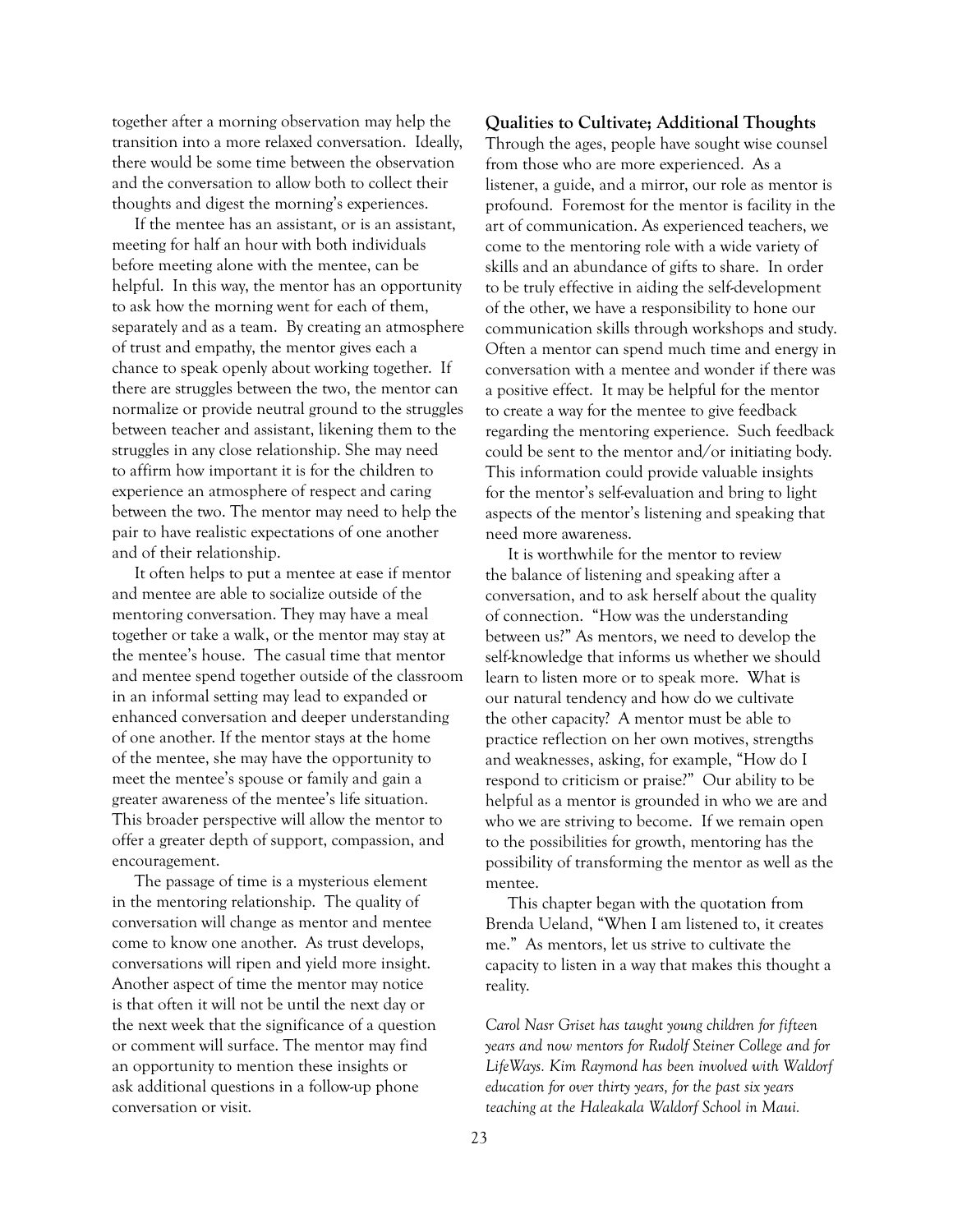## *Shingebiss Redeemed*

**Stephen Spitalny**

Many of you are probably familiar with the story called *Shingebiss*, with the central characters a brave little brown duck, and his nemesis, the North Wind. I have loved that story ever since first reading it in *My Book House* (first published 1930) and it has been a regular in my kindergarten stories year after year. The story has gone on to great popularity among other Waldorf early childhood storytelling folks and has become a beloved winter tale. It was also included in *Winter*, from the Wynstones Press series put together by Margret Meyerkort.

The story awakened some questions for me, and after many conversations with colleagues, I came to realize that I wasn't the only one who wondered about its authenticity. Among my own questions, I wondered about those four great logs that Shingebiss had, and I wondered if the song Shingebiss sings and its translation were true to the original. It was to my great delight that one day in a bookstore I discovered a picture book entitled *Shingebiss: An Ojibwe Legend* retold by Nancy Van Laan (published by Houghton Mifflin Company in 1997). Upon opening the book and seeing an illustration of a *green* duck in its pages my relationship with Shingebiss immediately changed. I knew that if Shingebiss wasn't a brown duck, then there could be some other fundamental differences as well, and I hoped that I would find clarity about the things I had been wondering about.

The Ojibwe people, also known as Chippewa, lived in the Great Lakes region of North America. They had a close relationship with the world of nature and learned practical lessons of survival from the workings of nature all around them. "Shingebiss" is a traditional Ojibwe teaching story of how a merganser duck, also called the diving bird or the diver, overcomes the harshness of winter Shingebiss is an archetypal spirit teacher, and this story has been passed down for many generations from the "way-back time." (Incidentally, there are many kinds and colors of merganser duck, including green, brown and multi-colored.)

Though this story comes from the oral tradition

of the Ojibwe, Shingebiss has a long literary history as well. Henry Wadsworth Longfellow included Shingebiss in *The Song of Hiawatha* (Book 2) written in 1855. And while Longfellow took liberties with traditional names and storylines, one sees that this story has been around for hundreds of years. In Longfellow's version, when Kabibonokka (Winter Maker) heaps the snow in drifts around his lodge;

*Shingebis, the diver, feared not, Shingebis, the diver, cared not; Four great logs had he for firewood, One for each moon of the winter, And for food the fishes served him. By his blazing fire he sat there, Warm and merry, eating, laughing. . .*

I would guess that Olive Beaupre Miller, who collected and wrote *My Book House*, adapted her version from Longfellow. Many lines from *The Song of Hiawatha* are echoed in Miller's version.

The Van Laan book mentions that an elder of the Grand Portage Chippewa Band in Michigan advised the author on her written version of this traditional tale, helping to keep the story true to its ancient beginnings. Just like other true fairy tales, no human being made this story. It was received as a living teaching story and passed on person-toperson over generations. Within the images of this story profound wisdom can be discovered. True fairy tales show in imaginative pictures various aspects of an individual human being. Shingebiss and Winter Maker are parts of each one of us.

Shingebiss is a cheerful, resourceful, and brave character who perseveres in the face of a fierce and powerful foe. He has the capacity for patient waiting. He stands face to face with his own possible death and does not fear. Nor does he battle, but simply lives his life with courage and wits. In this story, Shingebiss is not helped by others; it is only through his own striving that he survives. And in the end his seeming foe is embraced as friend and fellow. The little duck is without arrogance; he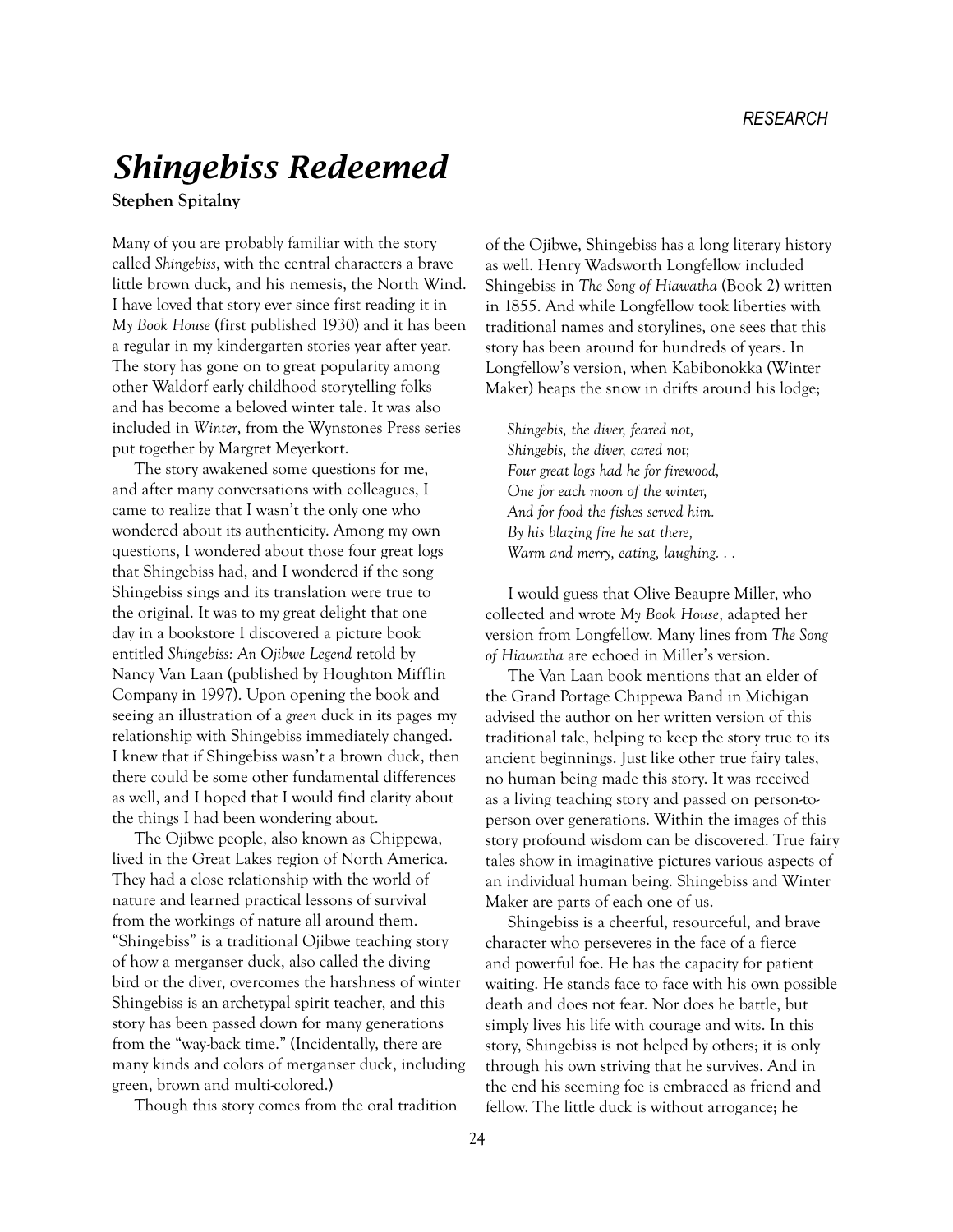merely bases his actions in recognition of the place of each individual in the world. Then they stand as true equals. Shingebiss has a princely quality of patience and uprightness that carries him through his challenges. This little green duck has very Christlike qualities, visible even in the healing green with which he is depicted in this book. He is at peace with himself, and meets the world also in peace.

The Van Laan story begins by explaining how Shingebiss gets his fish in summer and fall. Then we learn that Shingebiss has four great logs, one for each of the long, cold winter months. For me, this image was a great gift, answering a long-held question for me about the significance of those logs. The duck's nemesis is named Winter Maker, and it is he who sends the cold, north wind and snow to harass Shingebiss. In Ms. Van Laan's version, the traditional song is translated differently from Olive Beaupre Miller's version, with words more literally translated from the original:

*Ka-neej, ka-neej, Bee-in, bee-in, Bon-in, bon-in, Ok-ee, ok-ee, Ka-weya, ka-weya!*

The Van Laan translation: *Friend, friend, Come in, come in Sit with me or leave me alone You are still my fellow man; Never can you do me in.*

And here, the Miller translation: *North Wind, North Wind so fierce in feature You are still my fellow creature. Blow your worst, you can't freeze me. I fear you not and so I'm free.*

Four tests for Shingebiss are portrayed in the story, four different challenges created by Winter Maker. First there are the high drifts of snow, then ice coating the snow. Next Shingebiss is trapped by ice under the water and finally the icy cold Winter Maker comes into the home of Shingebiss. The final challenge is at Shingebiss' very own home fire, his hearth (heart). This final test is his spirit initiation. This story shows an example of looking

at oneself without fear, and then accepting what one finds. It is only then that one is open to one's own future. Shingebiss embraces the gifts he has been given, and uses them wisely.

Shingebiss literally means *diving bird.* He is a being who goes from the airy world into the watery world of spirit, and back again. Like the frog in other stories, he is at home in both worlds. He can bring the wisdom of spirit into the physical world. "He is a very singular being," says the story. Shingebiss is an individuality who knows himself. Perhaps in him can be seen the workings of the consciousness soul. It hearkens to a voice crying in the wilderness, telling of the new path for those who have ears to hear.

There are many possibilities for interpretation, yet it is clear that there is great truth and wisdom in this story. One must digest the story for oneself and allow the images to speak their meaning within. There is no "one and only way" to listen to what this story speaks. It speaks in its own way to each person who experiences it. Joan Almon once said in a lecture, "Fairy tales don't like to be pigeon-holed. They are beings who want to be heard." So we must have the ears to hear what is said.

Nancy Van Laan ends her retelling thus: "Just as this story, this sacred adizookan, teaches, those who follow the ways of Shingebiss will always have plenty of fish to eat, no matter how hard the great wind of Winter Maker blows."

This is a wonderful story for the young child, rich with images of challenges met and overcome. Children who carry this story in their souls have been given a gift that can help them through their own challenging times, even if they are not consciously remembering Shingebiss. He lives in their "dream consciousness," cheerfully, patiently, and persistently doing what is needed.

This book is a treasure. Along with the story, there is a glossary of Ojibwe words in the book, and a short, informative introduction. I encourage you to check to see if your local library or bookstore has a copy. Thanks to Nancy Van Laan for taking this well-loved story back to its traditional form. And thanks to little green duck Shingebiss for showing the way through challenging times.

*Stephen Spitalny,* Gateways *editor, has taught at the Santa Cruz Waldorf School for 18 years..*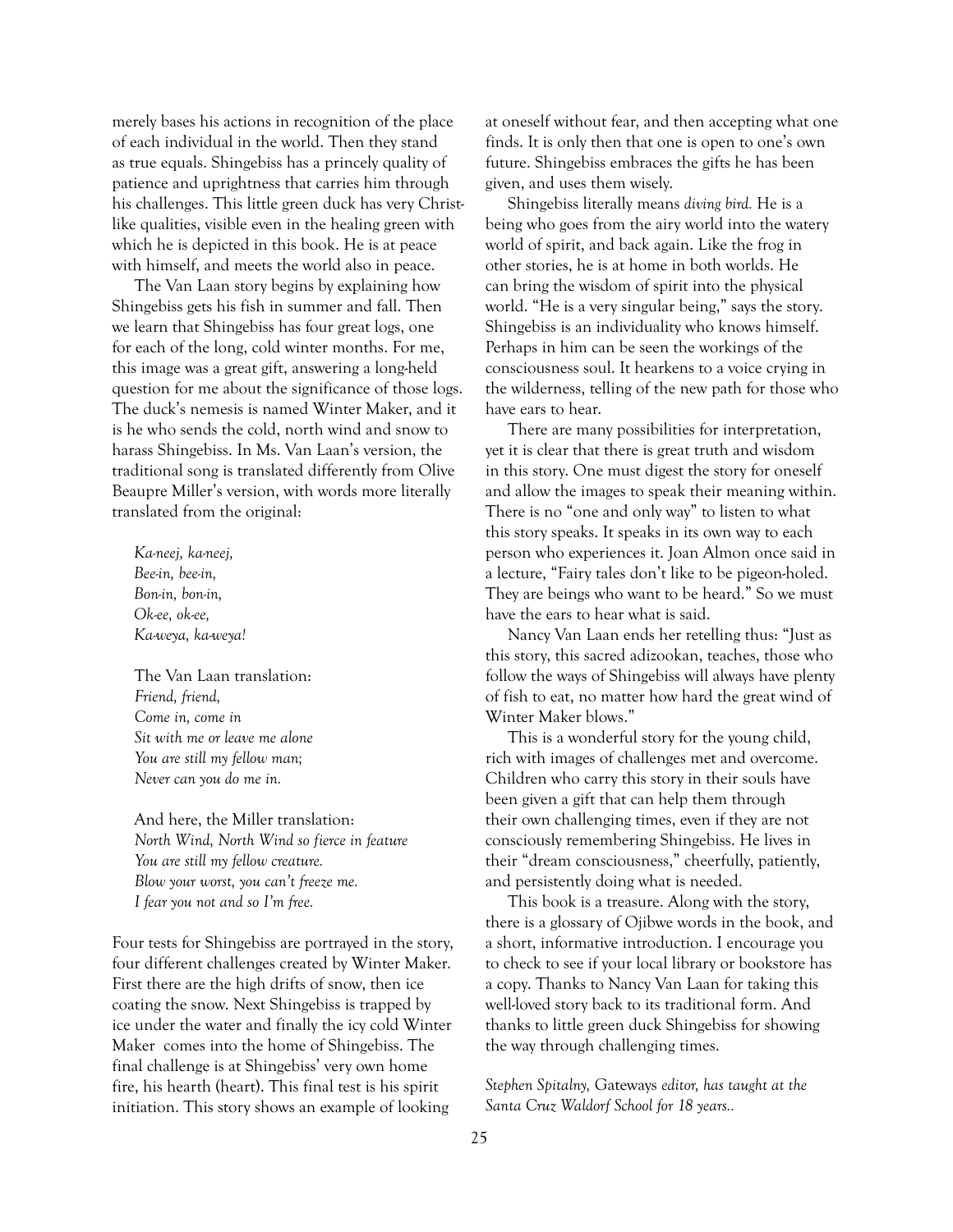### *Meeting the Needs of the Times*

**Cynthia K. Aldinger**

*This article is excerpted from the forthcoming publication*  What Is a Waldorf Kindergarten? *(available September 2007 from SteinerBooks). It offers a brief overview of the expansion of the Waldorf/Steiner early childhood movement in North America from being primarily a kindergarten movement to the inclusion of parentchild programs, extended day programs and childcare. It introduces the work of LifeWays North America as representing one model of care that has developed from the Waldorf/Steiner early childhood movement.*

Rudolf Steiner believed that one of the essential aspects of education was to teach in such a way that the children would learn how to properly breathe. In early childhood we might say "to live in such a way that the children will learn how to breathe."

As a young child in the 1950s, when my mother worked part-time I was always with my grandparents. On days my mother did not work, I was home all day for several days in a row. Occasionally, mother would go to a neighbor's home for coffee and a chat, and I would go with her and play with the children of that household. Whether I was at grandma's house or at home, I was playing by myself or with neighborhood children while the adults went about tending the home. Often my mother would gather the neighborhood children together and sing with us and read stories. It was not called "home-based preschool" back then. It was just life, like breathing.

Thirty years later, when I was teaching in a mixed-age Waldorf kindergarten, it was a joy to create the flow of activities, time for active robust play and for quiet listening, for being together in a group or skipping away with a best friend, for cleaning and caring, for baking and eating, time to create useful and beautiful things and time to dig in the sand. The daily, weekly, and seasonal rhythms were like breathing in and out.

The Waldorf kindergarten was, and is, a place that honors childhood. In my experience, it was even more: it was a haven. As a founding teacher, there was always more to deal with than just the parents and children of my own kindergarten. There were faculty meetings, college meetings, board meetings, festival committee meetings,

long-range planning meetings, and so on. Going out into the school to attend to such things was like venturing out into the world. Returning to my kindergarten was like "coming home." Elementary school colleagues would occasionally come into my kindergarten in the afternoon to rest while their children were with another teacher. The couch was there to welcome them.

The kindergarten was not a classroom. It was a child's play garden. Over the years as the kindergarten became more and more permeated with our routines and rituals, our ebbs and flows, our joys and sorrows, our work and play, the room became like a silent pedagogue, the walls embracing us like a benevolent grandmother who sees all but knows when to turn her head to allow just the right measure of mischief. I remember those joyful occasions when I would step out of the room just before clean up time was finished, knowing the pure delight it provided the children to "barricade" the door while they completed the final details of putting things away. When the children opened the door, I would walk back in, not as the teacher, but as the village inspector to a chorus of giggles as I noticed all the marvelous detail that had gone into the tidying away. We were our own little community, and even when I was a younger teacher, I felt like the beloved grandmother or auntie who welcomed the neighborhood children over to play for a few hours in the morning. At the end of the morning, the children left with their parents or caregivers to go home or to visit with friends.

Over the years some things began to change. Children who had been in traditional institutional childcare since infancy were beginning to come into the kindergarten. Many of them did not understand how to enter into self-directed imaginative play. Other children came who had not been in child care but had been enrolled in multiple enrichment programs since they were toddlers. Many children also needed care beyond the kindergarten morning. Some families requested this extension because both parents needed to work in order to afford tuition for a Waldorf/Steiner school. Others simply felt that their children thrived in the longer day with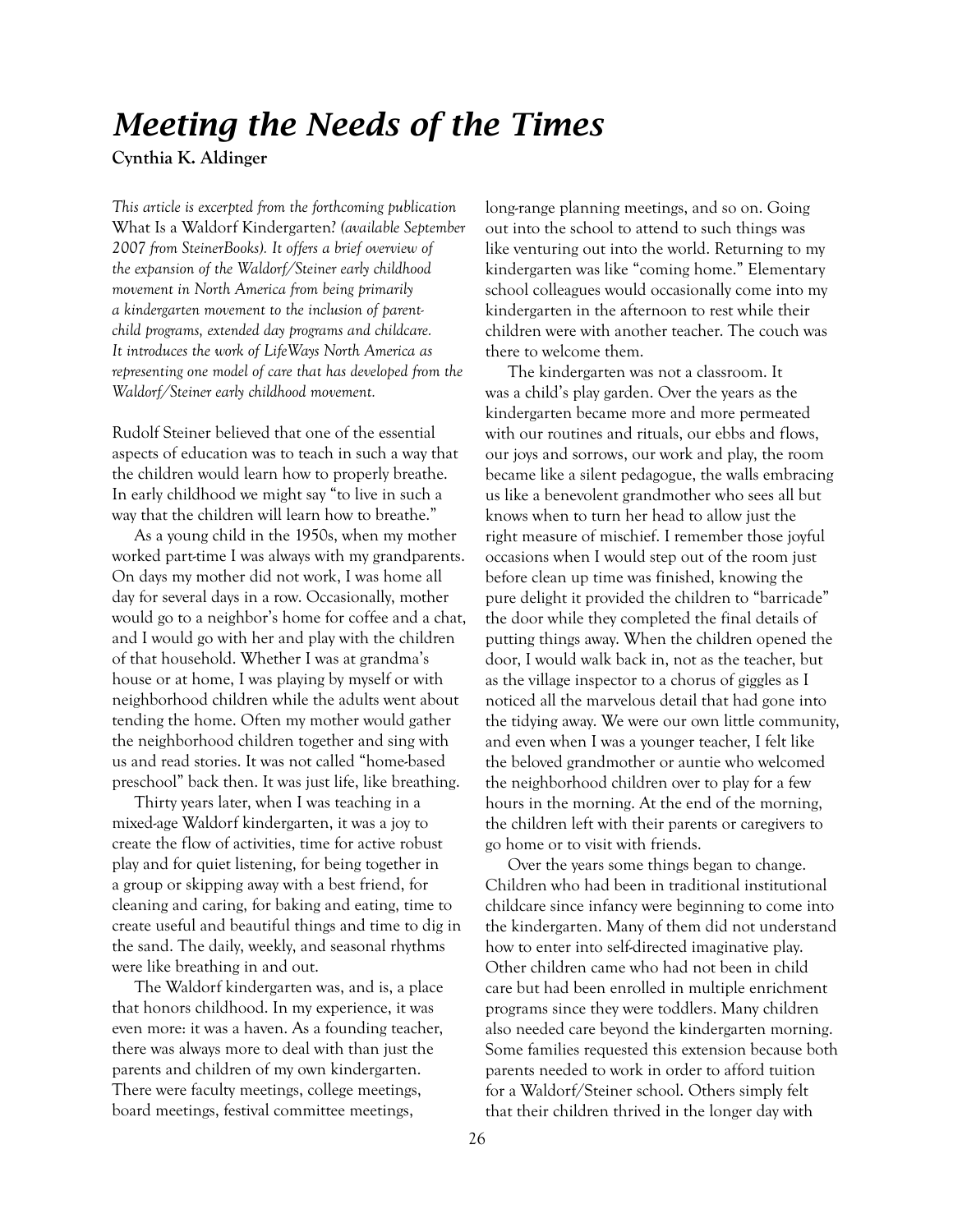other children rather than at home. The reasons for wanting the longer hours varied, but the requests were strong. Also, more families with children younger than three emphatically asked, "What programs do you have for my child?" They made it clear that, while Waldorf/Steiner education was their first choice, if our schools could not serve their needs, they would go elsewhere.

Parents were seeking "more" for their children — more hours, more years in school, more activities, more time away from home. In this age of individualized loneliness, parents were also seeking community and were asking for guidance on how to be with their children. How were we, as Waldorf schools, going to meet these needs?

Schools began offering extended days. Children who needed the extended day would gather from all of the early childhood programs and have lunch together, followed by rest time, then a light snack and a bit more play time before being picked up. Some schools included lunch as part of the kindergartens and then dismissed the children to aftercare or to go home. Typically the early childhood aftercare program ended when the elementary school day ended around 3 p.m. Children who needed even later care would go to another aftercare program until 5 or 6 p.m. This continues to be the pattern for many schools. Others are beginning to offer full-day kindergartens to avoid so much switching around for the children.

To respond to parents' requests to serve younger children, many schools began offering "nursery" or "preschool" programs for children just under three to a little over four. Some even began accepting a few two-year-olds. At my school it was called the Wonder Garden, and I remember the wise insights of its first teacher Laura Cassidy when she noted that it simply did not work to have a "pressed down" kindergarten morning for these little ones. She noted how much slower the pace needed to be with only little ones present and no older children there to help or model for them. She recognized that bodily care, dressing and undressing, toileting, and such were valid and important parts of their daily experience and needed to be given plenty of time.

Schools also began offering programs to stem the tide of loneliness of the parents and to bring in even younger children. Called parent-child programs or playgroups, these programs were

usually one morning a week for a couple of hours. In some schools, parent-infant or parent-toddler programs were also offered. They have become so popular that several groups convene throughout the week. Many schools have begun to see them as enrollment builders, although many teachers view them primarily as support for parents. They want to strengthen the healthy development of families regardless of whether the families later enroll in their schools. Typically, many families do enroll in the school because they have been inspired by their experience in the parent-child programs.

These expanding programs that kept the children at the school for longer hours and brought children out of their homes at younger and younger ages were not always welcomed into our Waldorf/Steiner early childhood movement. In some schools there was excitement about this development. Others treaded forward with trepidation. Still others chose not to have young children in any school program other than the kindergartens. Why the resistance? Let us consider the following statement by Dr. Rudolf Steiner regarding the child in the first three years:

*The first two-and-a-half years are the most important of all. During this time the child has the gift of being instinctively aware of everything that goes on around it, especially as regards the people who come in daily contact with it. Everything that takes place in its environment imprints itself on its physical bodily form. . . so that our behavior will influence its disposition to health or disease for the whole of its after life. (Understanding Young Children: Extracts from Lectures by Rudolf Steiner,* WECAN Publications)

 Steiner speaks of the first three years of life with great reverence. He impels us to understand the depth of responsibility we take on while in the presence of these little ones so recently arrived from the realms of spirit. As poet William Wordsworth wrote in his poem "Intimations of Immortality," "trailing clouds of glory do we come from God who is our home." Our movement has a very protective gesture toward this early period of life, holding as an ideal the image of the child at home, cared for by a loving family. To open programs for children under three-and-a-half, even though accompanied by their parents, was a big step for us to take.

Yet the phenomenon of playgroups was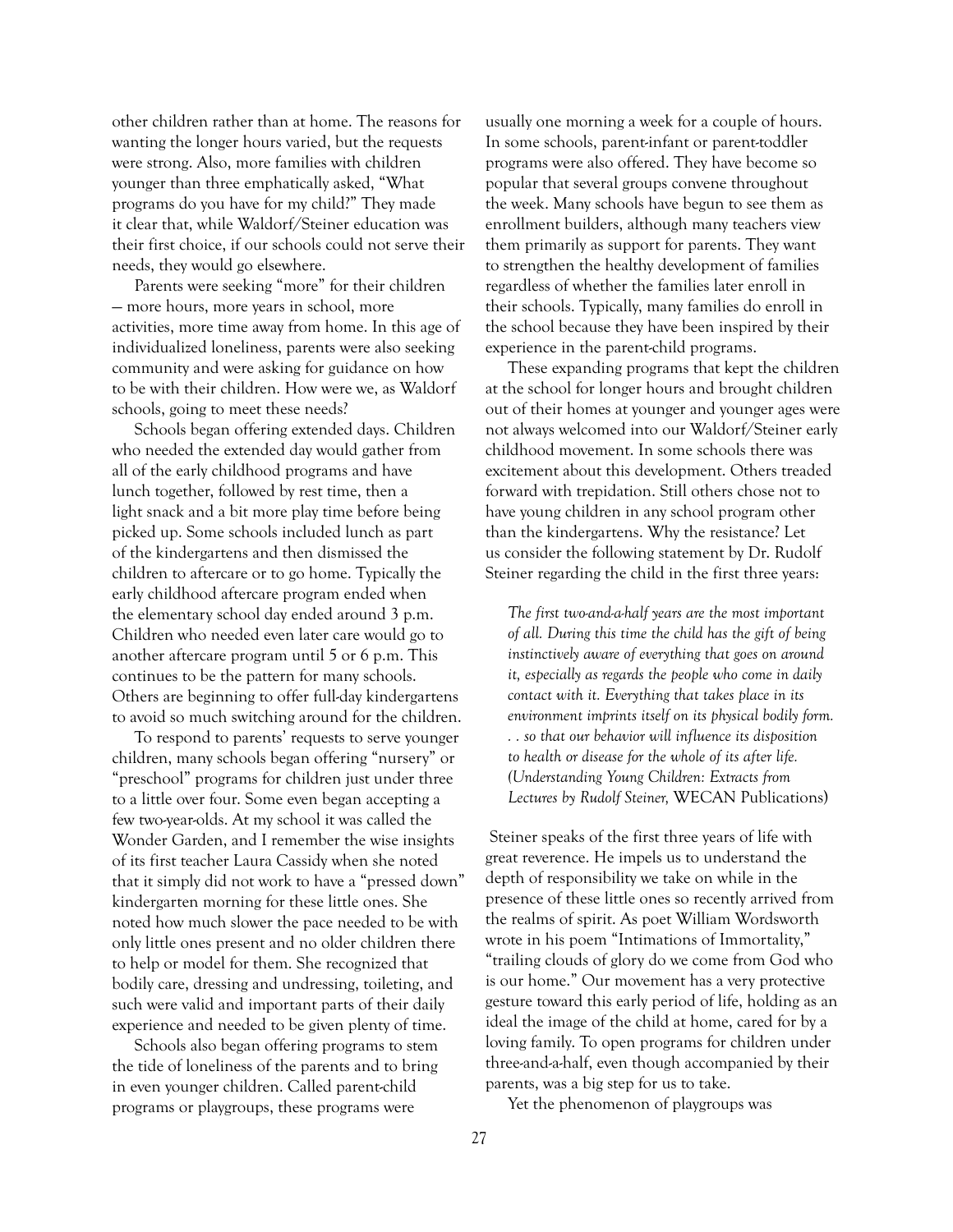becoming a cultural norm. If we did not provide these opportunities, parents would find them elsewhere. Many schools decided it would be wise to support families who were seeking not only community with other parents but also guidance about raising their children. Today parent-child teachers are grateful to meet these families who, regardless of lifestyle and parenting practices, have found their way to our schools. Every parent-child teacher can share testimonials of how the program has helped families make life-changing choices for their homes.

Now, let us consider the resistance to extending the school day for kindergarten children. Again, there was a long-held belief that the best place for young children was the home. The hope was that after a morning in the kindergarten, the children would go home and have lunch followed by a nap, then an afternoon of play. What has been happening for years, however, in North America, is that children who were being picked up after kindergarten were not necessarily going home. Perhaps they were going out to lunch and then to run errands or to attend a variety of "enrichment" classes such as ballet, music, gymnastics, or sports. Partly for this reason, some schools began adding lunch to the end of the kindergarten morning. Others began experimenting with extended day programs. It was a new dimension of our work, and we did not necessarily know how best to go about it.

At my school our first attempt at offering an extended day for the kindergarten children resulted in cranky, tired children coming to school the next day after they attended aftercare. Over the years and with dedicated intention on the part of those carrying the afternoon program, things improved. We changed the name to TLC (Tender Loving Care) and consciousness was given to how the transition took place from the kindergarten morning to the afternoon. The kindergarten teachers worked with the TLC teachers to build a conscious bridge of care and loving exchange. Currently most schools offer some type of extended day for their youngest children.

Today a common experience in our schools is as follows: a child as young as an infant or toddler comes to school with a parent or caregiver to attend a parent-child program for a few years, followed by attending a nursery or pre-school program for a

year or two, followed by attending a kindergarten program, and often spending the afternoons with different teachers in an extended day program. Some children experience two extended day programs because the program for young children ends at 3:00 or so, and then they switch to the "after school" program that goes to 5:00 or 6:00 p.m. In the course of a day, they may have been with three different sets of teachers. The good news is that the children do not have to travel to a whole different school or day care program in the afternoons.

However, for many Steiner/Waldorf early childhood educators this is not the type of schedule they desire for young children. Consider this quote from Dr. Steiner in the book *The Child's Changing Consciousness:*

*The task of the kindergarten teacher is to adapt the practical activities of daily life so that they are suitable for the child's imitation through play. . . The activities of children in kindergarten must be derived directly from life itself rather than being "thought out" by the intellectualized culture of adults. In the kindergarten, the most important thing is to give the children the opportunity to directly imitate life itself.*

Taking into account the current culture of adult life in the Western world with its busyness and days filled with a variety of activities and comings and goings and restlessness, this model of shifting the children from one setting to the next throughout the day is very contemporary. But is it the lifestyle we want them to imitate when they are so young? Does it allow the space and time for them to penetrate their play? Does it meet the fundamental needs of the young child?

In *The Kingdom of Childhood* Dr. Steiner said, "The joy of children in and with their environment must therefore be counted among the forces that build and shape the physical organs." He went on to say in *Essentials of Education*, "For the small child before the change of teeth, the most important thing in education is the teacher's own being." Compare this to what contemporary pediatrician Dr. T. Berry Brazelton says in his book *The Irreducible Needs of Children*: "Supportive, warm, nurturing emotional interactions with infants and young children. . . help the central nervous system grow appropriately." While young children may exhibit amazing levels of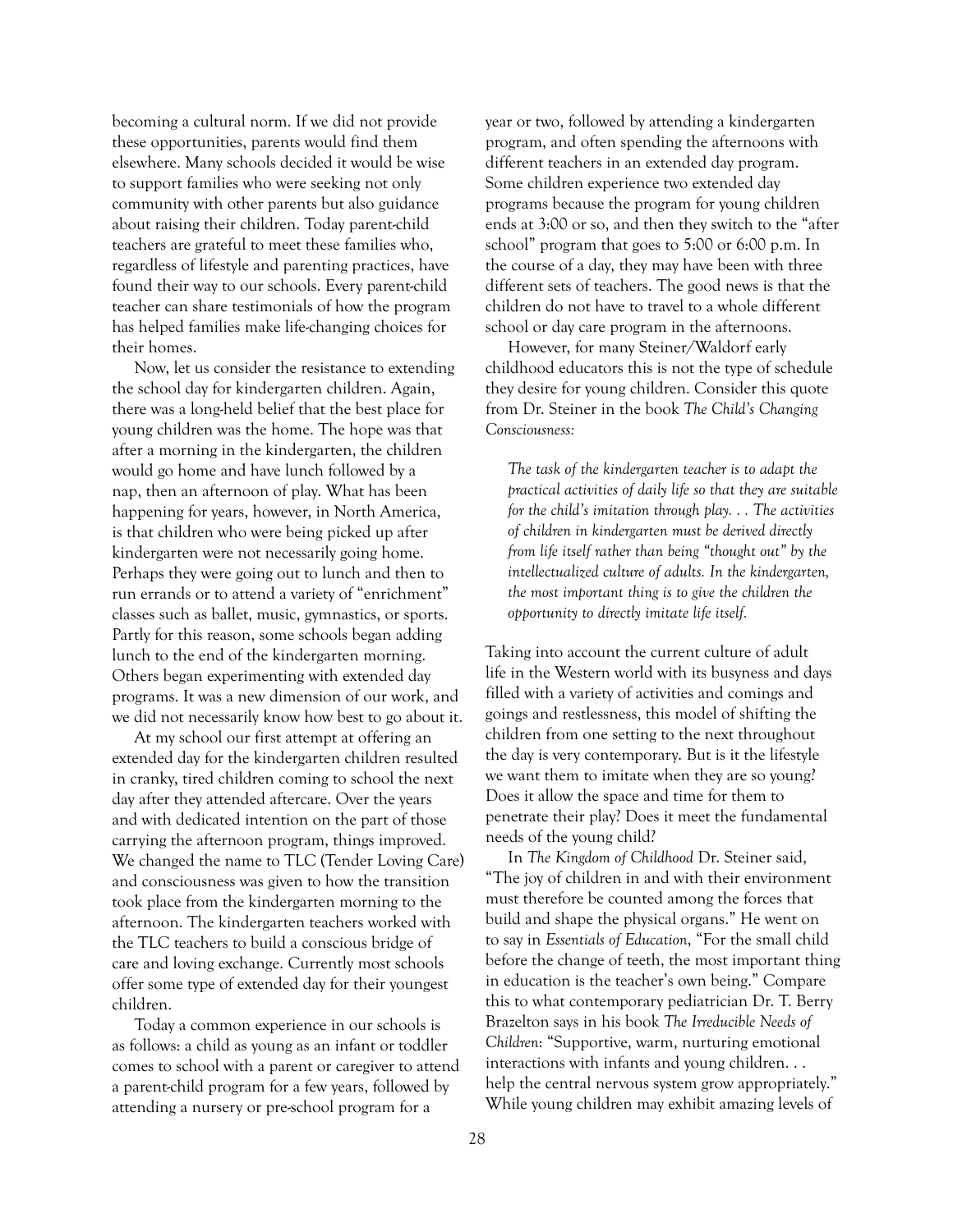resiliency, are we best serving their needs by shifting their environment and their teachers/caregivers so frequently?

In the mid-nineties, the Waldorf Kindergarten Association noticed that many teachers had begun caring for children in their homes, some for personal reasons and others because they felt that they could better provide the type of seamless day and rhythmical flow in which young child thrive. At the East Coast Waldorf Kindergarten conference in 1996 one of the workshops was specifically for individuals offering childcare in homes or centers. Many who attended spoke with tender vulnerability of their sense of being viewed as "wrong" to offer care for infants and toddlers or to offer care for long days. They experienced a pervasive feeling that this was not the Waldorf way and that children needed to be at home before the kindergarten years and needed to go back home each day after kindergarten.

Rather than being criticized for their efforts, the people attending the workshop were thanked for taking the courageous step of trying to meet the needs of the times. Not long after that, the Waldorf Kindergarten Association changed its name to the Waldorf Early Childhood Association of North America (WECAN), sending a clear message that they were not only an association of teachers in kindergartens but also included colleagues in a variety of other venues.

Around this same time, Rena Osmer and I, both WECAN board members, began traveling and visiting traditional child care centers in the U.S. and studying the changes that were taking place in home life. There had been a paradigm shift regarding the daily life of the young child. Typically, fifty years ago, the home was the place where the children played and hung out and learned about daily life, and the kindergarten was where parents sent them for artistic and playful enrichment for a couple of hours in the morning. The parental home was still the place where children experienced the main thrust of domestic life. Currently in our culture, parents are drawn to taking their children out of the home for increased stimuli. The activities of "housekeeping" or "homemaking" are sometimes relegated to being done when the children are not at home or when they are sleeping. As will be mentioned later, the daily life experiences of what makes a household

function are becoming less and less common for children.

Rena and I became convinced that it was time for Steiner-based childcare and support for parents to grow and be strengthened in North America. With respect for those who had already begun to work in these arenas and with an interest in expanding even further, we explored the question of what we thought Steiner-based childcare would ideally look like. Our conclusion was that it would be imitative of the qualities and activities found in healthy, rhythmical home life — the ways of life. Thus came the name LifeWays, which we adapted from our friends who wrote the first *Lifeways* books. By 1998, the first LifeWays Child Care Center was opened in rural southeast Wisconsin and several others have opened since.

LifeWays centers and homes are designed to feel like home-away-from-home. Too often the missing ingredients in traditional childcare settings are consistency, warmth, and long lasting relationships. The heart of LifeWays childcare is the "Family Suite" in which children, caregivers, and families develop long-term relationships in an environment that protects childhood and enhances optimal physical, socio-emotional, cognitive, and spiritual health for the children and the caregivers. What ages the various sites care for and how long their days run vary from place to place.

The Milwaukee LifeWays Child Development Center has three suites with a full blend of ages from infant to six. They offer care from 7:30 a.m. to 5:30 p.m. Some caregivers choose to work for eight hours a day while others prefer to share a suite and work part-time. Set up to imitate a large family, there are usually seven to eight children in a suite with a primary caregiver. With three suites, they function like a small neighborhood or extended family. All the children get to know all the caregivers, and they have a special connection to their primary caregivers. The caregivers are supported by a part-time administrator (who is also the parent-child teacher), other part-time caregivers, a cook, a kindergarten teacher, and volunteers. The older children of the suites may attend the preschool or the forest kindergarten two or three mornings a week and are sometimes joined by community children who come only for the preschool or kindergarten. During this time, the youngest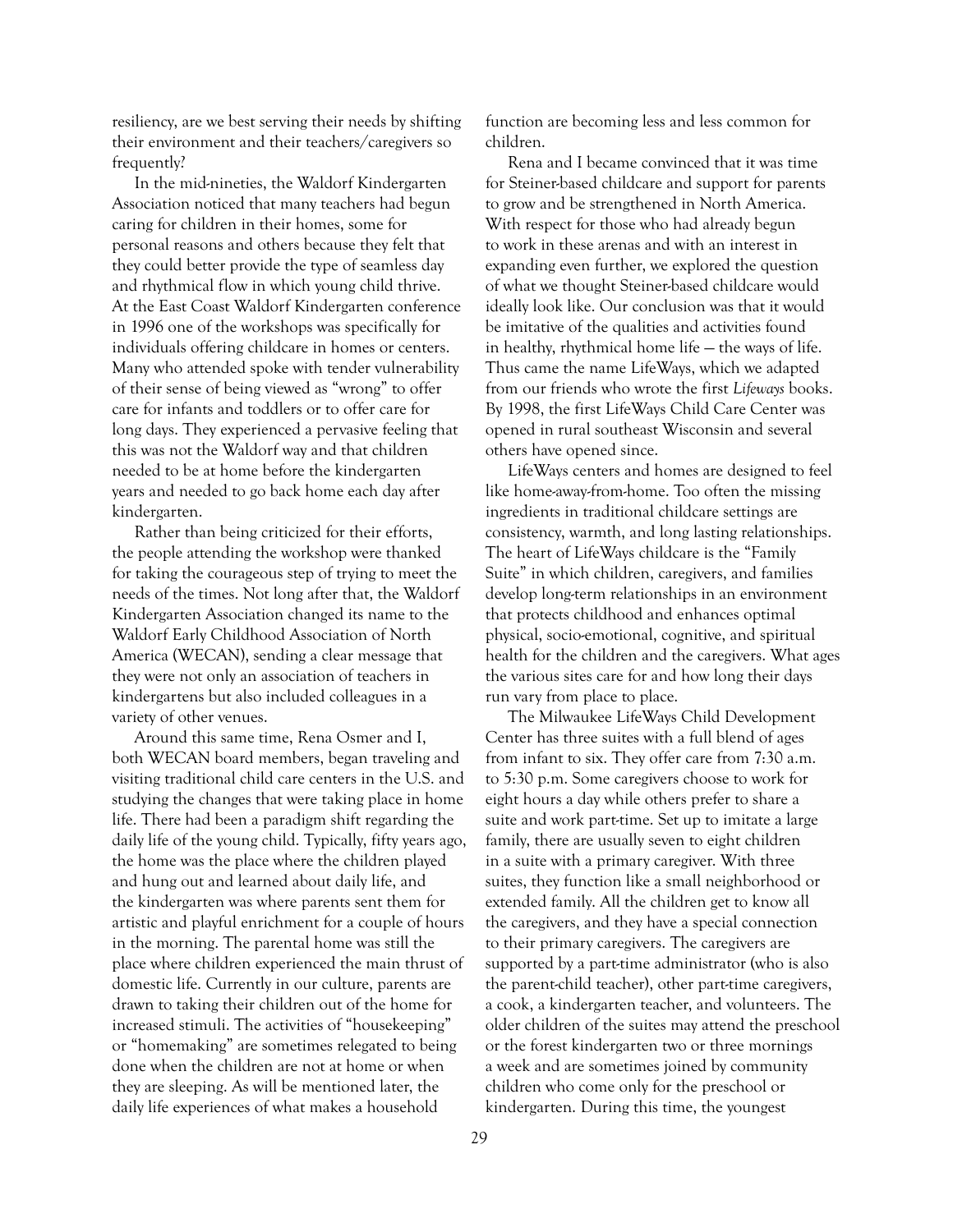children in the suites have a quiet time with their caregivers, similar to how it is at home when older siblings go off to school for a while. When they return to the suite, the infants and toddlers are delighted to see them.

In addition to LifeWays centers, there are individuals who offer LifeWays childcare and/or preschool in their homes. In many ways this is ideal. They are already in a home so they don't have to imitate being in a home. Trisha Lambert in Davis, California is a "Full" WECAN member and a LifeWays "Representative." She was a Waldorf kindergarten teacher in a school before deciding to offer care at her home. She was doing this already before the LifeWays organization began. Initially inspired by Helle Heckmann in Denmark, Trisha and the children spend a long time outside each day exploring the numerous gardens and grounds surrounding her home. Trisha prepares meals and snacks for the children, and they sleep in the living room and bedroom of her home. Most days they have a little time for some simple circle games and a story, and if there is a baby in the mix, the baby plays or sleeps while the other children sing and play. Like the Milwaukee LifeWays Center, Trisha has an ongoing waiting list. Many families feel that the simplicity of daily living offered in these settings is what best serves their children, and often wonderful stories emerge of how families begin to slowly transform their own homes to be more reflective of the practices they have observed.

The rhythms and activities of the days and weeks in a LifeWays setting are meant to imitate home life rather than school life — daily care and cleaning of the environment, bodily care of the children, doing laundry, putting away groceries, eating, sleeping, singing and playing, and crafting for special seasonal activities. While the cook prepares the organic lunch each day, the caregivers and children in each suite participate throughout the week in the preparation of the food — for example, peeling carrots, chopping onions, etc. Whether or not the children actively participate in the work being done, they thrive within the environment of the focused work of their caregivers.

Called "The Living Arts" (Domestic, Nurturing, Creative, and Social), these daily life activities are quietly disappearing from the routine experience of many children today. In full-day care it is easier to

experience a natural flow of these activities without feeling hurried. One notices that the children have more time to penetrate such things as putting on their shoes, brushing their teeth, having their hair brushed, getting dressed to go outside, and watching a baby being fed or diapered. The breath of the midday sleep also helps. Whether or not the caregiver also sleeps (some do), there is a natural shift that takes place that allows for a qualitatively different experience from morning to afternoon. When they awaken from nap and have their hair brushed and faces oiled (a practice adopted from Bernadette Raichle's Awhina child care center in New Zealand), they are ready for the slower pace of afternoon play and getting ready to go home.

The caregivers attend a mentor-supported, oneyear, part-time LifeWays training that introduces them to the Living Arts as well as to the LifeWays principles and suggested practices. Human development is taught from the spiritual scientific insights of Rudolf Steiner and contemporary child development experts. Students experience music, movement, and speech classes to strengthen them as human beings worthy of being imitated by young children. They are offered numerous handwork classes, including an introduction to gardening, to steep them in the practical, yet aesthetic, craft of homemaking. Other parts of the training focus on working with regulatory agencies as well as how to work with parents and colleagues. A unique aspect of the LifeWays training is that the students are comprised of parents, childcare providers, homebased preschool teachers, parent educators, and grandparents. The common denominator is the understanding that the fundamental needs of young children can be met through the life activity of the home regardless of whether you are a stay-at-home parent or a childcare provider or a parent educator.

Just as it was a privilege to teach in a Waldorf kindergarten so many years ago, it is an equal privilege to be a part of the ongoing development of Steiner-inspired childcare. While going back in time is not the answer, many Waldorf/Steiner early childhood educators have discovered the value of slowing down, shifting the emphasis to daily life activities, and expanding their time with children in their care. LifeWays is one part of this expanded work of Waldorf/Steiner educators. There are others who have been offering child care for two decades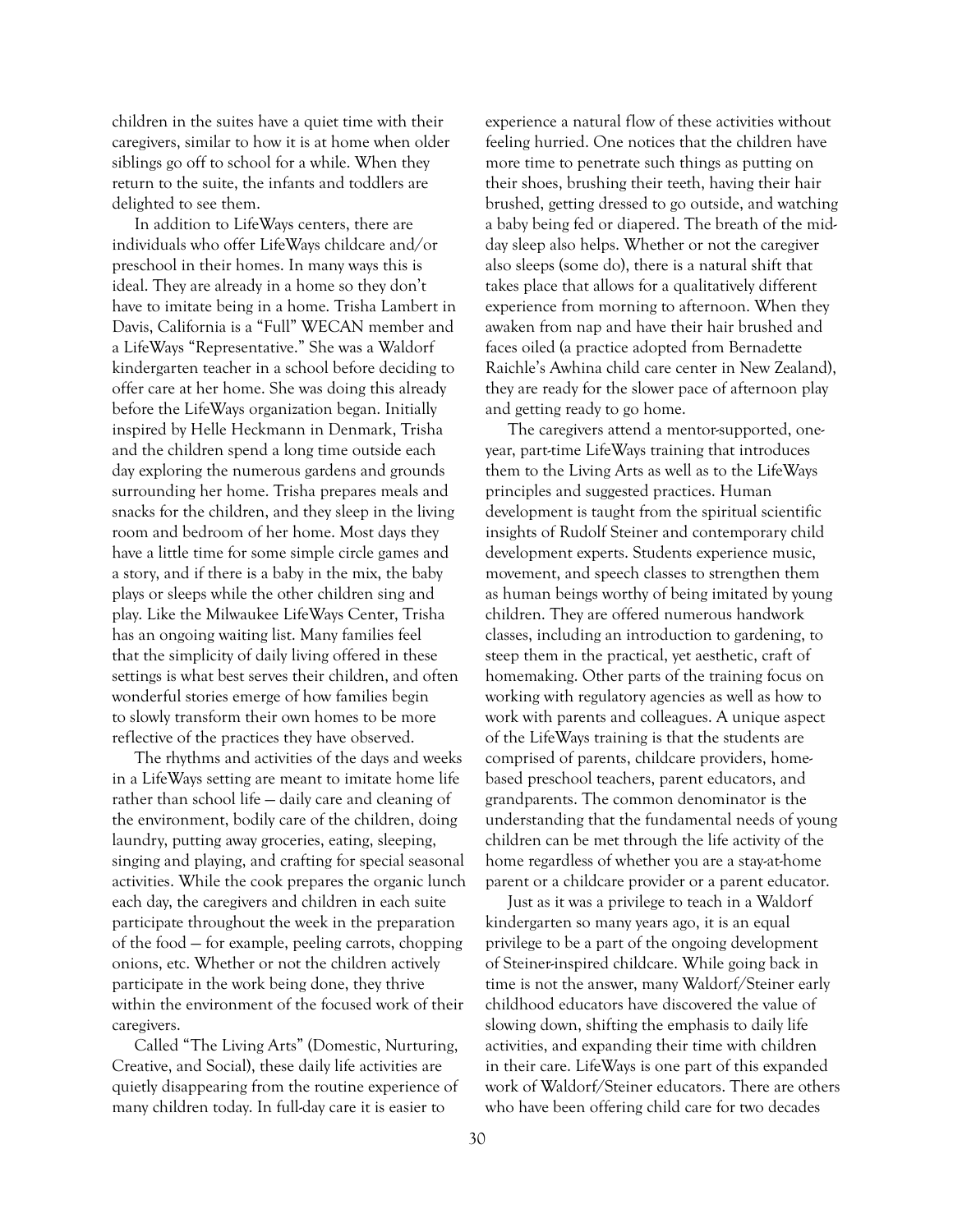or longer, and there are others offering training and support for parent-child teachers and teachers who wish to be involved with birth-to-three work.

At the Waldorf early childhood conference in New York in 2006, the keynote speaker was Dr. Michaela Gloeckler, director of the medical section at the Goetheanum. Susan Silverio, director of the Northeast LifeWays training, shared her notes quoting Dr. Gloeckler as follows: "Teach beyond guilt. Teach out of joy! Open up kindergartens outside of the school landscape! Organize farming/ play afternoons in family homes. Receive children as early as possible and keep them as long as possible."

We are pleased to be involved with this expanded consciousness around early childhood practices and family support, and we are grateful to the Waldorf Early Childhood Association of North America for having the foresight and warmth of heart to support individuals and organizations that are furthering the work. It is a breath of fresh air.

*Cynthia Aldinger is Executive Director of LifeWays North America and serves on the Board of WECAN. A former Waldorf Kindergarten teacher and childcare provider, she has taught children, parents and caregivers for over twenty years.*

# *Educating the Feeling-will in the Kindergarten*

**Michael Howard**

*The following is an excerpt from Chapter 4, "Educating the Will in Practice," of the book* Educating the Will *by Michael Howard. The book as a whole explores the quality and training of different aspects of the will in Waldorf education: the thinking-will, feeling-will, and comprehensive or common will. Here Michael Howard argues for the critical importance of cultivating the feeling-will in early childhood, with many practical suggestions. Reprinted with permission, © 2004 AWSNA Publications.*

The defining characteristic of feeling-will is the capacity to live deeply into the inner quality of something outside us, knowing and feeling it as if we are within it or it is within us. In the early childhood years a healthy child is naturally inclined to drink in the inner mood and qualities of places and persons. It is one of the tragedies of our times that the ways of the world, including the life of family and school, can dull rather than foster this natural soul attunement. Tragically, many young children come to kindergarten with a sense-nerve disposition already strongly developed. Their thinking has become prematurely intellectual and abstract, and their feeling life inclines toward strong personal like or dislike. It is crucial for later life that in these early years we do everything we can to keep the feelingwill alive as much and as long as possible.

In early childhood we do not "teach" the arts and crafts to the children so much as we create

opportunities for children to be exposed to and engage in the realm of art as a natural part of everyday life. We can do this in a variety of ways.

One way to foster the artist in each child is to provide frequent opportunities for engaging in art and craft activity. The following are just some possibilities to consider:

A natural clay pit, such as can be found at the edge of a stream, within walking distance of the kindergarten, is a wonderful gift from Mother Nature. If we can overcome any personal aversion we may have to clay and the so-called mess it can create, then the children can reap the full benefit of her gift. Allowing our children to "muck about" to their hearts' and wills' content, without interjecting cautionary admonitions, is a true and lasting gift we can give them. Their souls' receptivity to the elementary quality of matter, the spirit of the elementals and Mother Nature, is a precious capacity that can fade all too soon. By enduring a little mess, we give our children experiences in heart and will which are a source of health and strength for a lifetime.

In the absence of the good fortune of having a natural clay pit nearby, we can create one. Dig a hole a foot deep and two feet in diameter and fill it with at least 100 pounds of clay for the children to seek out in free play. A bucket of clay available indoors for free play is also desirable.

In addition to outdoor sandboxes, we can also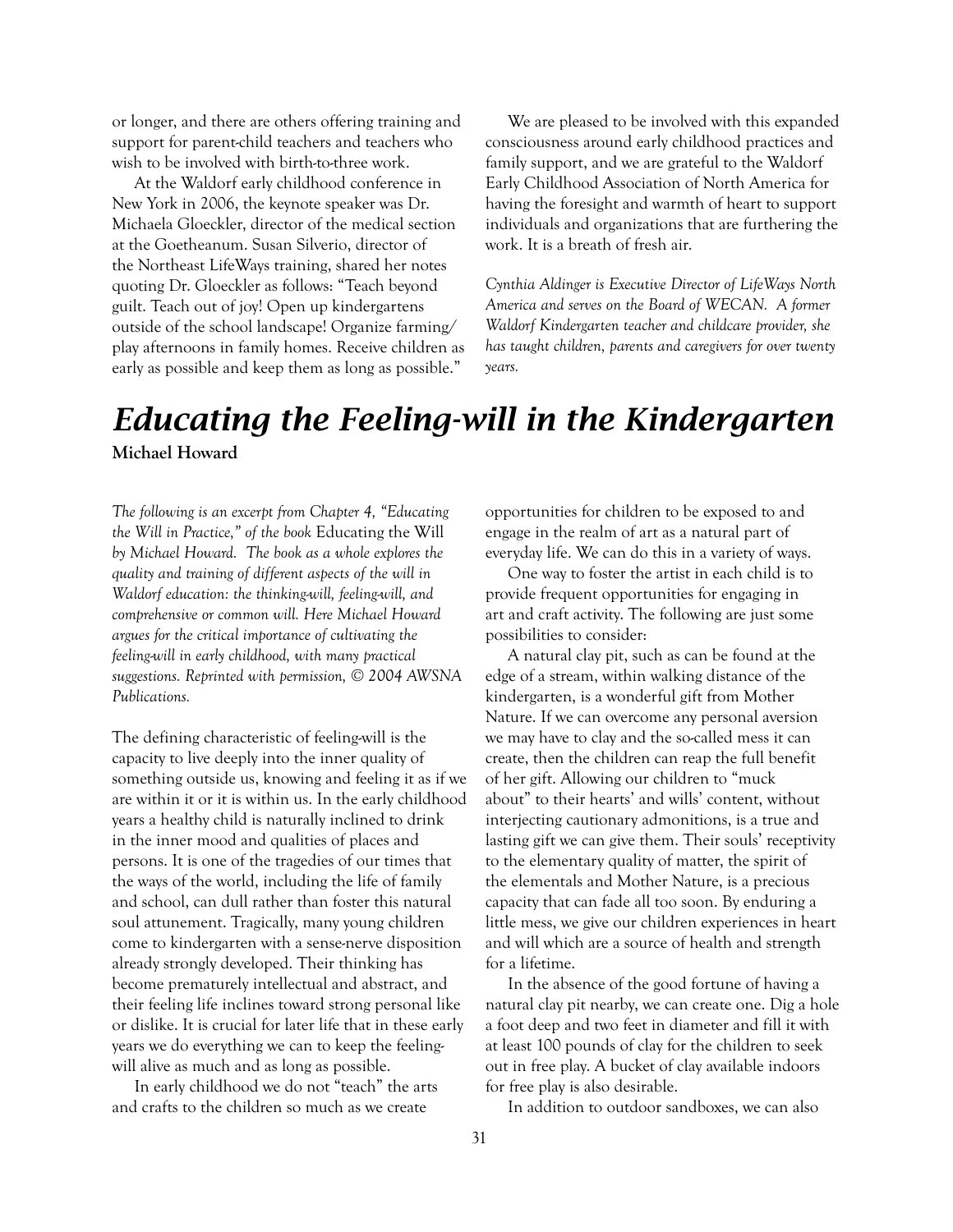create a sandbox for free play indoors. With a sheet of plywood and some  $1$ " x  $4$ " or  $1$ " x  $6$ " pine, we can make a 3' x 6' or 4' x 8' sandbox with sides or legs of appropriate height. The developmental value of moving and shaping sand is so important that its use should not be limited by the seasons but be possible year round. Snow is a wonderful material as well, but does not replace sand as a form-building medium.

We can use earth-tone beeswax for modeling with the children. All materials have color — natural beeswax has a golden earth tone color. But as educators we have good reason to be sensitive to the different effects produced by modeling a material that has strong color — primary and secondary colors — in contrast to one with earth tones. Can we distinguish between a deeply felt color experience and a deeply felt form experience? In finger-painting, for example, children have a tactile experience that competes with and may override their color experience. Likewise, the strong color experience of brightly colored beeswax interferes with a vivid form experience. This is even more pronounced when children assemble beeswax figures from part to whole, using several different bright colors of wax.

To become fully engaged and absorbed in something means to give our whole heart and mind to it. Here the distinction between color experience and form experience is also related to the distinction between sense-nerve and feeling-will experience. When we give children brightly colored beeswax, however good our intentions, we are exposing them to two different worlds at the same time. If we want them to develop a capacity to live deeply into form, we will want to minimize rather than maximize the color experience during modeling. The use of simple, natural-colored beeswax allows the child to have a pure form experience, which strengthens the feeling-will.

Provide sunflower seeds, corn kernels, rice, or other grains and let the children draw and create patterns with them on a large surface. Unlike drawing on paper, this allows them to move and change the forms so that, for example, a tree turns into a bird. The seeds also lend themselves to creating non-outline forms — outline forms are the result of sense-nerve experience, while the filled-out forms allow the feeling-will to be active.

Provide good rasps that allow the children to rasp to their hearts' content. Sawing logs and hammering pieces of wood together with nails is a great favorite, but is largely a sense-nerve experience. Rasping, and rubbing sticks and/or corncobs against softer wood, inspires a more feeling-will creative play. Little children do not need to be making anything specific, unless their own imagination spontaneously sees something like an animal — it is natural that what they see in the form will change and evolve as they work.

There is every reason to have stone and stone tools in the playground as well. Limestone and marble are not too hard. An old, not-so-sharp hatchet or roofer's hammer is a good tool. Again, children do not need a preconceived idea of what they are making, nor do they need verbal instruction in how to use the tool. All that matters is that the children have the freedom to chip away, that the free play of their limbs communes unconsciously with the beauty of the material — they will covet the sparkling chips as precious treasures. In terms of safety precautions it is sufficient that we are quietly present nearby, provide safety goggles, and allow only one child at a time to work.

The above suggestions are just a starting point and stimulus for early childhood educators to become more open to the potential of all manner of materials that may be readily available and can serve this vital need of the children to engage in formative activity. The list of activities is limited only by our openness to the possibilities, yet the point is not for every kindergarten to have every possible material on hand. These few examples are intended to bring into focus developmental considerations that can influence our choice of activities and how we provide them to the children.

*Michael Howard has taught sculpture to adults and children for over 35 years. He edited and introduced a collection of lectures on art by Rudolf Steiner entitled,* Art as Spiritual Activity: Rudolf Steiner's Contribution to the Visual Arts*. He lives with his wife and daughter in Amherst, MA.*

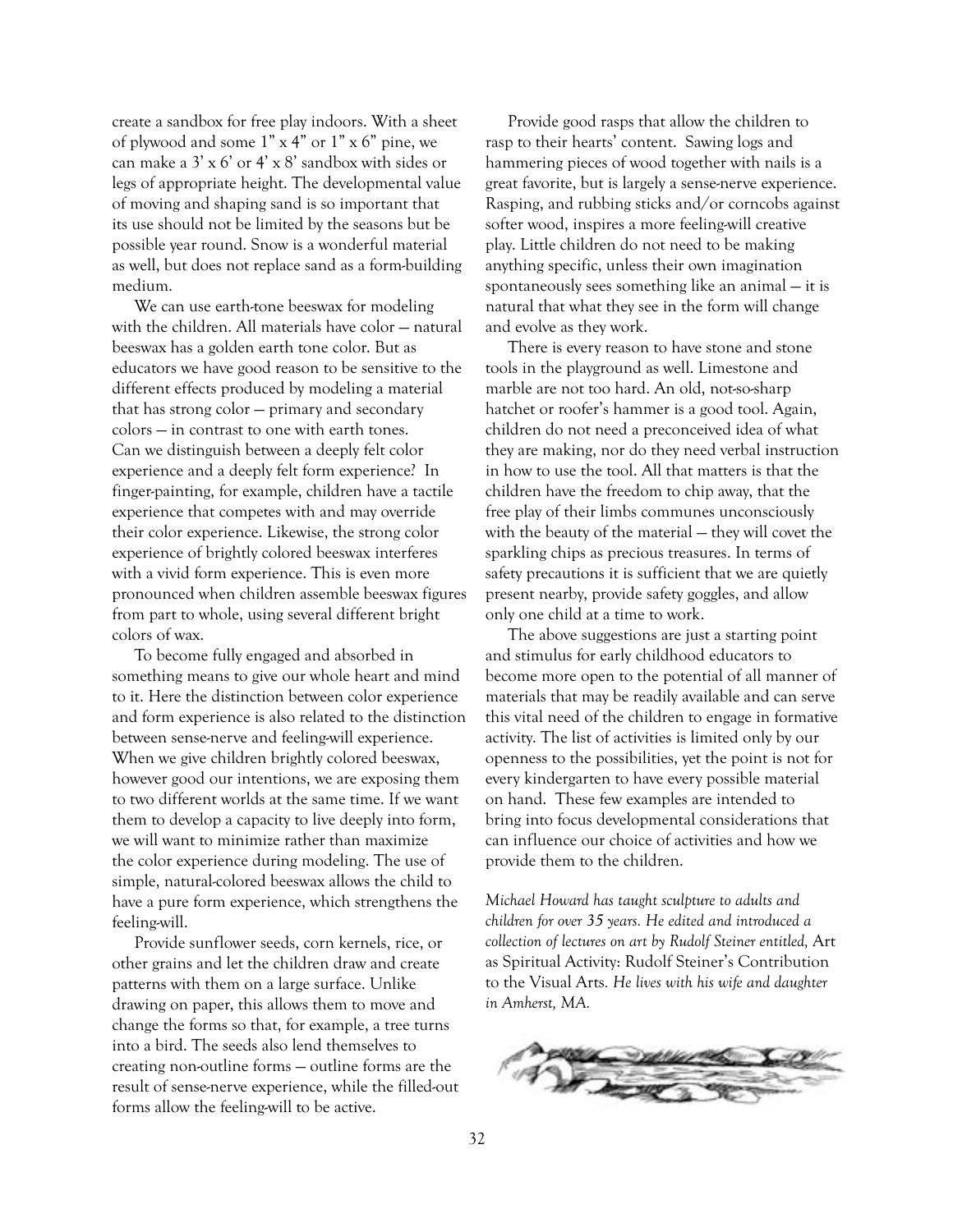### *Connections with the Pikler Institute*

### **Susan Weber and Vanessa Kohlhaas**

*This report is by two attendees of the November 2006 Pikler Institute Course on Socialization and Conflict in Budapest.*

*Susan Weber:* For those of us working with parents and very young children, or working with children alone in the first three years, an aspect of social development that will come to each of us sooner or later is that of aggression and conflict. Observing the child make her way from walking to joining her social community in play as a three-year-old, we cannot help but recognize that conflict is part of this journey. As a playgroup leader and teacher of teachers for many years, I have tucked away so many moments of the experience of conflict — child to child, child with parent, and child with teacher. I have pondered, studied, and practiced facilitation of groups of little ones who are tenderly reaching out into their worlds in anticipation of strengthening their nascent selves and of building connections with others.

Out of these questions, observations, and reflections it was with tremendous anticipation that I traveled to Budapest for two weeks to study once again at the Pikler Institute, as our primary course theme was that of aggression and conflict. We immersed ourselves in this theme for many days, listening to the wise experience and research of Anna Tardos, Emmi Pikler's daughter and the current director of the Institute. Eva Kallo, one of the master researchers and instructors at Lóczy (the informal name of the Institute, after the street upon which it is located) often joined us as a lecturer. Eva wove together her wide-ranging scholarship with her years as pedagogical leader of groups of children at Lóczy.

In addition to Anna and Eva's lectures, we studied video material from the Institute's archive of past decades, viewing special material that illustrated many diverse possibilities for supporting the children in situations of conflict. Ute Strub, who in her childhood attended the first Waldorf School in Stuttgart, Germany, led us in experiential activities that brought many an "aha." Course participants also brought video and written observations from

their own work. Each example led us to new questions, new strategies, and new insights.

The four American Waldorf teachers in our group pondered the ways in which our studies illustrated the journey of the incarnating child in the first three years, as we understand it through our studies in Anthroposophy. For each of us, the course brought affirmation as well as new possibilities, and we were eager to return home to continue our personal research into these themes. How much conflict is comfortable in a group? How can our engagement in these moments be most sensitive? How can we find more comfort within ourselves with this necessary element in human development? With these and other questions, we returned home filled with gratitude for the wisdom and devoted work of our Hungarian colleagues.

Anna Tardos truly works in the realm of the angels, where the teacher (or caregiver) touches the child in his deepest individuality, working out of her highest self. Those who have been a part of the Institute's work over these many decades have learned so very much about the young child out of their sensitive experience and their respect for the dignity of the child, and they are truly our partners in developing understandings that meet the needs of today's children.

The Pikler Institute will celebrate its 60<sup>th</sup> anniversary in Budapest with an International Symposium this April. I am honored to be invited to share the work of Waldorf early childhood education in the English-speaking world in a workshop, and look forward to building bridges of colleagueship with others who carry a deep, abiding devotion to the very young child.

*Susan Weber has been involved with Waldorf early childhood education for over twenty years, as an early childhood teacher at Monadnock Waldorf School in Keene, NH; as coordinator of the Waldorf early childhood teacher training at Antioch New England; and as one of the founding circle of Sophia's Hearth Family Center in Keene. She has been invited to present the work of Sophia's Hearth Family Center at the Pikler Institute's 60th anniversary symposium in Budapest in April 2007.*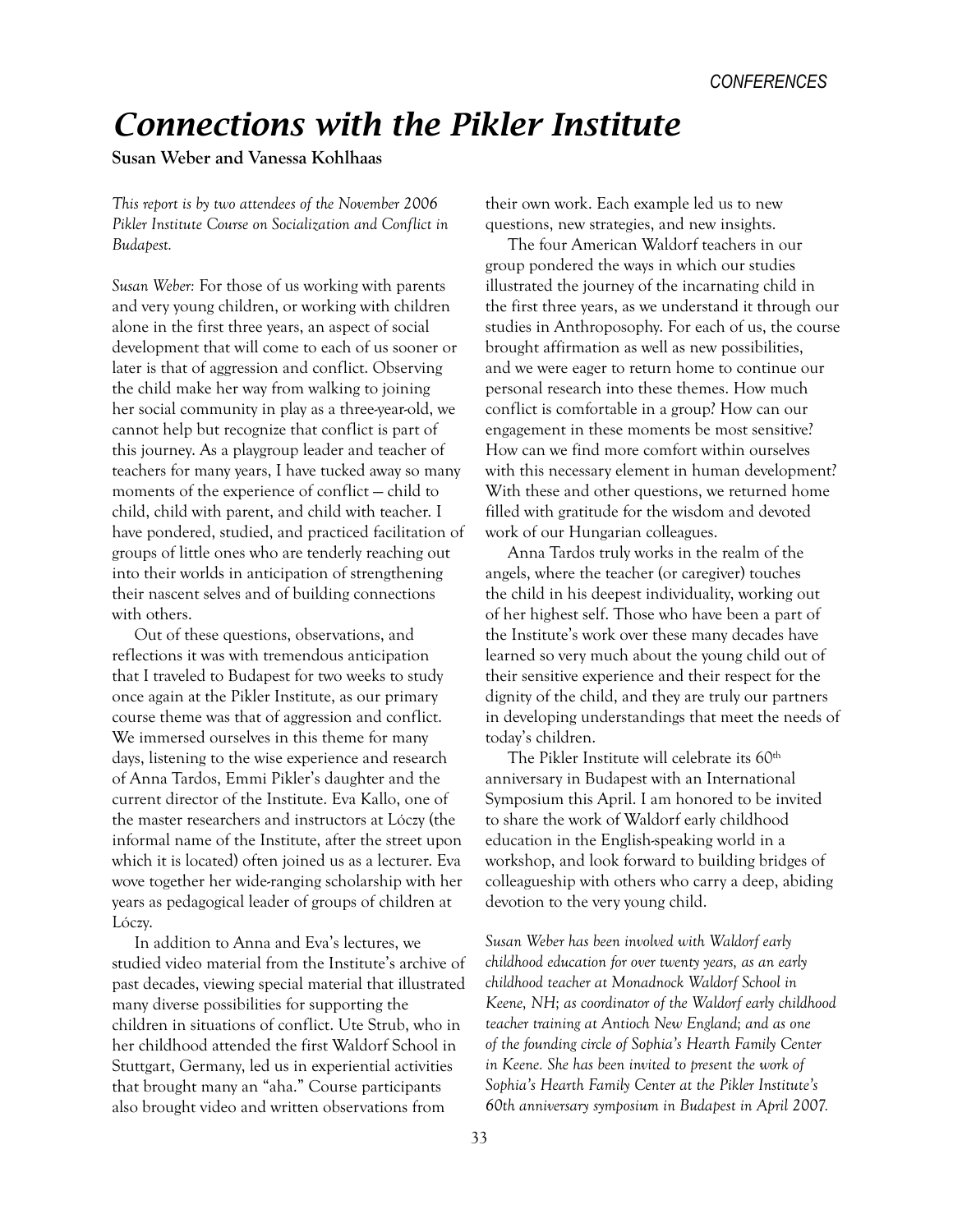*Vanessa Kohlhaas:* The theme of conflict was extremely relevant to my work as a nursery and parent-child class teacher. The experience and information I received greatly influenced how I support the children and parents in my classes. I would like to share a few of my notes from the conference.

It is a common misunderstanding of the Pikler work that children should develop naturally — meaning, that they do not need adults. However children do need adults, not just for basic needs (caregiving), but also because children learn through adults' modeling of appropriate behavior.

Our lives and environments are full of expectations and rules. Children experience rules in daycare, the playgroup, and the family. Anna Tardos gave the example that she counted over 20 rules children must follow when eating bread and butter. If there are that many with one task, then obviously the child must learn hundreds or thousands of rules.

Socialization is the process of internalizing social norms or standards learned or adopted by the environment. The "norms" become a part of a well-socialized individual's internal characteristics. A well-socialized person does not follow rules because he is afraid of punishment, but because it is a part of him. This process begins at birth.

A child enters the world not knowing all the social expectations around her. She begins her experience doing only what she wants. As she gets older, the adults around her begin to tell her (through words or actions) that an action is not allowed. This creates tension in the child and may become a source of conflict for her. Over time the child begins to understand the meaning of the rule or expectation and is physically able to follow it, but still she does only what she wants. The parent or caregiver may respond to her in a variety of ways: understanding, frustration, consistent boundaries, permissiveness, etc.

The child needs to learn how to assert her own will. It is sometimes pleasant and sometimes not pleasant when a child is developing her will. The development of a strong will has an impact on the ability to obey rules. How much freedom we give to the child to express her will is also important. The child should learn and adapt to social rules while standing up for her own desires. The child must learn to do this in relationships with adults and

other children.

The child continues her development on the road to socialization by following the understood rule when the caregiver is present. However, when the caregiver steps out of the room, even if another adult is present, the child will revert to her own desired behavior. This stage is followed by the child following the rule even when the caregiver is not present. In due course, the child integrates the rule into her own will. This allows the previous feeling of tension to be released. The child now experiences the rule as a part of her own inner standards and may even tell others the rule (for example, younger siblings).

The process of socialization does not end, and therefore we all experience the tension and conflict that comes with being a part of a community. Conflict is especially difficult for caregivers of young children. Conflicts are complicated pedagogically because they take place suddenly and the adult doesn't have time to prepare for a response. We can plan, but not in the same way as caregiving. In addition, our childhood, past relationships, and inner work affect our work with children. Conflict situations are the moments when an adult is sometimes carried away by her own emotions. We must first deal with the conflict situation as it occurs and then reflect on how we can prevent it from happening again.

No magic spells or answers were handed out at the course on conflict at the Pikler Institute. There are no rote answers on how to handle a conflict situation with young children. We did, however, receive countless examples, guiding wisdom, research, and experiences to inform our work with young children. The following can serve as guidelines, but caregivers must use their own knowledge, observations, and meditations to lead them to what will work in their individual situations.

Our speech should always distinguish between the person and the action. We should not judge the child. The child isn't bad. Only the action needs to change. During a conflict, our words and/or actions should convey to the child, "I notice you. You are important to me."

When a conflict situation is occurring between young children it is often helpful to first observe what is happening. Is it a real conflict? Can it be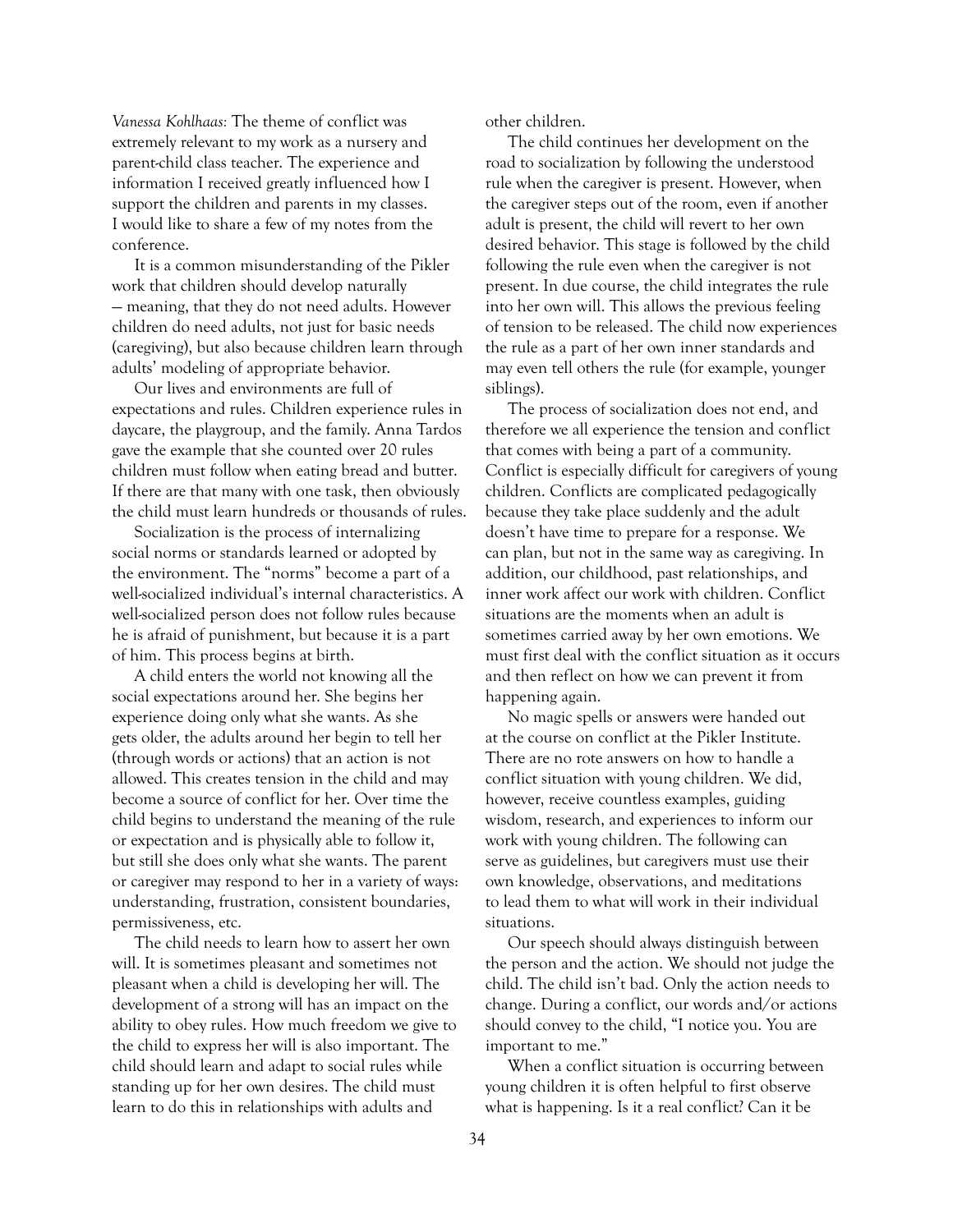solved by the children independently? We don't have to interfere immediately. Watch the children to see if they can solve the conflict on their own.

If the conflict continues, increase your proximity, if possible. This can be done as simply as glancing over at the children to let them know that you are aware of their situation. You could also come closer to the children with an open, nonjudgmental gesture.

If the children are not able to solve the conflict on their own, give advice before you interfere with the situation. You should speak to all the children involved without singling out a "bully" or "victim." If the caregiver speaks only to the hurt child, then the child learns: "If I am hurt and cry, someone will come and care for me." If the caregiver speaks only to the child who hit then the child learns: "If I hit, then someone will come and give me attention."

Real aggressive behavior has to be directly and immediately stopped. The adult must not only deal with the immediate situation, while accepting the child, but also find the underlying cause of the

problem behavior.

Once the initial conflict has passed, it is important for the caregiver to review the situation. What happened before, during, and after the conflict? Can I prevent this from happening again? Consider such things as the rhythm of the day, environment, health, sleep, and food/allergies. Our work with Anthroposophy also allows for greater support through our meditations and relationship with the child's angel.

Socialization and conflict have an impact on all of us who work with young children. I hope that our continued relationship with the Pikler Institute will help to enliven our own work and research within the Waldorf movement. For more information on the Pikler Institute, please visit www.pikler.org or contact me by email: butterflygarden@gmail.com.

*Vanessa Kohlhaas is the nursery and parent/ child teacher at the Whidbey Island Waldorf School. She participated in the first and second course in English at the Pikler Institute in Budapest, Hungary.*

### *The Power of Touch*

**Joan Almon**

In February 2007, I had the pleasure of working again with Fred Donaldson as we both delivered keynote talks at the east coast Waldorf early childhood conference. For those who don't know Fred, he is a "play specialist." He travels the world playing with children, youth, adults, and elderly persons in all kinds of venues from ordinary preschools to prisons. He also plays with animals, most notably wolves, elephants, and lions as well as dolphins and manatees.

He's learned important lessons along the way, and at the essence of his work is the realization that play is a form of love. It is a gift from the Creator and provides a deep connection between us and other living beings. It is part of the wellspring of all that is creative within us. A child once said to him, "Fred, when we play we're not different." This expression of unity and love that is experienced within the world of play is among the great gifts that Fred imparts when he speaks and shares his stories.

Fred's background is not based on Waldorf education or Anthroposophy. He was a professor who became unhappy with academic life. He walked away from it and took a job at the other end of the education spectrum: he became an assistant in a preschool. There he learned profound lessons about play and began to practice those lessons with children, adults, and animals. The play he discovered is what I would call a primal form of play. It is the type of play we have in common with all other human beings and with many animals as well. It happens most often through touch, such as when you see puppies — or young children — rumbling and tumbling on the ground with each other. It may look wild but it is actually very peaceful, for if it becomes aggressive it ceases to be play.

When Fred speaks of the divine quality of play, I am often reminded of an experience I had in my kindergarten. I would be working on some basic activity such as baking or shoe polishing and the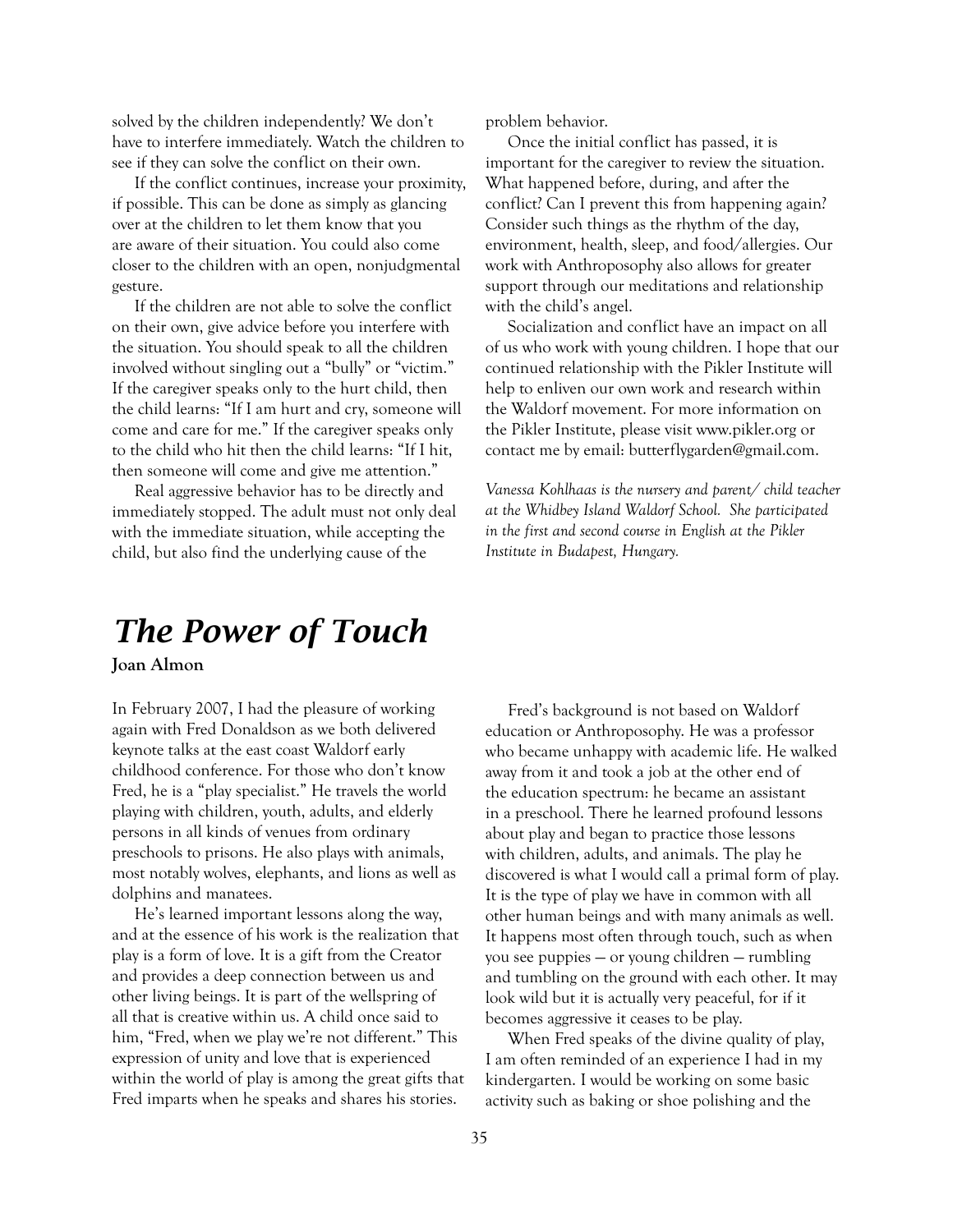children would be deeply engaged in play all around me. There was a hum in the kindergarten that was a sure sign that deep play was taking place. On some of these occasions the thought would arise from deep within me, "This is as close to heaven as you are likely to get on this earth." It seemed to me that to enter into the child's world of play was to enter a heavenly sphere, and I relished each moment there.

But there is a world of difference in how Fred interacts with children in play and how I do, and that is what is both very interesting and challenging to understand. As a Waldorf teacher I had been taught to enter the sphere of play without actually playing with the children. My early teachers, especially those from Europe, had made a strong point of saying that the teacher is not supposed to get down on the floor and play with the child. We do the work of the kindergarten and through imitation the children enter into the spirit of play. In fact I experienced the power of this approach thousands of times with the three- to six-year-olds I worked with. I worked, they played, and we shared a wonderful intimacy with each other in that common space of meaningful work and genuine play.

But working with Fred makes me question the strictness of some of the "rules" that governed my work. Even as a teacher I frequently "broke the rules" in order to bring children back into play. There were many times when I entered the world of play with a child to get him or her started on play. I learned when to withdraw so the child could go forward alone or with other children. But Fred enters a space I rarely allowed myself to enter. It is the space where we touch each other in play with a clean, safe touch, where we are down on the floor interacting with the children with our whole bodies. I touched the children in passing, or held their hands on walks or when saying a blessing over a meal. I washed and dried their hands, oiled their hands, or stroked their backs at nap time. I learned many things about touch but I never rolled around on the floor with children as Fred does. I never engaged in full body touch with the children, and I'm not sure I would now if I had a kindergarten again. But I am left wondering about the place of touch-based play in the lives of children, not only touch that involves adults but the rumble-tumble play that is so much a part of many children's lives.

I ask myself if I was too strict in this area and did

not give children time to explore the full range of play. One thing is clear to me as I hear Fred's stories: this type of touch play is very profound and touches a deep chord in people, as well as in animals. The other thing that strikes me is that there are definite guidelines or boundaries involved with this type of play. There is nothing aggressive about it. There is no tickling or other subjugation of one person by another. It is a safe space and is an ultimate form of safe touch.

I left the conference with more questions than answers, especially the question of whether I had held too narrow a conception of play while I was teaching. Social make-believe play is for me the highest form of play, for it leads directly to the development of free, creative thinking, but it is not the only form of play. Movement-based play, such as running, climbing, jumping, and balancing, is also critical for children. Indeed, for many children who are blocked in their imaginative play, physical play opens the door to social play.

I ask myself now, is it the same with touch-based play? When children rumble-tumble on the floor with each other are they exercising a form of play that is satisfying in itself and also opens doors to imaginative play, to deep communication with others, to a profound sense of social relationship?

A whole new research field about touch and touch-based play has opened before me. At the moment I can only invite others to join with me in exploring what we know about the importance of touch in early childhood. I am sure that many of you have been consciously working on the sense of touch already, especially those who have taken up therapeutic approaches in early childhood work, and perhaps you would be willing to share some of your experiences and insights in *Gateways*.

*Joan Almon is the Director and Founder of the Alliance for Childhood.*

### *FLY ON THE WALL*

5 year old girl — *When I woke up I thought I was a grownup because I was so serious.*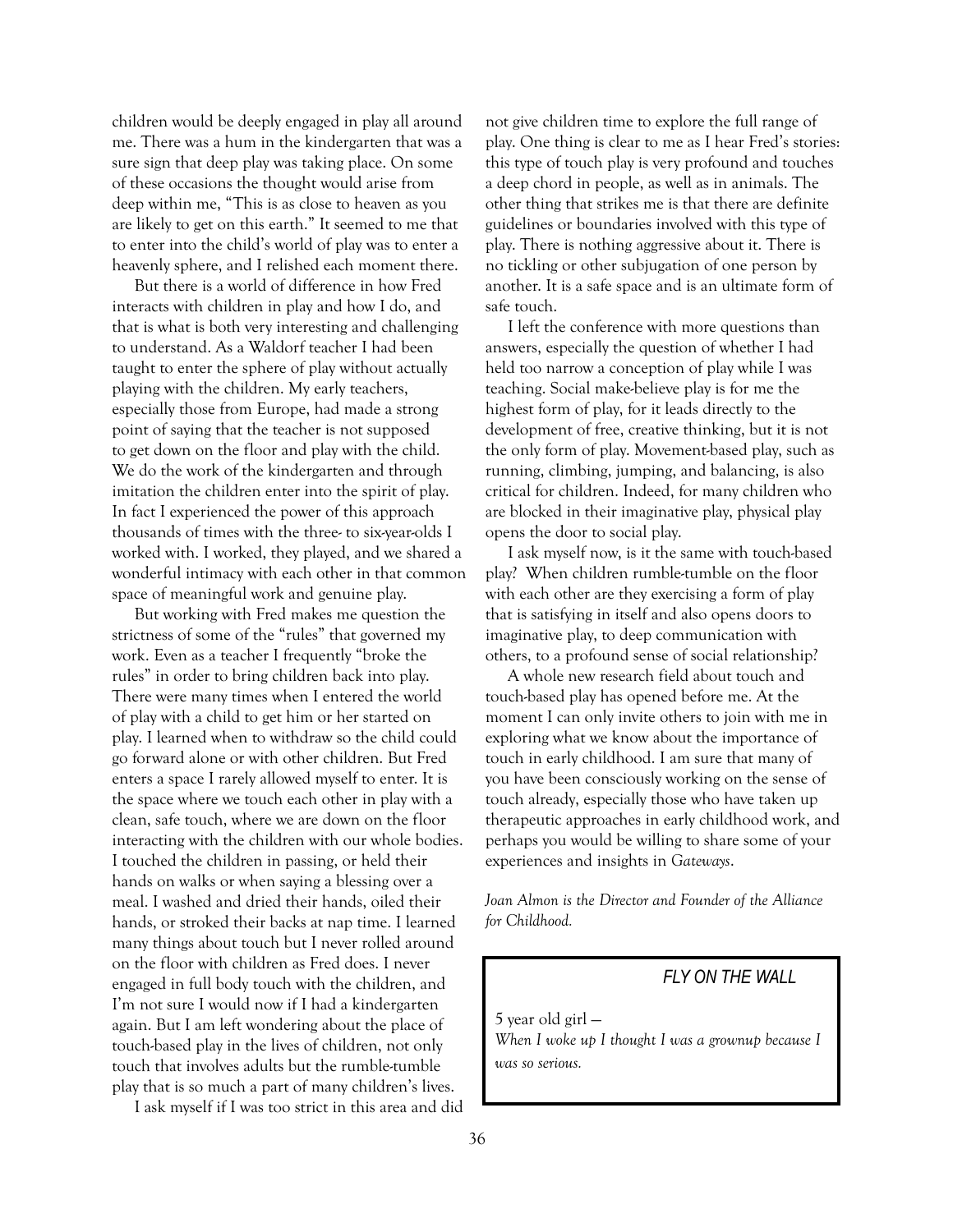### *Meeting Each Other: The Human Encounter*

**Dr. Heinz Zimmermann**

*The following is an excerpt from the opening lecture of the 2005 World Early Childhood Conference at the Goetheanum in Dornach, Switzerland. It was given by Dr. Heinz Zimmerman, longtime Waldorf educator and former leader of the Pedagogical Section of the School of Spiritual Science. In 1964, Heinz Zimmerman wrote his doctoral dissertation on the "Typology of the Spontaneous Conversation." This interest in what takes place during our human encounters has continued for more than forty years.* 

*Dr. Zimmerman gave the opening and closing lectures of the 2005 conference to early childhood educators from 40 different countries. The following excerpt is from the end of his opening talk, where he spoke about the art of education as an art of human encounter. In early childhood education today, working together with other adults is often the most challenging aspect of our work. Dr. Zimmerman describes how we can cultivate our ability to truly meet each other, "I" to "I". It is this human encounter that creates the vessel of community in which our children develop.*

In his book *How to Know Higher Worlds* Rudolf Steiner writes the following words:

*When one practices listening without criticism, even in cases where an opinion is brought forward which is entirely contrary to one's own, one will gradually learn to become one with the being of another person, and to fully enter into that person's world. One will learn to penetrate below the surface and hear the soul of the other behind the words*.

"Behind the words. . . ." Every human being has a unique voice, and by entering into that voice a communion takes place; a connection is formed with the being of the other. In another context, Rudolf Steiner calls this the "mystery of compassion."

The best place to start practicing is to choose the one who annoys you most, or to pick a person to whom you don't normally pay much attention. By doing this, we build up a connection that will become fruitful in the future. We have some

encounters that are brought about by the past; our legs simply carry us to the people concerned. But there are also encounters that I can consciously cultivate and make fruitful that way. In exactly the same way I can learn from encounters and in doing so make future encounters fruitful as well. Digesting the experience will make future meetings more fruitful.

I would like to conclude my contribution by telling you two little stories. The first story — both have been changed a little bit — stems from India.

After God had created the whole world, including the human being, he sent the human beings down to earth. But they didn't enjoy the earth all that much and soon came back again. They returned to heaven much too early, and God really didn't want to have them come back that soon. So he thought to himself, "What can I do now?" and after pondering this he came up with the following idea. He thought, "I simply have to close heaven. Only the question is, where should I hide the key? For people are smart, and they will look everywhere. Even if I sink it to the bottom of a vast ocean, they would find it."

Finally he had the splendid idea to put the key in the heart of the human being. Within every human being there lies the key to heaven, and it can be found when one seeks the way to the heart. This is what self-transformation from out of the future means: it has to come from the heavenly being within each human being.

The second story is the story of a dying monastery (or perhaps to make it more current, we could say an anthroposophical "branch"). The members are all over 70, and only five of them are left in this monastic community. A friend arrives, and together with the abbot he laments the situation. "We are doing what we have always been doing, but no new people are coming." We know how this is, it is a familiar dirge, which might sound somewhat like this: "We are doing the same thing, only the students have become so different." So the two of them are complaining together about the terrible decadence of present-day civilization, and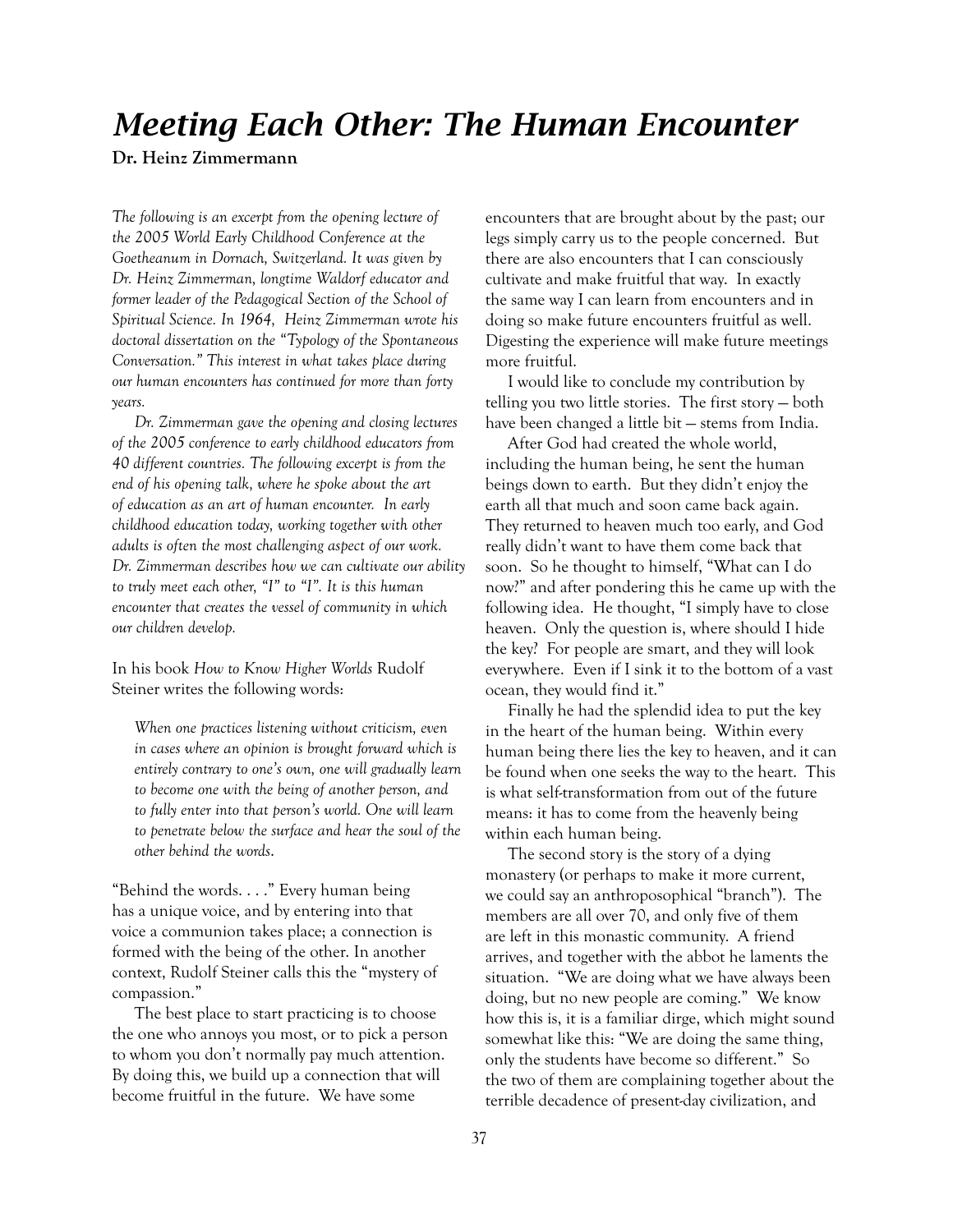how the end is in sight.

On leaving, the friend says, "I can only wish you luck, but one thing I would still like to say to you. There is one among you, who is blessed by God." (In the anthroposophical branch one would perhaps say "an initiate," or that this person "had special spiritual gifts.") With that, the friend takes his leave and the five are alone again.

Now all of them are beginning to think. "Now who could that can be? The abbot? Could it be I? Who knows? It isn't out of the question. But I don't really think so. Maybe it is Brother Felix? Or someone else?" And while they are all thinking about this, they begin to meet each other with a very particular quality of respect, because after all, anyone could be the chosen one! Through this, they build up a cohesion and relationship among one another that radiates from the community to such an extent that new people are attracted. The result is that the monastery blossoms again and acquires new members.

So this second story is also wonderful. What it implies is that we can discover that a divine source

dwells within every other human being, and when we actively cultivate this fact within ourselves, we will also be able to work together in a different way instead of only seeing one another as acting in "typical" ways, this way or that way. Instead, we can say, "No, it is not "typical"; within this person's "type" something unassailably divine expresses itself, something from out of the future — a seed, which is the child within every human being, just like the child which comes into the kindergarten to us in the morning."

This discovery is wonderfully expressed by the philosopher Martin Buber. He says, "On the way to becoming I, I say: You." On the way to becoming myself, in the process of becoming I, I see the other.

*The full lectures by Dr Zimmerman, as well as those by Joan Almon, Christof Wiechert, and Dr. Michaela Gloeckler, will appear in a volume called* Playing, Learning, Meeting the Other, *available through WECAN Books this spring*.

### *ANNOUNCEMENTS*

### *New from WECAN Publications*

### **AVAILABLE NOW**

*Love* is the ninth volume in the Little Series of "spiritual gifts for the educator" by Rudolf Steiner, collected by Dr. Helmut von Kügelgen, the founder of the international Waldorf early childhood movement. Dr. von Kügelgen wrote of this collection, "Rudolf Steiner's knowledge of the human being develops the strength in our souls to not only live in knowledge, but at the same time in love, which should stream into our work every day. . . it is the work of anthroposophical spiritual science in its totality which leads us to the sources of human and divine love." WECAN is pleased to offer this collection, which speaks to the very heart of our work as educators and as human beings– with children, with adults, and with those across the threshold. The collection includes beautifully translated mantrams and verses, as well as short passages that lend themselves to individual or faculty study.

*Mentoring in Waldorf Early Childhood Education*, edited by Nancy Foster with contributions from the Mentoring Task Force, is Volume Four in the Gateways Series.

*Hand Gesture Games for Autumn and Winter* by Wilma Ellersiek is the latest volume in the Ellersiek game collections, translated by Kundry Willwerth.

#### **COMING THIS SPRING AND SUMMER**

*Playing, Learning, Meeting the Other*, proceedings from the 2005 Dornach World Early Childhood Conference.

*You're Not the Boss of Me! Understanding the 6/7- Year-Old Transformation* – the long-awaited resource created by our WECAN Task Force on the Six-Year-Old.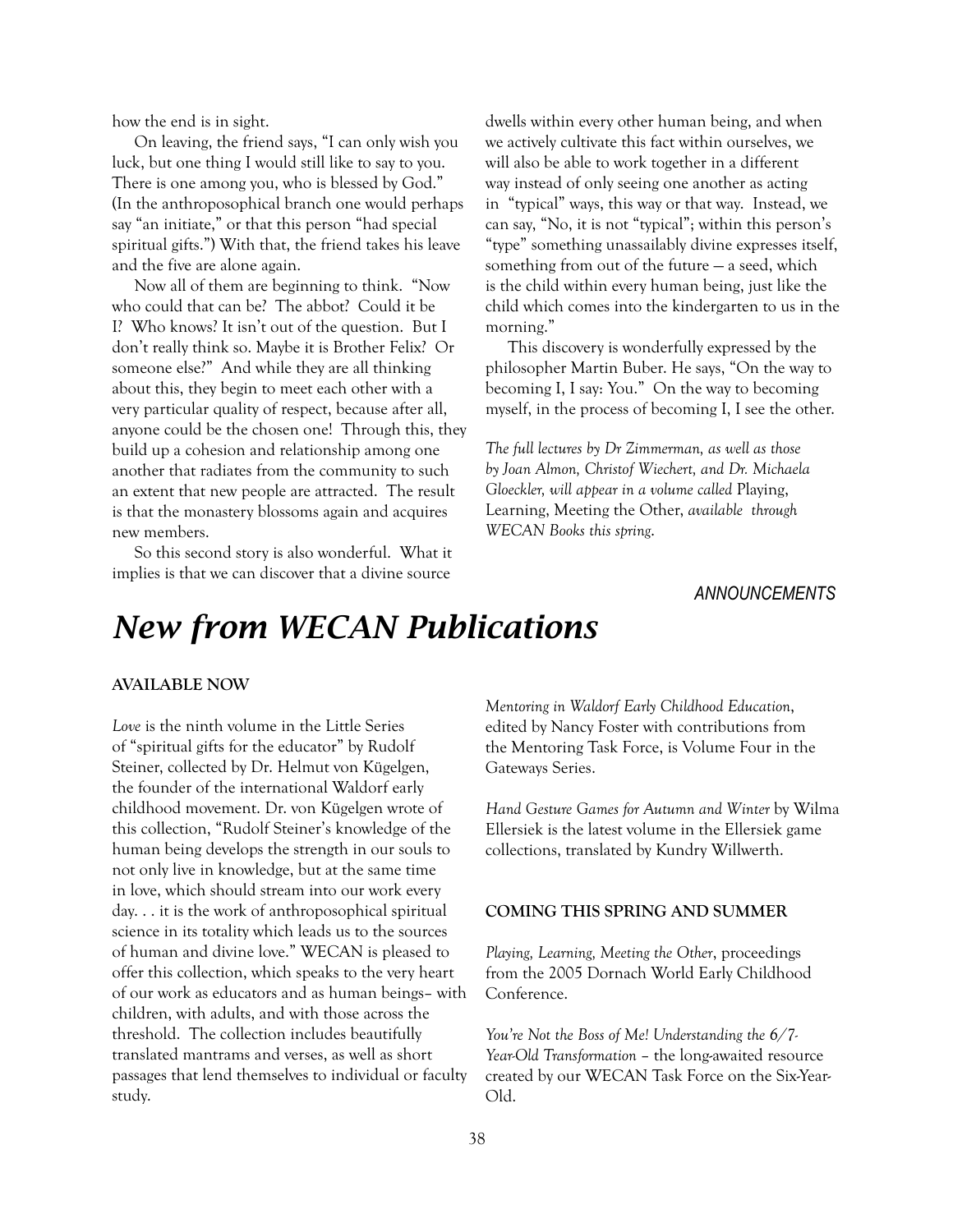### *Calendar of Events*

#### *Conferences, Workshops and Summer Courses*

**...and listens at the shores of a great silence... Public Summer Intensive at Eurythmy Spring Valley,** June 24 – 29, 2007. Contact: Jennifer Kleinbach, 845-352-5020 ext. 13 or info@eurythmy.org.

**Encouragement on the Path of Incarnation,** June 25 – 29, 2007, with Adam Blanning, MD, Laurie Clark, Tom Clark, Nancy Blanning, Marielle Levin, at Denver Waldorf School, Denver, CO. This workshop is for early childhood educators working with Waldorf principles to look to the needs of today's children as they strive to incarnate in a healthy way. Presentations will feature keynotes by the anthroposophical doctor and workshops on movement with children, color work, and shadow puppetry. Contact: Laurie Clark, 303-777-0531 x166 or laurieclark525@comcast.net.

**Nurturing the Young Child from Birth to Three,** July 2 – 6 and July 9 – 13, 2007 with program co-directors Jane Swain and Susan Weber at Sophia's Hearth Family Center in Keene, NH. Designed especially for playgroup leaders, childcare providers, early childhood teachers, parents and expectant parents, this two-week course offers an understanding of the sensitive processes taking place in the beginning of life. Contact: 603-357-3755, info@sophiashearth.org, www.sophiashearth.org.

**Infant and Toddler Caregiver Program,** July 2 – 13, with Bernadette Raichle, Dr. Johanna Steegmans, Marjorie Thatcher and others. Sponsored by the West Coast Institute for Studies in Anthroposophy and held at the Sunrise Waldorf School, Duncan, BC. This is part one of a two-part series. Part One will include The Archetypal Home and Family of Today and the Supporting Role of Anthroposophical Child Care, and Embryology, Birth and the First Three Years in addition to artistic and other courses. Part Two will continue in July 2008. Contact: Marjorie Thatcher, 604-985-3569 or info@westcoastinstitute.org.

### **Vital Years Australian Conference 2007, Holding The Dream Time: Working with Fairy Tales and Movement in Early Childhood,** July

7 – 13, sponsored by the Australian Association For Rudolf Steiner Early Childhood Education. Contact: Renate Long-Breipohl of the Australian Association for Rudolf Steiner Early Childhood Education at breipohl@optushome.com.au.

**Developing an Early Childhood Program with** 

**Children from One to Seven,** July 9 – 13, 2007 with Helle Heckmann at Sophia's Hearth Family Center in Keene, NH. Helle's themes will create a framework for being with young children in healthy ways that strengthen their well-being and that simultaneously support the needs of teachers, caregivers, and parents. Contact: 603- 357-3755, info@sophiashearth.org, www.sophiashearth. org.

**Advanced Insights in Working with Young Children: An Experiential Course,** July 16 – 20, 2007 with Ute Strub from the Pikler Institute in Hungary, at Sophia's Hearth Family Center in Keene, NH. This course will offer an experiential path toward developing deep insights into the sensory, physical, and social development of the young child. The course will focus upon sensory experiences and training in observation. Contact: 603-357-3755, info@sophiashearth.org, www. sophiashearth.org.

**Introduction to the Waldorf Kindergarten,** July 30 – August 3, with Leslie Burchell-Fox, Connie Manson and Patricia Rubano at Sunbridge College, Chestnut Ridge, NY. This week-long immersion in the world of early childhood has become a popular annual tradition, mingling handwork, puppetry, music, presentations and discussions with the first-hand accounts of three experienced teachers intent on sharing their love and appreciation for working with pre-school children. Contact: www.sunbridge.edu or 845-425-0055.

**Therapeutic and Practical Insights for Early Childhood Educators,** July 9 – 3, with Nancy Blanning and Laurie Clark at Sunbridge College, Chestnut Ridge, NY. This one-week course for the experienced early childhood educator is to provide further training in understanding and responding to the needs of the modern young child. Developmental movement with lively imaginations that therapeutically support the foundational senses will be studied and practiced. Challenges to visual and auditory processes will also be explored along with practical classroom activities. Contact: www.sunbridge.edu or 845-425-0055.

**Nurturing and Nourishing: Care of the Young Child and Care of the Caregiver,** August 9 – 11 with Wiep DeVries, Anthroposophical Nurse, and Cynthia Aldinger in Fair Oaks, CA. Learn about wraps, poultices, massages, inhalations, salves, and physical and emotional care of ourselves and children. Contact: Rudolf Steiner College 916-961-8727 or rsc@steinercollege.edu.

### *Teacher Education*

**Midwest LifeWays Child Care and Human Development Training,** starts June 11 – 22, 2007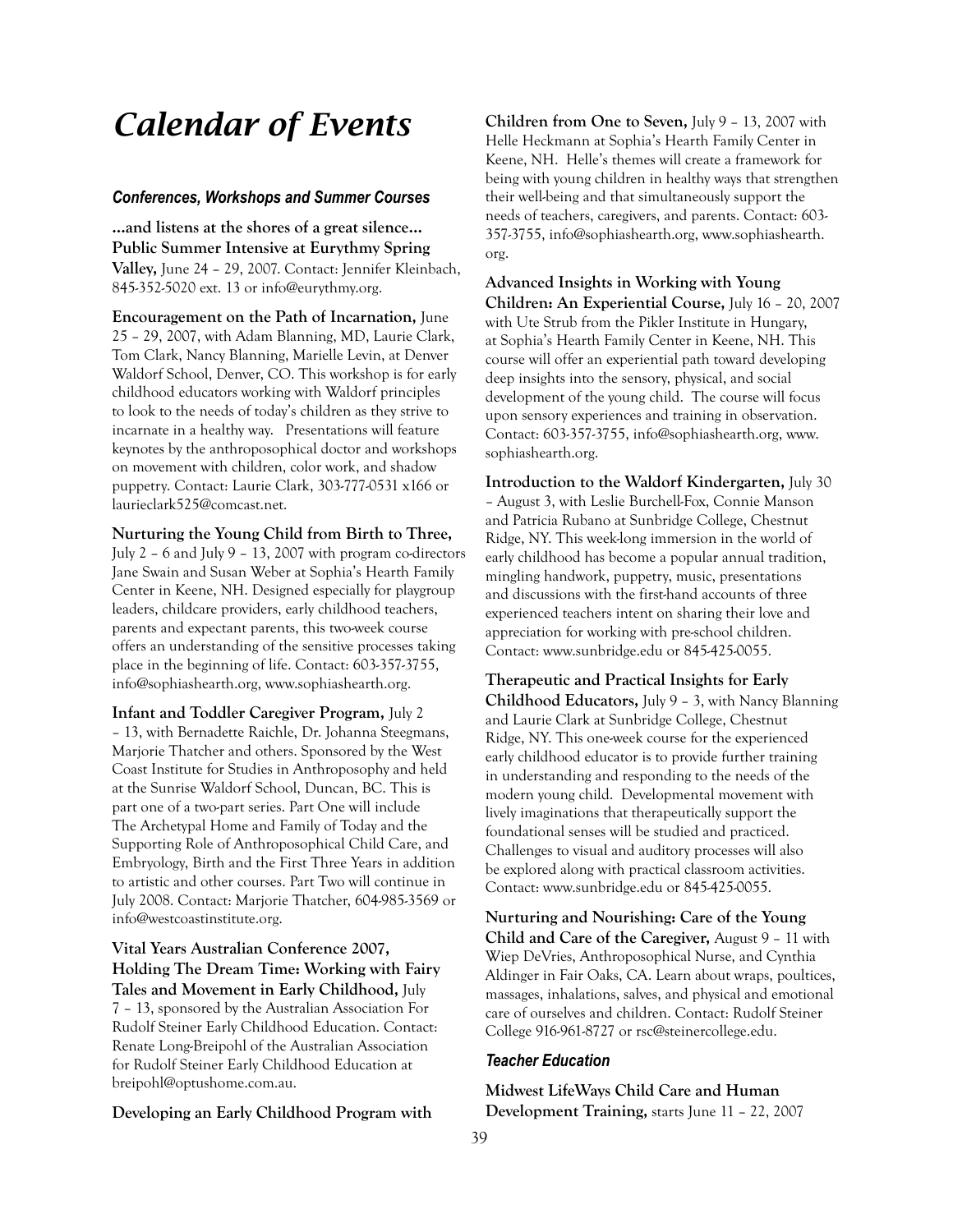with Cynthia Aldinger, Mary Schunemann, Suzanne Down and colleagues in Milwaukee, Wisconsin at Milwaukee LifeWays Child Development Center. This is the first session of a new LifeWays training in the Midwest. Contact: Cynthia Aldinger, 405-579-0999 or ck.aldinger@sbcglobal.net.

**Early Childhood In-Service Program,** July 8 – 27 at Rudolf Steiner College, Fair Oaks, CA. Part-time early childhood educator training for those working with children in Waldorf early childhood programs. Contact Lauren Hickman, Program Director, 916-961-8727, or rsc@steinercollege.edu.

**Sophia's Hearth Family Center's Training Course: The Child in the First Three Years,** beginning July 2007 with the faculty at Sophia's Hearth Family Center in Keene, NH. This summer begins a new cycle of our 13-month part-time training course, featuring a holistic, inspiring study of the development of the young child and the experience of creating a family. The program is designed for child care providers working with infants, toddlers and young children; early childhood teachers wishing to deepen their understanding of these early years as a foundation for their work with nursery and kindergarten children; parent-infant and parent-toddler group facilitating teachers, and those who work with expectant parents. Parents will also find this course of great interest. Study the development of infants and young children with gifted, devoted faculty, and experience handwork and the arts, reading and journal activity, the art of observation, and further development of your own relationship to movement. Contact: 603- 357-3755, info@sophiashearth.org, www.sophiashearth. org.

**Remedial Education Program (M.S.Ed. Option),**  New Cycle begins July 9 – 27. Joan Ingle and Mary Jo Oresti, Program Directors, at Sunbridge College, Chestnut Ridge, NY. Contact: www.sunbridge.edu or 845-425-0055.

**Waldorf Early Childhood Teacher Training,** 2007- 2009. The new program of the West Coast Institute for Studies in Anthroposophy begins July 2007. This two-year part-time course of study in Waldorf early childhood education is intended for practicing early childhood teachers who wish to deepen their knowledge of Waldorf education as indicated by Rudolf Steiner. Each year students attend a three-week summer session (July) in Duncan on Vancouver Island, as well as two one-week sessions in Vancouver during the fall (October) and the spring (March). Contact: Dorothy Olsen, 604-740-0539 or info@westcoastinstitute.org.

#### **Southeast LifeWays Child Care and Human**

**Development Training,** starts September, 2007, with Rena Osmer, Connie Manson, Mary Schunemann and colleagues in Sarasota, Florida at Sarasota Waldorf School. This is the first session of a new Southeast LifeWays training. Contact: Rena Osmer, 772-214-5541 or rena@steinercollege.edu.

#### **California LifeWays Child Care and Human**

**Development Training,** starts October 19 – 26, 2007, with Cynthia Aldinger, Trisha Lambert, Rosario Villasana-Ruiz, Suzanne Down and colleagues at Rudolf Steiner College, Fair Oaks, California. This is the first session of a new LifeWays training at Rudolf Steiner College. Contact: Admissions Office, Rudolf Steiner College, 916-961-8727 or admissions@steinercollege.edu.

#### *Puppetry Arts: Juniper Tree Puppetry Events*

**Elements of Therapeutic Early Childhood Education:The Therapeutic Wisdom of the Seven Life Processes and Fairy Tales for Circle and Puppetry,** June 18 – 22, Professional Development Week with Nancy Blanning and Suzanne Down in Sacramento CA.

**New Cycle Beginning: Certificate in Puppetry and Story Theater Training,** June 25 – July 5 in Viroqua, Wisconsin. Part one of the three-summer training.

**The Curative Clock and Therapeutic Puppetry,**  July 9 – 13, with Camphill Master Teacher Trainer Adola McWilliam, and Suzanne Down at Rudolf Steiner Institute, Poultney Vermont.

**Healing the Eye and Soul with Color,** August 27 – 28, Vancouver Island. A four-day intensive in dyeing silk, wool roving, and wool felt, and puppet making.

**Ohio Regional ECE Puppetry conference,** October 13 – 14. Location TBA

**Vermont Regional ECE Puppetry conference,**  October 20 – 21. Location TBA

**The Therapeutic Wisdom of the Twelve Senses and Nursery Rhymes for Circle and Puppetry,**  October 27 – 28, Professional Development Weekend with Nancy Blanning and Suzanne Down. New England Location.

For further information and registration for any of the above puppetry events, call 1-888-688-7333 or contact suzanne@junipertreepuppets.com, or visit www. junipertreepuppets.com.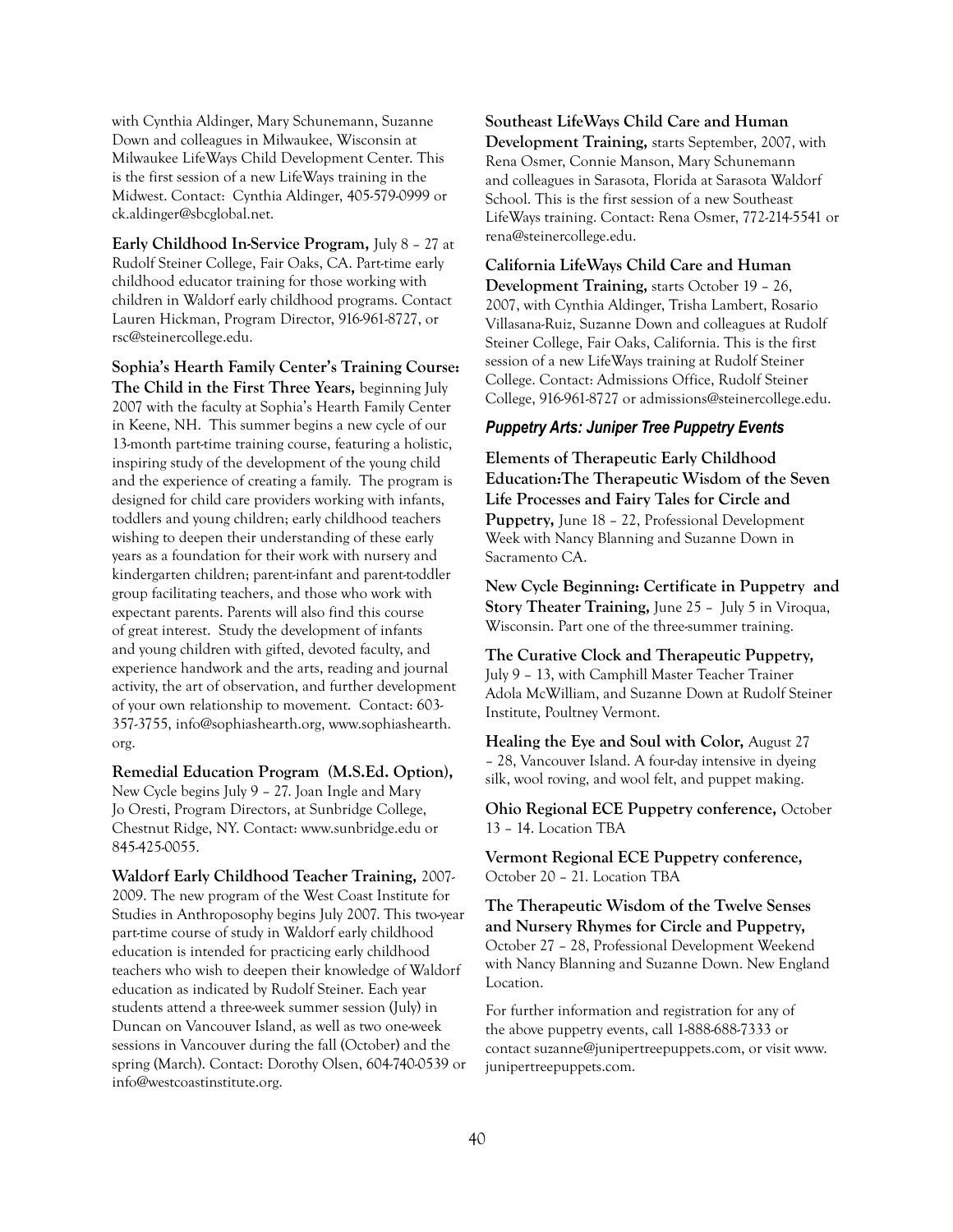Editor: Stephen Spitalny Editorial Advisor: Susan Howard Managing Editor: Lory Widmer Hess Administrator: Melissa Lyons Copy Editor: Kristine Hunt Cover Art: Michael Howard Art Work: Erika Merkling Production: Frank Costantino

### **Special Thanks**

We would like to thank everyone who contributed articles for this issue directly, or indirectly through other publications.

Past issues of *Gateways* are available online with many articles posted at http://www.waldorflibrary.org/gateways.html. The most recent issues will not be posted online. Hard copies of current issues and back issues can be ordered from WECAN.

### **Seeking Your Contributions**

\*Articles based on your experiences, observations or research.

\*Practical activities such as stories, circle times and crafts.

\*Book reviews of books that are resources for our work as early childhood educators.

\*Reviews of books that support our work.

\*Articles about or interviews with the elders in the Waldorf early childhood movement.

\*Websites that support early childhood work.

\*Your comments and questions about *Gateways* and past contents.

Annual individual membership, which includes subscription, is \$40. Deadlines for articles and advertisements are September 15 and March 15. It is preferable that articles be sent on disk or emailed as an attachment to publications@waldorfearlychildhood.org.

*Gateways* is published twice yearly by

the Waldorf Early Childhood Association of North America, 285 Hungry Hollow Road, Spring Valley, New York, 10977. Telephone (845) 352-1690, Fax (845) 352-1695 info@waldorfearlychildhood.org.